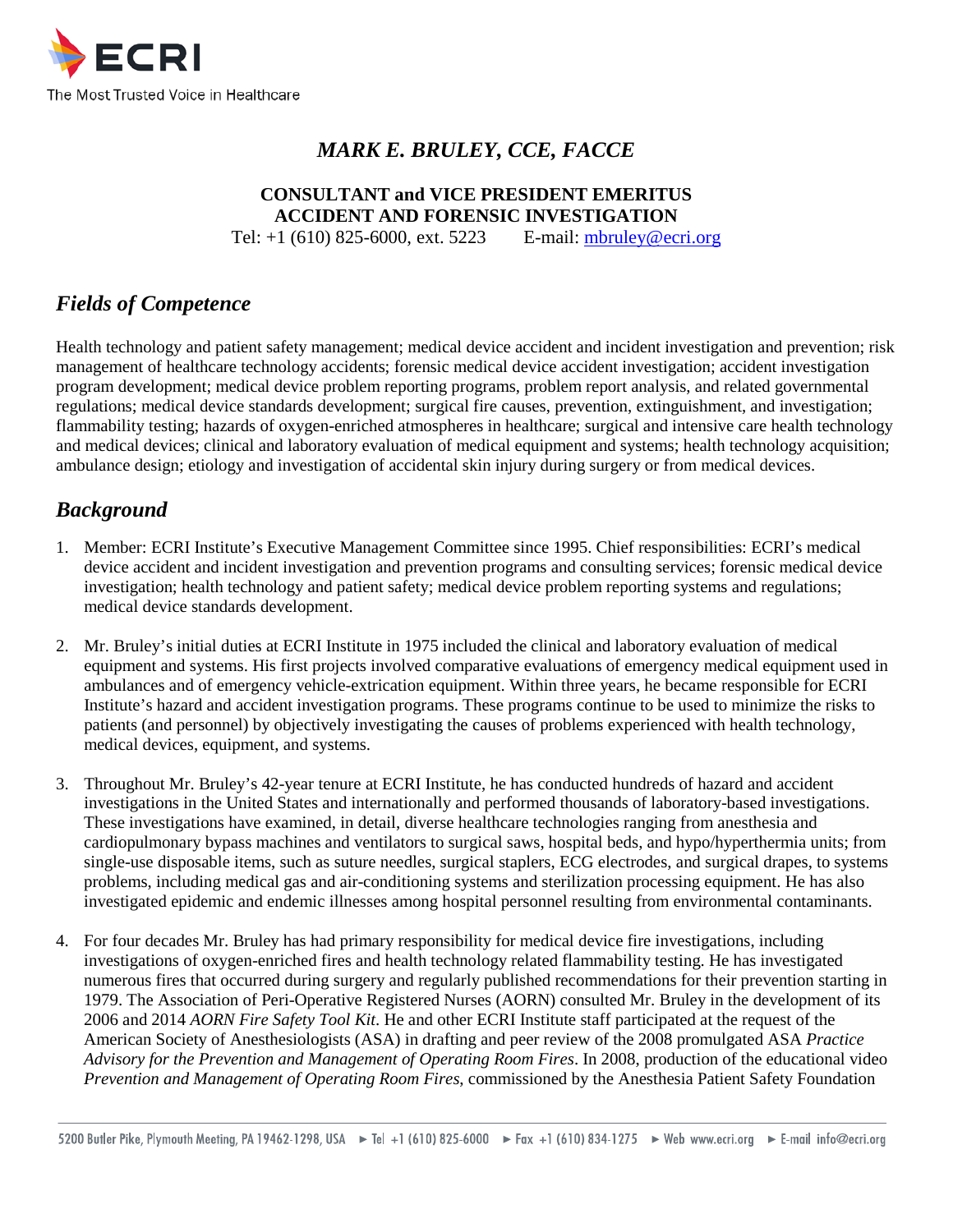(APSF), was led by Mr. Bruley, with completion and delivery of the peer reviewed video in February 2010. He has also determined the cause and origin of numerous ambulance fires.

- 5. Beginning in 1980, Mr. Bruley concentrated his efforts on broadening ECRI Institute's capabilities for performing in-hospital and laboratory investigations of medical device accidents and on providing related case review and forensic services. He has performed hundreds of investigations in the clinical setting in the United States and internationally. His international investigations have taken him to Canada, Malaysia, Turkey, and the United Kingdom.
- 6. Since 1996, he has been a chief ECRI liaison to the U.S. FDA Center for Devices and Radiological Health (CDRH) regarding each agency's medical device problem reporting system and for the ECRI Institute/FDA collaboration on a number of critical patient safety initiatives, including re-use of single-use medical devices, electrocution hazards from unprotected patient electrocardiograph (ECG) lead wires, and patient safety risks from repaired, refurbished, and reconditioned medical devices. He directed ECRI Institute's contracted consultation to FDA CDRH for development of educational and training materials on medical device problem recognition and reporting for healthcare facilities that participate in the FDA MedSun medical device surveillance network (see Key Projects item 6, below).

Since formation of the FDA-sponsored [Hospital Bed Safety Workgroup \(](http://www.fda.gov/MedicalDevices/ProductsandMedicalProcedures/GeneralHospitalDevicesandSupplies/HospitalBeds/ucm2018117.htm)HBSW) in 1999, Mr. Bruley has been an Issues Group Leader. HBSW is a voluntary partnership with representatives from the medical bed industry, national health care organizations, patient advocacy groups, and federal agencies. It's technical and risk management initiatives seek to reduce bed entrapment incidents. His HBSW work has focused on evidence-based equipment design and evaluation of bedrail guidelines. ECRI Institute's voluntary undertaking of the assembly and provision of the work product of the Workgroup, the "Bed System Entrapment Assessment Kit" was also Mr. Bruley's responsibility. In 2004, he was the ECRI Institute principal investigator for the FDA CDRH funded study to validate HBSW test methods and tools for assessing bed entrapment risk.

- 7. In 1997, his voluntary efforts led to the amendment of the 1990 FDA Safe Medical Devices Act (SMDA) (§ 519(b) [21 U.S.C. 360i(b)(C)]), via the Food and Drug Administration Modernization Act (FDAMA) of 1997 (Public Law 105-115, § 213(c)(1)(B)(iii)]), to remove obstacles incorporated in the original SMDA legislation that impeded hospital and healthcare facility reporting of medical device problems and errors.
- 8. In 2000, he presented invited oral and written testimony on the research agenda for errors with healthcare technology at the First National Summit on Medical Errors and Patient Safety which was sponsored by the U.S. Quality Interagency Coordination Task Force (QuIC) and the Agency for Healthcare Research and Quality (AHRQ). [Internet citation: *Testimony at the National Summit on Medical Errors and Patient Safety Research*. September 2000. Quality Interagency Coordination Task Force (QuIC). [http://www.quic.gov/summit/testimony.htm.](http://www.quic.gov/summit/testimony.htm)]
- 9. Mr. Bruley was a consultant to the University of Chicago's Developing Center for Patient Safety from 2003 to 2004 on its AHRQ contract for "Creating High Reliability Healthcare Organizations" (AHRQ grant #P20 HS11553). His expertise in medical device design, accident analysis, and medical injury prevention was applied to the grant's pilot project "Coping with medical device hazards: a study of organizational practices."
- 10. Since 1977, Mr. Bruley has lectured or taught courses on healthcare technology topics at more than 250 domestic and international venues. His international engagements have taken him to Australia, Cameroon, Canada, France, Hong Kong, Malaysia, The Netherlands, Turkey, Saudi Arabia, United Kingdom, and Singapore. He has most frequently presented on medical device hazards; medical device accident recognition, investigation, and prevention; medical technology problem reporting programs and related FDA regulations; medical device risk management; the assessment, selection, acquisition, and management of medical equipment; implant tracking; surgical fires; the causes of accidental skin "burns" during surgery; and re-use of disposable medical devices. He served as Co-Chairman of the Patient Safety Track for the Association for the Advancement of Medical Instrumentation (AAMI) 2004 and 2005

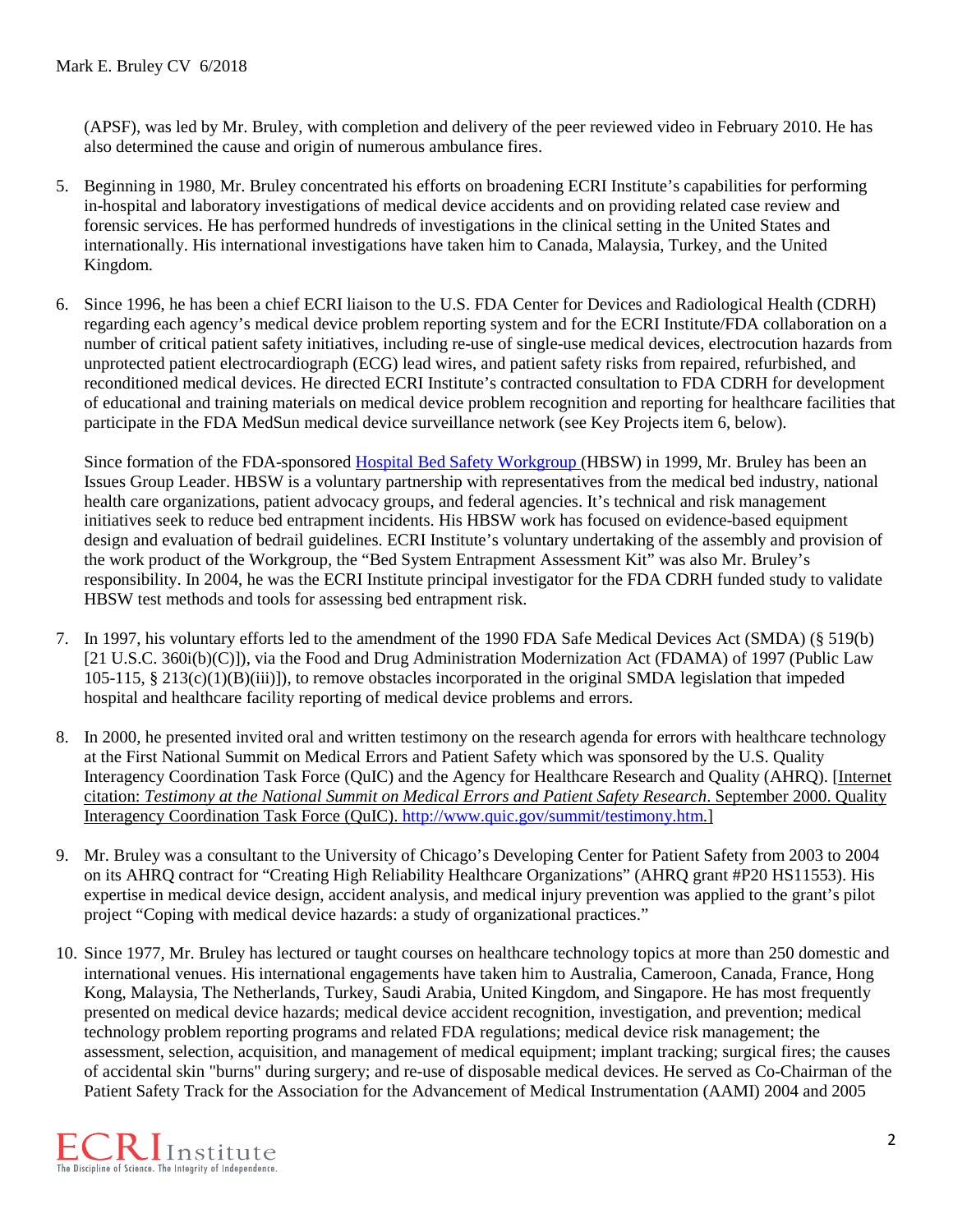Annual Conference and was Program Co-Chairman for the 2006 and 2007 AAMI conferences. In 1981 he lectured, by invitation, on the hazards of carbon monoxide poisoning of operating room personnel at the First International Congress for Safety, Health, and Well-Being in Hospitals in The Hague, The Netherlands. At this conference, he also served as Chairman of the World Health Organization's working group on chemical hazards and combinations of noxious agents.

# *Employment History*

- 1995 ECRI Institute, Vice President, Accident and Forensic Investigation
- 1985 ECRI Institute, Director, Accident and Forensic Investigation Group
- 1984 ECRI Institute, Program Mgr., Accident and Forensic Investigation Group
- 1978 ECRI Institute, Senior Project Engineer
- 1975 ECRI Institute, Project Engineer
- 1972 summer, 1973 Summer, 1974 Summer: Mount Wilson Hospital for Tuberculosis and Respiratory Disease, Randallstown, MD. Nurse's aide and autopsy assistant.

# *Appointments*

- 2004 Appointed to the Institute of Medicine (IOM) Committee on Postmarket Surveillance of Pediatric Medical Devices at the National Academy of Sciences.
- 2008-2014 Member: Board of Examiners. Healthcare Technology Certification Commission, United States Board of Examiners for Clinical Engineering Certification.

# *Editorial Advisory Boards*

- *Pennsylvania Patient Safety Advisory* (published by Pennsylvania Patient Safety Authority)
- *OR Manager*

# *Ad Hoc Reviewer*

- *Anesthesia and Analgesia*
- *Quality and Safety in Healthcare*
- *Commonwealth of Pennsylvania, Patient Safety Authority, Patient Safety Reporting System*
- *Henriksen K, Battles JB, Marks ES, Lewin DI, editors. Advances in patient safety: from research to implementation. Vol. 2, Concepts and methodology. AHRQ Publication No. 05-0021-2. Rockville, MD: Agency for Healthcare Research and Quality; Feb 2005* [\(http://www.ahrq.gov/qual/advances/index.html#Contents\)](http://www.ahrq.gov/qual/advances/index.html#Contents)
- *Henriksen K, Battles JB, Marks ES, Lewin DI, editors. Advances in patient safety: from research to implementation. Vol. 3, Implementation issues. AHRQ Publication No. 05-0021-3. Rockville, MD: Agency for Healthcare Research and Quality; Feb 2005* [\(http://www.ahrq.gov/qual/advances/index.html#Contents\)](http://www.ahrq.gov/qual/advances/index.html#Contents).
- Henriksen K, Battles JB, Keyes MA, Grady ML, editors. Advances in patient safety: New directions and alternative approaches. Vol. 4, Technology and Medication Safety Assessment. AHRQ Publication No. 08-0034- 1. Rockville, MD: Agency for Healthcare Research and Quality; August 2008. [cited 2008 Sep 25]. Available from Internet: [http://www.ahrq.gov/downloads/pub/advances2/vol1/Advances-Henriksen\\_104.pdf](http://www.ahrq.gov/downloads/pub/advances2/vol1/Advances-Henriksen_104.pdf)

### *Education, Training, Certifications, and Awards*

- B.S., Biomedical Engineering Technology, 1975. Temple University, Philadelphia, PA
- EIT (Engineer in Training) Certification, 1975: Pennsylvania State Registration Board for Professional Engineers
- Certified Clinical Engineer (2007), Healthcare Technology Certification Commission, United States Board of Examiners for Clinical Engineering Certification.
- Fellow of the American College of Clinical Engineering (2018)

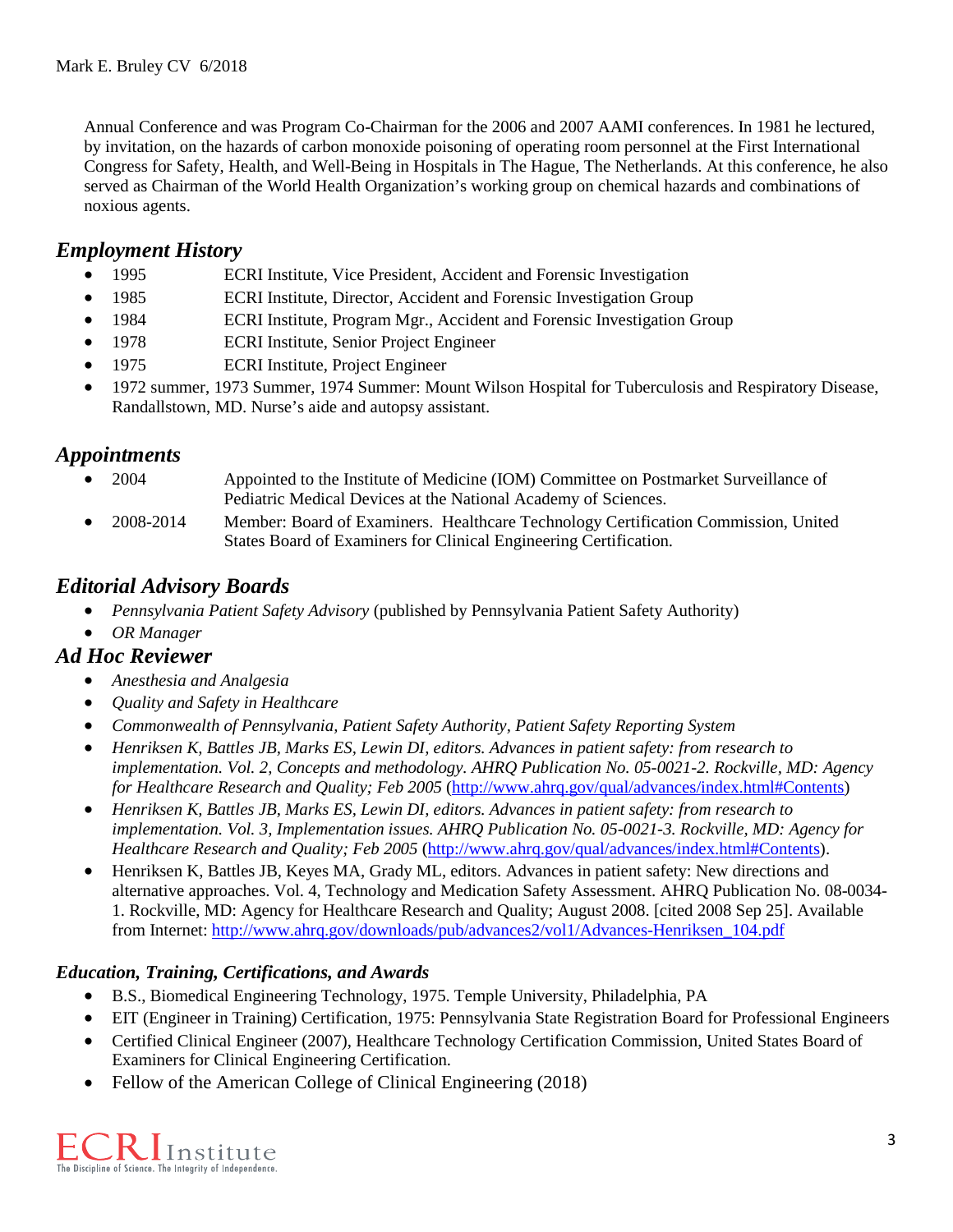#### **Continuing Education Courses**

- Fire and Arson Investigation, 1984. University of Delaware, Wilmington, DE
- Metallurgical Failure Analysis and Prevention, 1986. The Center for Professional Advancement, New Brunswick NJ

#### **Awards**

- American College of Clinical Engineering Devteq Patient Safety Award, 2003
- Institute of Electrical/Electronics Engineers, Philadelphia Chapter, Benjamin Franklin Key Award, 2007, 2013
- AAMI & Becton Dickinson Patient Safety Award 2014<http://www.aami.org/awards/becton.html>
- [Lifetime Achievement Award](https://accenet.org/about/Pages/Advocacy18.aspx) from American College of Clinical Engineering (2018)

# *Key Projects*

- 1. **A Study of the Safety and Performance Requirements for Cryosurgical Devices (FDA Contract No. 223-77- 5037, Task Order No. 2), Department of Health and Human Services, FDA Bureau of Medical Devices (now the Center for Devices and Radiological Health [CDRH]), Principal Investigator.** During this two-year project beginning in 1978, Mr. Bruley developed safety and performance requirements for cryosurgical units. This detailed study included literature reviews, technical reviews of cryosurgical devices, field surveys and in-office interviews of physicians employing this technology, observation of numerous cryosurgical procedures on patients, and production of a report of findings and recommendations. This study was performed in preparation for FDA's drafting of a standard for these devices. During the study, Mr. Bruley discovered the previously unrecognized hazards of exposure to nitrous oxide gas exhausted from cryosurgical units and stressed the need in the final report and in separate publications for elimination of this hazard through design changes of existing and future cryosurgical devices.
- 2. **Investigation of the causes of accidental surgical skin burns.** Mr. Bruley undertook in the late 1970s a comprehensive investigation at ECRI Institute of the causes and prevention of accidental skin injuries ("burns") that occur during surgery or are suspected of being caused by a medical device. For more than thirty years his published findings and frequent lectures on the subject have helped healthcare facilities prevent such injuries. In addition, he developed and published standard procedures and questionnaires for use in investigating such accidents, focusing on a multitude of etiologies including: electrical (electrosurgery, DC, AC); radiation therapy; thermal (hyperthermia units, radiant warmers); chemical (skin preps); and mechanical (pressure necrosis, crushing); and taking under consideration allergic reactions and diseases mistaken for technology-related injuries.
- 3. **Biomedical Engineering Program Development, UNESCO, Boğaziçi University Biomedical Engineering Institute, Visiting Professor.** Mr. Bruley spent several months in 1985 and 1986 as a visiting professor at Boğaziçi University in Istanbul, Turkey, as part of a UNESCO-funded program in which ECRI Institute participated. This program developed biomedical engineering capabilities and programs in Turkish hospitals through the University. Mr. Bruley instructed graduate students in techniques of medical device inspection, calibration, preventive maintenance, and accident investigation. In his numerous visits to Turkish hospitals, he performed detailed reviews of the clinical practices related to the delivery of anesthesia and to the use and maintenance of anesthesia equipment in Turkey. He also instructed the University's graduate students and professors on the inspection of anesthesia machines and hazards related to their use.
- 4. **Ambulance Technical Specification Development, Turkish Ministry of Health**. Mr. Bruley was responsible for producing technical specifications for four types of ambulances to be used in the Turkish civilian healthcare system. Specifications addressed patient compartment design, the complement of emergency medical equipment, electrical power distribution, the on-board medical gas system, and patient stretcher retention systems. More than 1,200 ambulances (including associated medical equipment) were purchased under this 1990-1991 contract. This was the largest single purchase of ambulances ever undertaken in any country. He was also responsible for review of the bids submitted in response to the purchase tender. The project included the coordination of on-site inspection of prototype

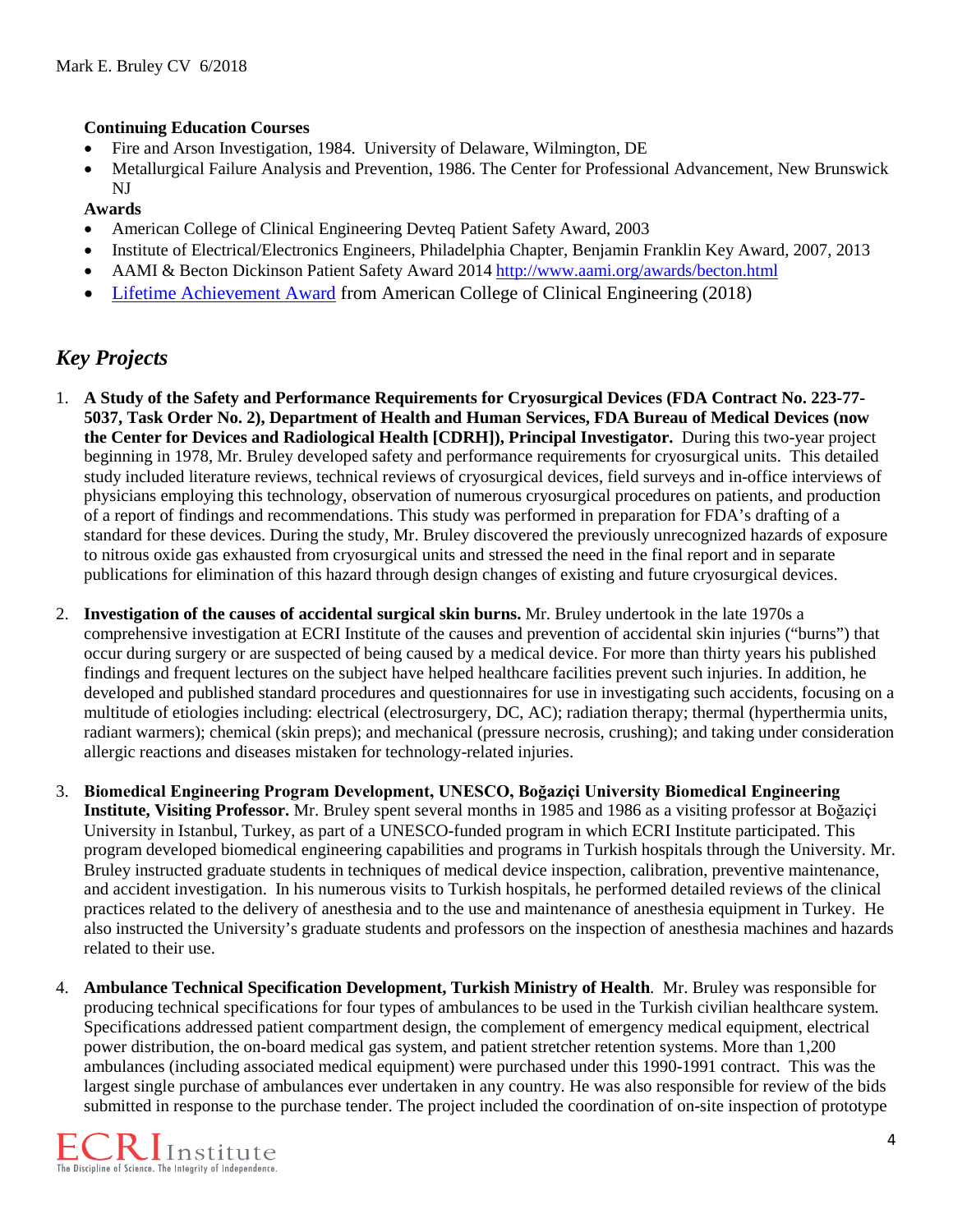and production line ambulances.

- 5. **Special Assistance and Evaluation for Device Experience Reports, (FDA Contract No. 223-77-5037, Task Order No. 5), Department of Health and Human Services, FDA Bureau of Medical Devices (now the Center for Devices and Radiological Health [CDRH]), Principal Investigator**. Under this 1979-1980 contract, Mr. Bruley was responsible for supporting FDA's investigation of medical device problem reports received through its Device Experience Network. Upon request of FDA staff he researched medical literature and ECRI Institute databases and provided opinions and guidance to FDA regarding the incidence and seriousness of reported medical device problems, likely cause(s), relevant medical literature, and approaches to problem resolution.
- 6. **Development of training materials for the new FDA MedSun medical device surveillance network.** In 2001- 2002, under an ECRI Institute subcontract to CODA, Inc., FDA's prime contractor for operating the MedSun pilot program, Mr. Bruley had principal responsibility for drafting and finalizing the documents that are provided by FDA to participating MedSun healthcare organizations to educate the administrative, risk management, and clinical personnel in the recognition, investigation, and prevention of medical device adverse events. He presented the materials at the first FDA training seminar for MedSun facilities in October 2002.

# *Professional Memberships*

- American College of Clinical Engineering: Member
- American Society of Metals: Member
- Association for the Advancement of Medical Instrumentation (AAMI): Member
- Institute of Electrical and Electronics Engineers (IEEE): Member
- Hospital Bed Safety Workgroup (sponsored by FDA): Issues Group Leader
- Society for Biomaterials: Member

#### **Past Committee/Society Memberships**

- American Society for Testing and Materials (ASTM) ASTM F-4 Standards Committee on Cryosurgical Devices: Committee Member
- ASTM F29.08 Subcommittee on Operating Room Fire Safety: Committee Member
- AAMI Standards Committee on Aseptic Bacterial Barriers: Committee Member
- American College of Cryosurgery: Member

# *Publications*

Mr. Bruley's publications on healthcare technology and related patient safety and biomedical/clinical engineering issues number approximately 165, including journal articles, proceedings, and book chapters. His ECRI Institute publications for which he was principal author or a major contributing author include more than 100 works. [Note: ECRI Institute's publications are institutional work products: individual authors are not identified in these published articles.]

- 1. ECRI Institute. H0225: Normal priority medical device alert. ECRI Institute continues to recommend maximum temperature setting of 130° F for blanket warming cabinets. Plymouth Meeting (PA): ECRI Institute; 2014 Feb 6. 3 p. (Health Devices Alerts).
- 2. New Clinical Guide to Surgical Fire Prevention. *Health Devices* 2009 Oct;38(10):314-332.
- 3. Surgical fire safety [Guidance article]. *Health Devices* 2006;35(2):45-66.
- 4. Investigating device-related burns [Guidance article]. *Health Devices* 2005;34(12):393-413.
- 5. Circumcision clamps, scissors-type: Procedure/checklist 480-0100 [Inspection and preventive maintenance (IPM)

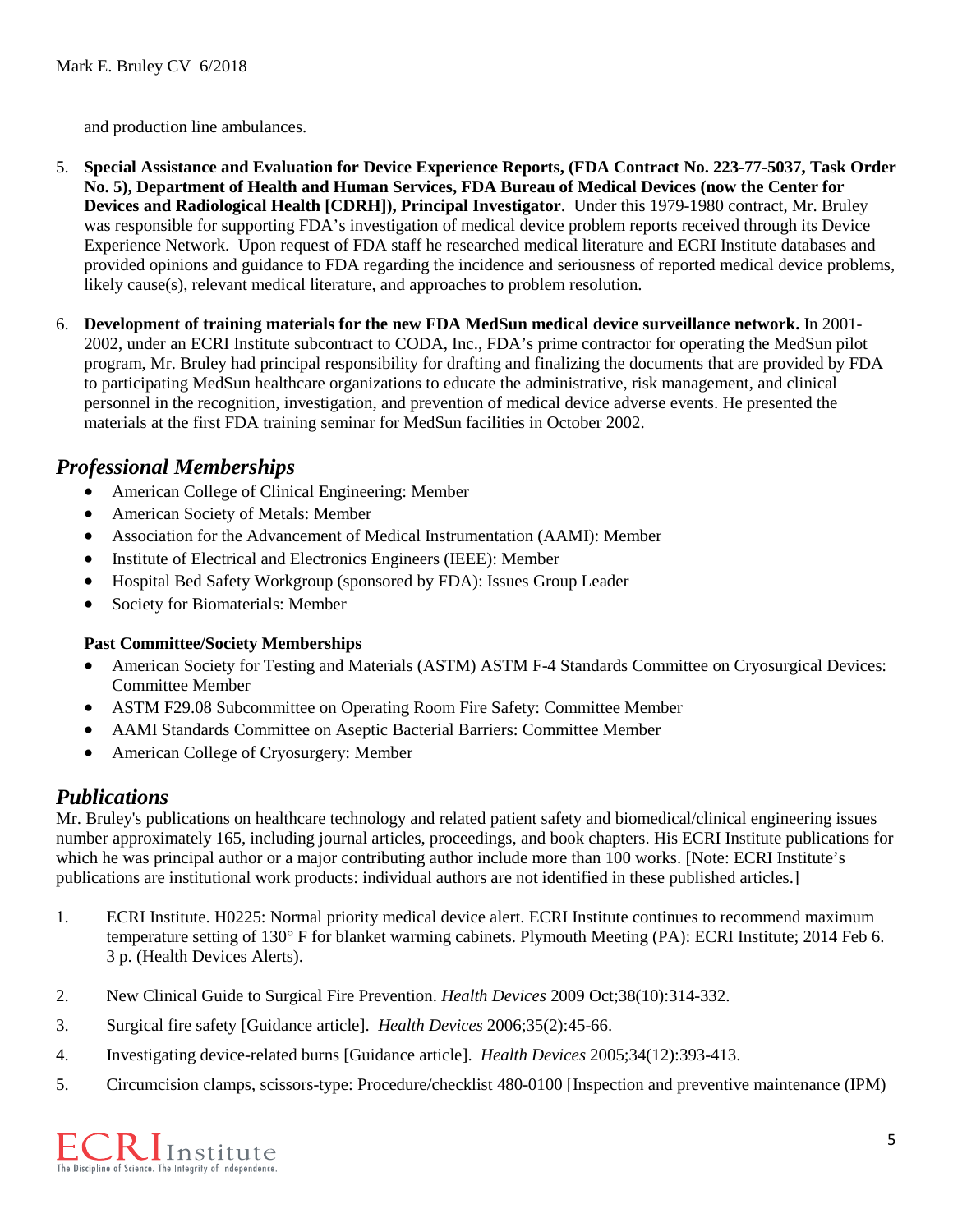procedure]. Health Devices 2000; 29(1):22-3.

- 6. Preventing patient entrapment in beds [Talk to the Specialist]. *Health Devices* 1998; 27(3):115-6.
- 7. Nitrous oxide(N2O) cryosurgical units must be scavenged [Hazard Update]. *Health Devices* 1996; 25(8):306-9.
- 8. Fires from defibrillation during oxygen administration [hazard]. *Health Devices* Jul 1994;23(7):307-8.
- 9. Investigating device-related "burns" [Guidance article]. *Health Devices* 1993; 22(7):334-52.
- 10. Electric beds: Do not use in psychiatric wards [Hazard]. *Health Devices* 1991; 20(12):495-6.
- 11. Oxygen regulator fire caused by use of two yoke washers [Hazard]. *Health Devices* 1990; 19(11):426-7.
- 12. Infant home apnea monitors: Essential safety features and practices [Hazard]. *Health Devices* 1990; 19(4):142-5.
- 13. Electric beds can kill children [Hazard update]. *Health Devices* 1989; 18(9):323-5.
- 14. Fires from blankets warmed in microwave ovens [Hazard]. *Health Devices* 1989; 18(6):234-5.
- 15. Getinge steam and EtO sterilizers with powered horizontal doors [Hazard]. *Health Devices* 1989; 18(3-4):135-7.
- 16. Nitrous oxide cryosurgical units must be scavenged [Hazard]. *Health Devices* 1987; 16(12):407-9.
- 17. Inspiron disposable adult manual resuscitator [Hazard]. *Health Devices* 1987; 16(11):377-8.
- 18. Electric beds can kill children [Hazard]. *Health Devices* 1987; 16(3-4):109-110.
- 19. Hall Surgairtome pneumatic drills [Hazard]. *Health Devices* 1986; 15(12):338.
- 20. Amsco cart washers [Hazard]. *Health Devices* 1986; 15(12):335.
- 21. Defibrillation in oxygen-enriched evironments [hazard]. *Health Devices* Mar-Apr 1987;16(3-4):113.
- 22. Should hospitals repair cryosurgical units? *Health Devices* 1986; 15(12):332.
- 23. Ambulance fires: A hazard of heavy use. *Health Devices* 1986; 15(12):327.
- 24. Amedco electric hospital beds, Models 3, 4, 2102, 2103, 2104, and 6830 [Hazard]. *Health Devices* 1986; 15(11):317.
- 25. Air embolism from (Haemonetics Cell Saver III) autotransfusion units [Hazard]. *Health Devices* 1986; 15(7):210.
- 26. OR fires: Preventing them and putting them out. *Health Devices* 1986; 15(5):132.
- 27. Surgical lights [User Experience Network]. *Health Devices* 1986; 15(1):23.
- 28. Inspiron disposable volume ventilator breathing circuits catalog no. 003282 [Hazard]. *Health Devices* 1983; 12(12):319-20.
- 29. Electric beds and the pediatric patient [Hazard]. *Health Devices* 1983; 12(8):203-7.
- 30. Electric beds in pediatric areas [Update]. *Health Devices Alerts* 1983 Apr 22.
- 31. Inappropriate use of oxygen to inflate or power medical devices [Hazard]. *Health Devices* 1982; 12(2):54-5.
- 32. Pneumatic tourniquets used for regional anesthesia [Hazard]. *Health Devices* 1982; 12(2):48-9.
- 33. Electric beds in pediatric areas. *Health Devices* 1982; 11(11):302.
- 34. Polyurethane foam pads banned in Boston ECRI asks: Where's the fire? *Health Devices* 1982; 11(10):263*ff*.
- 35. OR fires don't need flammable anesthetics [Poster]. *Health Devices* 1982; 11(7):207.
- 36. OR fires: Preventing them and putting them out. *Health Devices* 1982; 11(7):207.

Institute The Discipline of Science. The Integrity of Independence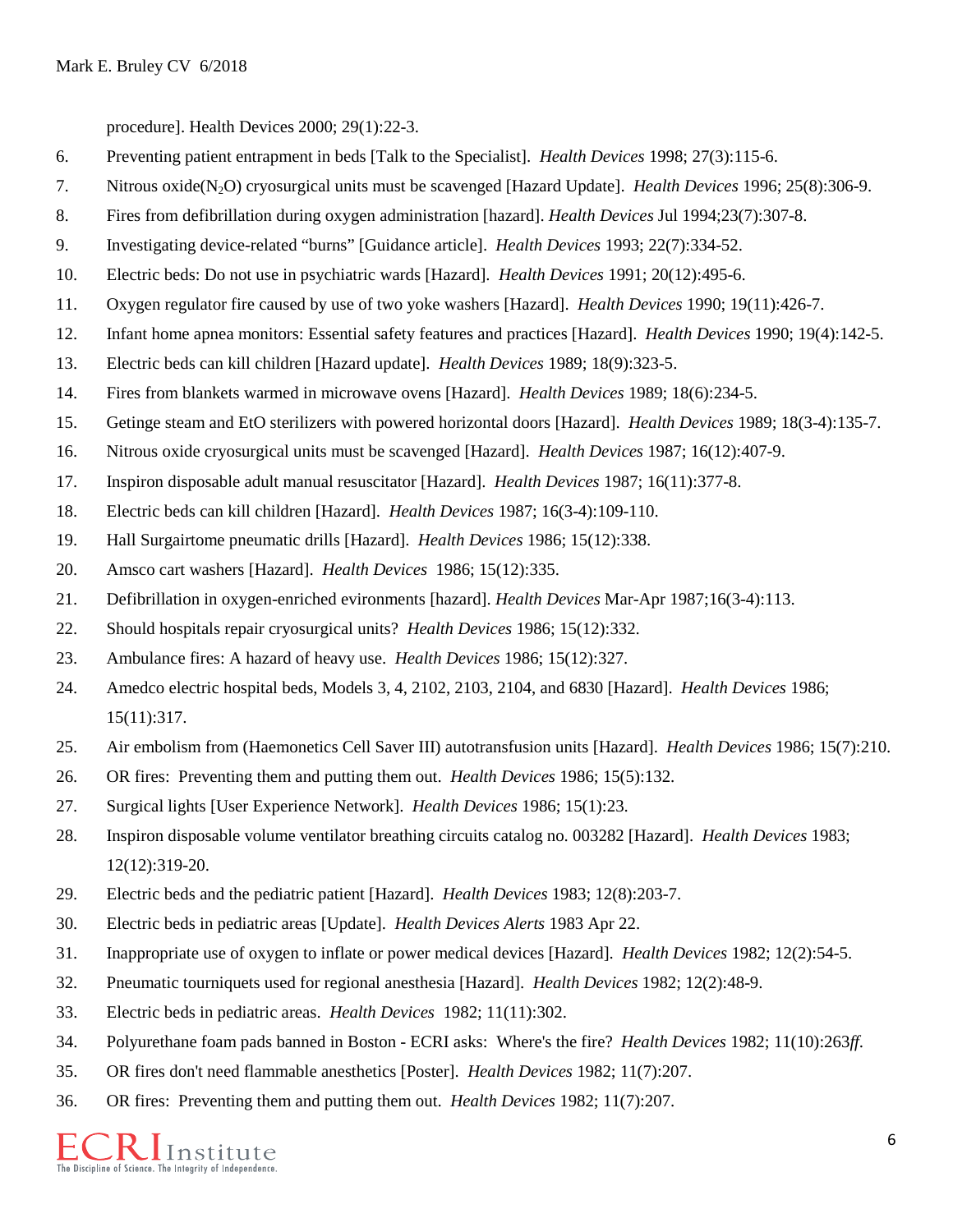- 37. Foster reversible orthopedic bed [Hazard]. *Health Devices* 1982; 11(3-4):118-9.
- 38. Case study: An accident involving a washer-sterilizer. [Incident reporting and investigation] *Hospital Risk Control* 1982 Jun:A-8.2.
- 39. Defibrillator paddles on MRL Porta-Pak 80 and Model 450SL defibrillator/monitors [Hazard]. *Health Devices* 1981; 11(1):70-1.
- 40. Accidental skin injury: Recognition and prevention. [Incident reporting and investigation]. *Hospital Risk Control* 1981 Nov:B-9.4.
- 41. Accidental skin injury: Incident investigation and questionnaire. [Incident reporting and investigation]. *Hosp Risk Control* 1981 Nov:A-81.
- 42. Deseret Angiocath catalog no. 2878 [Hazard]. *Health Devices* 1981; 10(12):298.
- 43. Specialty beds require special attention. [Special clinical services]. *Hospital Risk Control* 1981 Sep:B-8.2
- 44. IVAC Models 530 and 531 infusion pumps [Hazard]. *Health Devices* 1981; 10(11):279.
- 45. American V. Mueller coagulation forceps [Hazard]. *Health Devices* 1981; 10(10):256.
- 46. Waterloo Model CBB-2 cardiac boards [Update]. *Health Devices* 1981; 10(10):246.
- 47. Waterloo Model CBB-2 cardiac boards [Hazard]. *Health Devices* 1981; 10(9):224.
- 48. Clinitron flotation therapy beds [Hazard]. *Health Devices* 1981; 10(8):200.
- 49. Ohio Hope II resuscitators [Hazard]. *Health Devices* 1981; 10(8):199-200.
- 50. Inflating surgical pneumatic tourniquets. *Health Devices* 1981; 10(8):197.
- 51. Sarns sternal saw [Hazard]. *Health Devices* 1981; 10(6-7):175.
- 52. Roto-Rest Mark I Kinetic treatment tables [Hazard]. *Health Devices* 1981; 10(6-7):171-2.
- 53. NDM ECG monitoring cables used on Stat Scope monitors [Hazard]. *Health Devices* 1981; 10(6-7):173-4.
- 54. Datascope Model 692 defibrillator paddles [Hazard]. *Health Devices* 1981; 10(6-7):171-2.
- 55. Diatek electronic thermometer probe covers [Hazard]. *Health Devices* 1981; 10(5):127.
- 56. Fenwal blood warmers [Hazard]. *Health Devices* 1981; 10(4):100.
- 57. Air embolism during angiographic injection [Hazard]. *Health Devices* 1981; 10(3):126.
- 58. Misuse of Aerway disposable nebulizer cups [Hazard]. *Health Devices* 1981; 10(3):76.
- 59. Borg-Warner Model 66 birthing bed [Hazard]. *Health Devices* 1981; 10(3):73-4.
- 60. X-ray detectable surgical sponges [Hazard]. *Health Devices* 1980; 10(2):52.
- 61. Weck and MPI pregelled disposable electrosurgical dispersive electrodes [Update]. *Health Devices* 1980; 10(2):51.
- 62. Stryker CircleBed and Wedge Turning Frame [Hazard]. *Health Devices* 1980; 10(1):27.
- 63. Weck and MPI pregelled disposable electrosurgical dispersive electrodes [Hazard]. *Health Devices* 1980;  $10(1):25-6.$
- 64. Help prevent skin injury [Poster]. *Health Devices* 1980; 9(12):313.

*I* Institute The Discipline of Science. The Integrity of Independence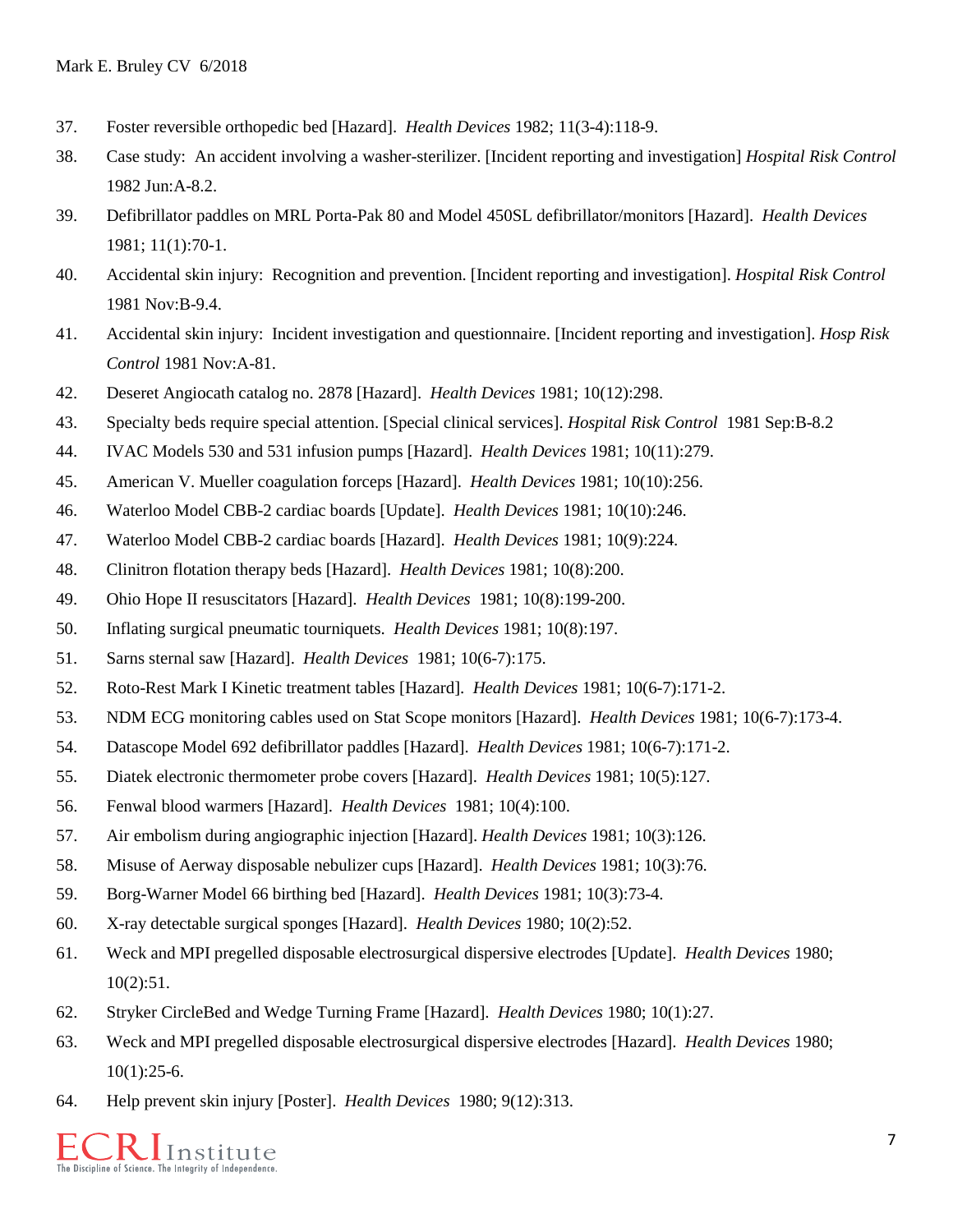- 65. Skin injury in the OR and elsewhere [Hazard]. *Health Devices* 1980; 9(12):312-7.
- 66. AMI and Medi-Pak paddle pads [Hazard]. *Health Devices* 1980; 9(10-11):292.
- 67. Concept Accu-Temp disposable cautery units [Hazard]. *Health Devices* 1980; 9(10-11):291.
- 68. Inspecting electric beds in special care areas. *Health Devices* 1980; 9(10-11):283.
- 69. Bourns Bear I adult volume ventilators [Hazard]. *Health Devices* 1980; 9(9):244.
- 70. Cavitron radiant warmers, IW-10 series [Hazard]. *Health Devices* 1980; 9(8):212.
- 71. Babybird ventilators and Airbird resuscitators [Hazard]. *Health Devices* 1980; 9(8):211-2.
- 72. Inspiron disposable one-way valves [Hazard]. *Health Devices* 1980; 9(8):210-1.
- 73. Air Shields drainage system; operator error and misuse [Hazard]. *Health Devices* 1980; 9(7):188.
- 74. Siphon has cylinders and cryosurgical units [Hazard]. *Health Devices* 1980; 9(7):187.
- 75. Cobe Centry 2 hemodialysis machine [Hazard]. *Health Devices* 1980;9(7):186.
- 76. Nitrous oxide exhausted from cryosurgical units [Update]. *Health Devices* 1980; 9(7):180.
- 77. Cameron-Miller bipolar laparoscopy forceps, Models 80-7527 and 80-7545 [Hazard]. *Health Devices* 1980; 9(6):164.
- 78. Medtronic Model 6705 bipolar pacemaker catheter [Hazard]. *Health Devices* 1980; 9(6):163-4.
- 79. Datascope Model M/D3 defibrillator/monitor [Hazard]. *Health Devices* 1980; 9(6):162.
- 80. MRL Models MD520, MDR521, and MDR520 ECG monitors [Hazard]. *Health Devices* 1980; 9(4-5):131.
- 81. Fires during surgery of the head and neck area [Hazard]. *Health Devices* 1979; 9(2):50-2.
- 82. Misuse of Ohio non-immersion heaters [Hazard]. *Health Devices* 1979; 9(1):23.
- 83. Gendron wheeled stretchers [Hazard]. *Health Devices* 1979; 9(1):22.
- 84. Nitrous oxide exhausted from cryosurgical units [Update]. *Health Devices* 1979; 9(1):9.
- 85. Nitrous oxide exhausted from cryosurgical units [Hazard]. *Health Devices* 1979; 8(12):293-4.
- 86. Carrom electric beds [Hazard]. *Health Devices* 1979; 8(10-11):257.
- 87. Stryker wheeled stretchers [Hazard]. *Health Devices* 1979; 8(4):97.
- 88. Electric heating pads in hospitals. *Health Devices* 1978; 8(2):40.
- 89. Water mattresses on electric beds. *Health Devices* 1978; 7(11):290.
- 90. EMT traction splint [Update]. *Health Devices* 1978; 7(10):260.
- 91. Falls from beds. *Health Devices* 1978; 7(6-7):166-7.
- 92. Electrical safety of electric beds. *Health Devices* 1978; 7(6-7):152-3.
- 93. Electric beds [Evaluation]. *Health Devices* 1978; 7(6-7):147-72.
- 94. Borg-Warner hospital beds [Hazard]. *Health Devices* 1978; 7(5):144.
- 95. Electric blankets in hospitals. *Health Devices* 1978; 7(3):90.
- 96. Anti-shock trousers may support life [Poster]. *Health Devices* 1977; 6(10-11):275.
- 97. Anti-shock trousers [Evaluation]. *Health Devices* 1977; 6(10-11):265-77.

The Discipline of Science. The Integrity of Independence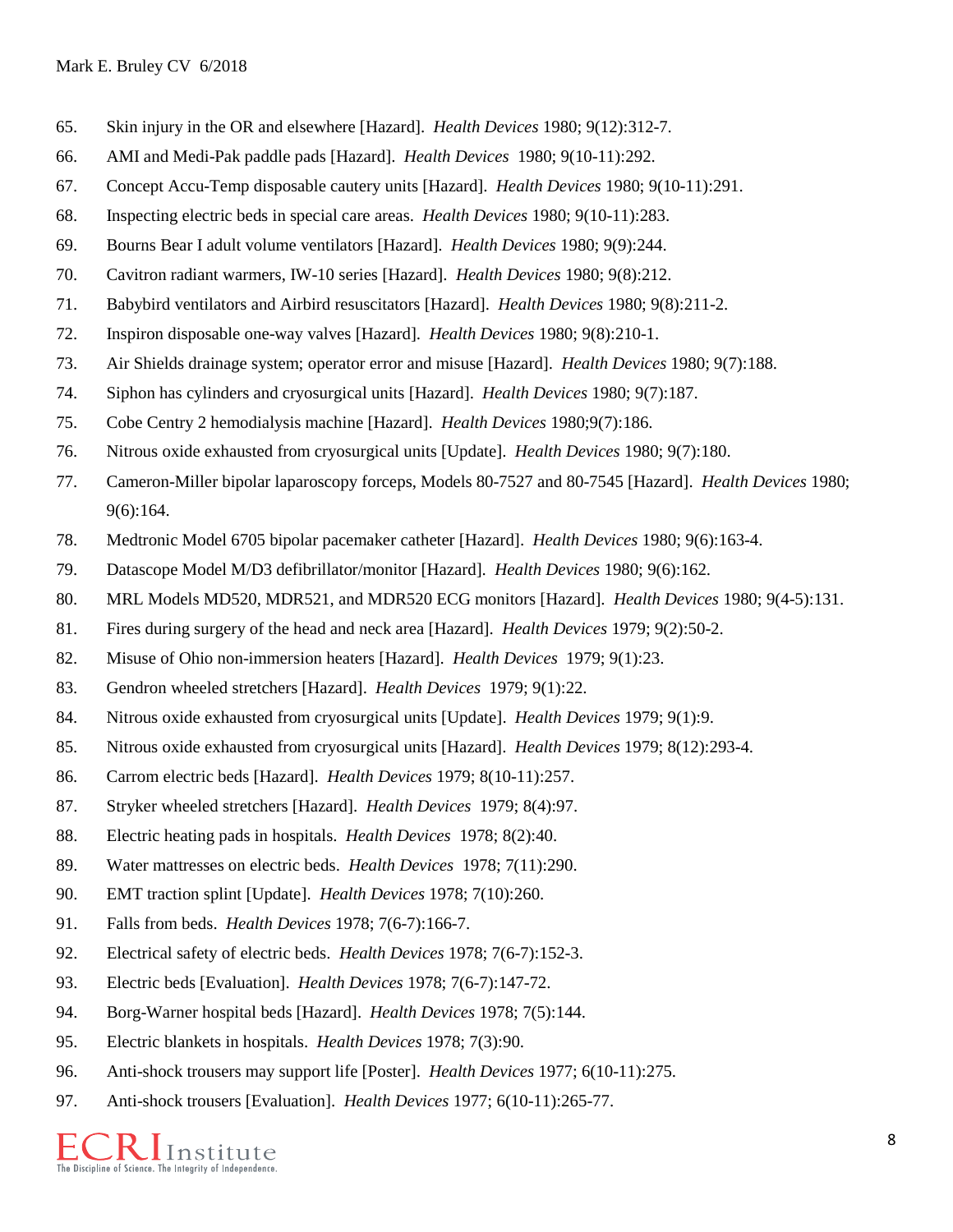- 98. Emergency traction splints [Evaluation]. *Health Devices* 1977; 6(8):184-94.
- 99. Defibrillation on a water mattress. *Health Devices* 1977; 6(5):122.
- 100. Orthopedic litters [Evaluation]. *Health Devices* 1976; 5(10):239-45.

# *[For the following ECRI Institute publications Mr. Bruley was one of the major contributing authors (limited to 1990-present.]*

- 101. Alternate-Site Burns from Improperly Seated or Damaged Electrosurgical Pencil Active Electrodes. Health Devices 2012 Oct; 41(10):334. See also: Health Devices Alerts 2012 Sep 11; Accession No. H0177.
- 102. ECRI Institute. Retained foreign objects: it's not the robot's fault. Plymouth Meeting (PA): ECRI Institute PSO; 2012 May 31. 3 p. (Patient Safety E-lerts).
- 103. Internal wire breakage in reusable electrosurgical active electrode cables may cause sparking and surgical fires [hazard]. *Health Devices* 2009 (Jul); 38(7): 228-9.
- 104. ECRI Institute revises its recommendations for temperature limits on blanket warmers [hazard update]. *Health Devices* 2009 (Jul); 38(7): 230-31.
- 105. Using the wrong size surgical stapler cartridge can injure patients [hazard]. Health Devices 2009 Apr; 38(4): 120- 30.
- 106. High-speed surgical drills may overheat and cause burns. *Health Devices* 2008 July;37(7):213-215.
- 107. Limiting the Temperature of Warming Cabinets Remains a Good Safety Practice [Hazard Report Update]. Health Devices 2006 Dec;35(12):458-461.
- 108. Limiting temperature settings on blanket and solution warming cabinets can prevent patient burns. *Health Devices* 2005 May;34(5):168-171.
- 109. Preventing burns and fires caused by high-powered light sources [hazard report]. Health Devices 2005 Sep: 34(9): 325-6.
- 110. A clinician's guide to surgical fires: how they occur, how to prevent them, how to put them out [guidance article]. *Health Devices* 2003; 32(1):5-24.
- 111. Before a surgical stapler fails [guidance article]. *Health Devices* 2001;30(9-10):370-371.
- 112. Trocars: New data on safety and selection [Guidance update]. *Health Devices* 2000;29(2-3):67-71.
- 113. Alternate-site burns from improperly seated electrosurgical pencil active electrodes [hazard] *Health Devices* 2000 Jan;29(1):24-7.
- 114. Fire blankets in the OR? [talk to the specialist]. *Health Devices* 1999;28(11):469.
- 115. Surgical fire hazards of alcohol [talk to the specialist]. *Health Devices* 1999;28(7):286.
- 116. Routine inspection needed for scissors-type circumcision clamps [Hazard]. *Health Devices* 1999; 28(3):115-6.
- 117. Sparking from and ignition of damaged electrosurgical electrode cables [hazard report]. *Health Devices* 1998;27(8):301-3.

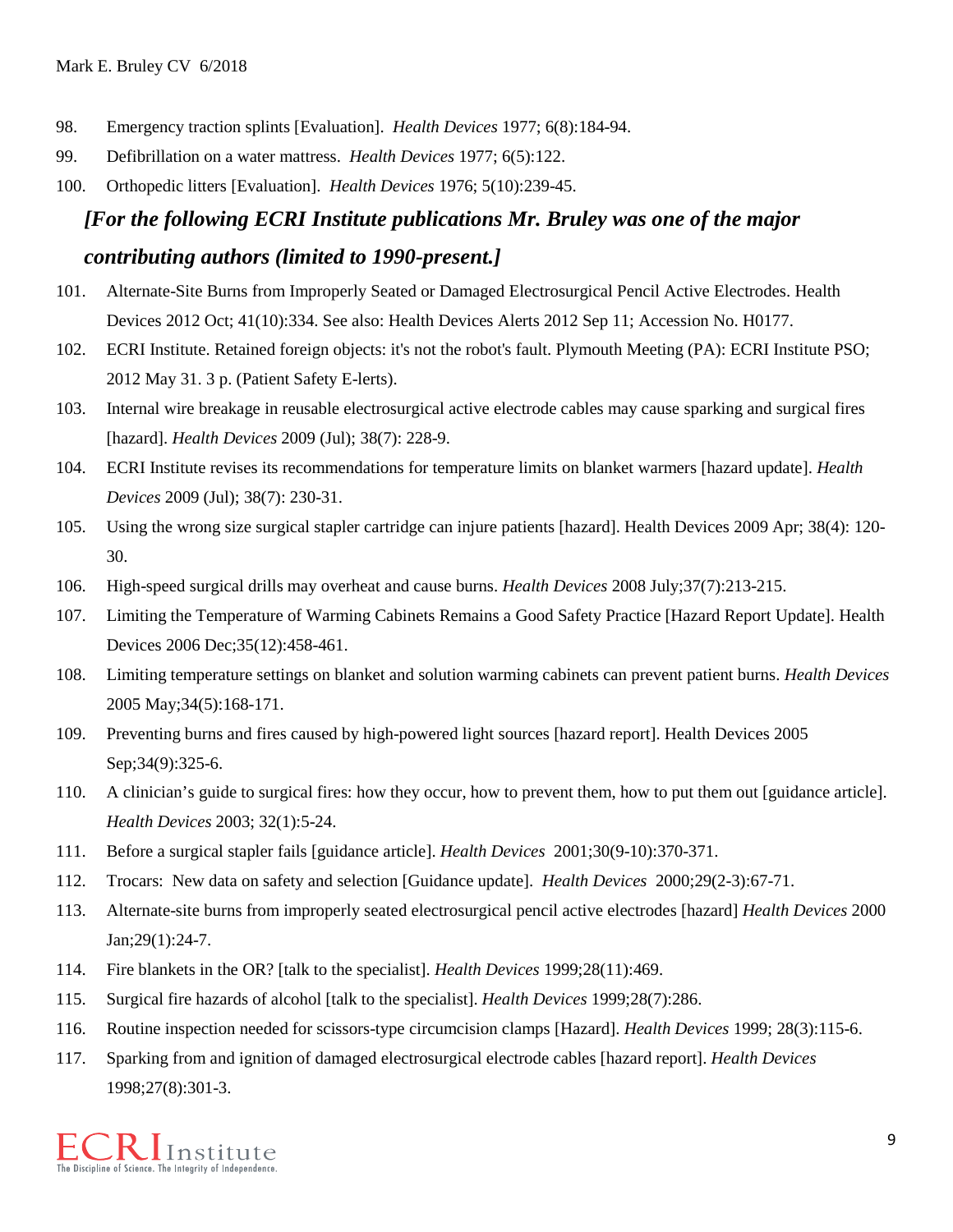- 118. Fire hazard created by the misuse of DuraPrep solution [hazard report]. *Health Devices* 1998;27(11):400-2.
- 119. Trocars: Safety and Selection [Guidance article]. *Health Devices* 1998;27(11):376-399.
- 120. Medical device problem reporting for the betterment of healthcare. *Health Devices* 1998;27(8):277-292.
- 121. Lesions and shocks during iontophoresis [hazard]. *Health Devices* Mar 1997;26(3):123-5.
- 122. Incompatibility of different brands of Gomco-Type circumcision clamps [Hazard]. *Health Devices* 1997; 26(2):76- 7.
- 123. Electrosurgical airway fires still a hot topic [Hazard Update]. *Health Devices* 1996; 25(7):260-2.
- 124. Selecting fire extinguishers for the operating room [talk to the specialist]. *Health Devices* 1996;25(7):261, 263.
- 125. Modified testing procedure for manual resuscitators to minimize the risk of barotrauma resulting from a malfunctioning exhalation valve [hazard report]. *Health Devices* 1995;24(11):476-7.
- 126. Fiberoptic illumination systems and the risk of burns or fire during endoscopic procedures. *Health Devices* 1995;24(11):457-9.
- 127. Amputations with use of adult-size scissors-type circumcision clamps on infants [Hazard]. *Health Devices* 1995; 24(7):286-7.
- 128. Fires from oxygen use during head and neck surgery [hazard report]. *Health Devices* 1995;24(4):155-7.
- 129. Final Report: Medical Device Reporting Under the SMDA: A Guide for Healthcare Facilities and Manufacturers. Plymouth Meeting (PA): ECRI; 1996.
- 130. Damaged Allied Healthcare Products Gomco circumcision clamp. Health Devices 1993 Mar; 22(3):154-5.
- 131. The patient is on fire! A surgical fires primer [Guidance article]. *Health Devices* 1992; 21(1):19-34.
- 132. Special Report: Medical Device Reporting Under the SMDA: A Guide for Healthcare Facilities. Plymouth Meeting (PA): ECRI; 1991.
- 133. Electric beds [Evaluation]. *Health Devices* 1986 Nov;15(11):299-318.

# *Articles, Proceedings, and Book Chapters in Other Publications*

- 134. Bruley ME, Arnold TV, Finley E, Deutsch ES, Treadwell RT. Surgical fires: decreasing incidence relies on continued prevention efforts. PA Patient Saf Advis 2018 Jun 15(2). [cited 2018 Jun 26]. Available from Internet: [http://patientsafety.pa.gov/ADVISORIES/Pages/201806\\_SurgicalFires.aspx](http://patientsafety.pa.gov/ADVISORIES/Pages/201806_SurgicalFires.aspx) or [http://patientsafety.pa.gov/ADVISORIES/documents/201806\\_SurgicalFires.pdf.](http://patientsafety.pa.gov/ADVISORIES/documents/201806_SurgicalFires.pdf)
- 135. Bruley ME. Challenges in Preventing Electrical, Thermal, and Radiation Injuries. In: Sanchez JA, Barach P, Johnson JK, Jacobs, JP, editors. Surgical patient care: Improving safety, quality and value. Section III: Perioperative Quality and Patient Safety, Chapter 31. New York: Springer Science+Business Media; 2017. Abstract available from Internet: https://rd.springer.com/chapter/10.1007/978-3-319-44010-1\_31.

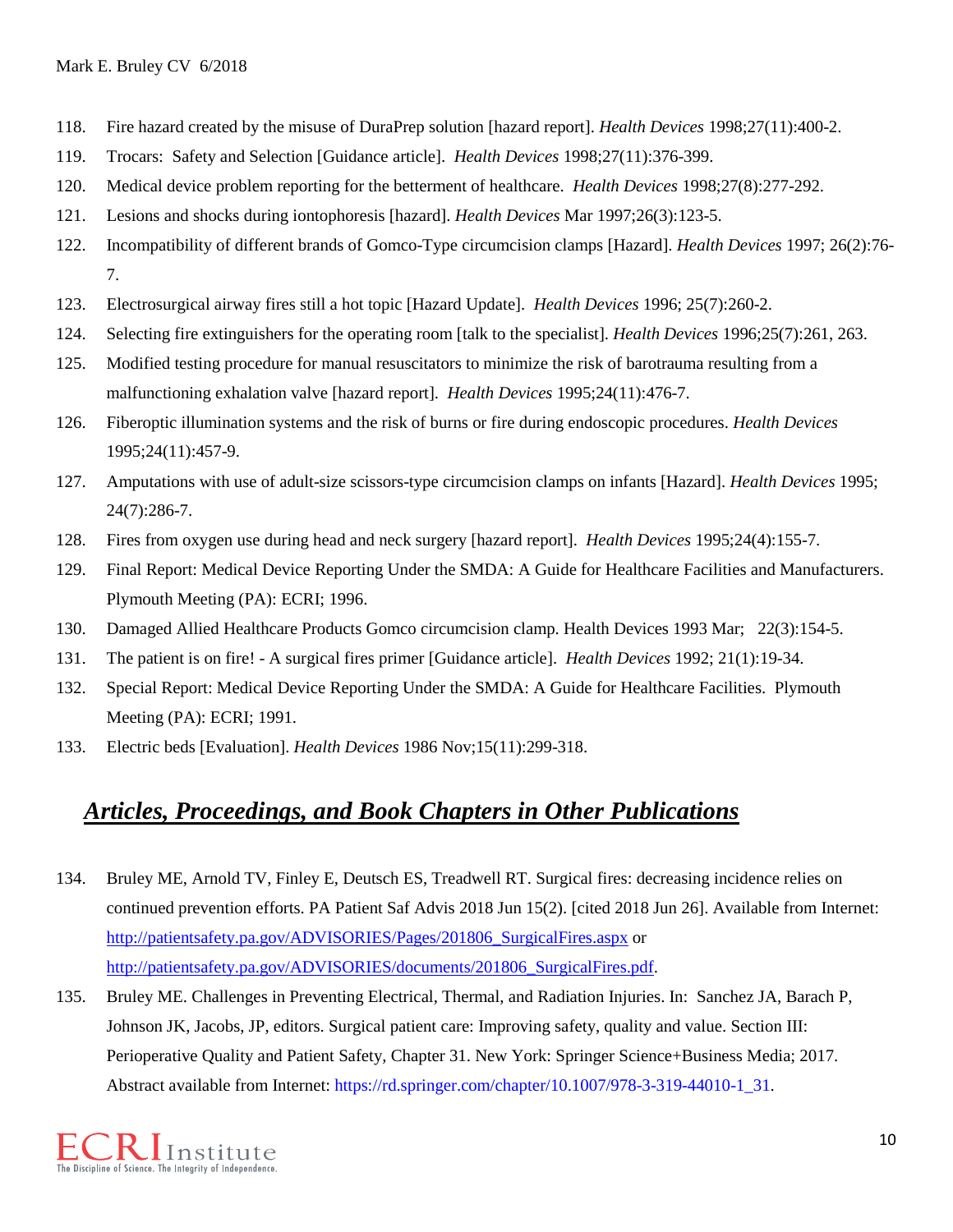- 136. Bosack RC, Bruley ME, VanCleave AM, Weaver JM. Patient fire during dental care: A case report and call for safety. J Amer Dental Assoc 2016 Aug;7(8): 661-6.
- 137. Conner RL, Bruley ME, Lavanchy C, Horvath GM. Clinical Issues: Blanket warming cabinet temperature settings. AORN J 2014 Aug;100(2): 218-222. [cited 13 August 2014]. Available from Internet: [http://www.aornjournal.org/article/S0001-2092\(14\)00541-9/fulltext#sec4.](http://www.aornjournal.org/article/S0001-2092(14)00541-9/fulltext#sec4)
- 138. Stoelting RK, Feldman JM, Cowles CE, Bruley ME. Surgical fire injuries continue to occur—prevention may require more cautious use of oxygen. APSF Newsletter 2012; 26:41–43. [cited 2013 Sep 14]. Available from Internet: [http://www.apsf.org/newsletters/html/2012/winter/01\\_firesafety.htm.](http://www.apsf.org/newsletters/html/2012/winter/01_firesafety.htm)
- 139. Clarke JR, Bruley ME. Surgical fires: Trends associated with prevention efforts. Pennsylvania Patient Safety Advisory 2012 Dec; 9(2): 130-5. [cited 2017 Oct 9]. Available from Internet: [http://patientsafety.pa.gov/ADVISORIES/Pages/201212\\_130.aspx.](http://patientsafety.pa.gov/ADVISORIES/Pages/201212_130.aspx)
- 140. Anesthesia Patient Safety Foundation. Prevention and Management of Operating Room Fires. DVD video. Prod. ECRI Institute for the Anesthesia Patient Safety Foundation. 2010. [cited 2010 April 9]. Available from Internet: [http://www.apsf.org/resources\\_video.php.](http://www.apsf.org/resources_video.php) 18 min.
- 141. Henriksen K, Oppenheimer C, Leape LL, Hamilton K, Bates DW, Sheridan S,Bruley ME, Gaba DM, Wears RL, Schyve PM. Envisioning Patient Safety in the Year 2025: Eight Perspectives. In: Henriksen K, Battles JB, Keyes MA, Grady ML, editors. Advances in patient safety: New directions and alternative approaches. Vol. 1, Assessment. AHRQ Publication No. 08-0034-1. Rockville, MD: Agency for Healthcare Research and Quality; August 2008. [cited 2008 Sep 25]. Available from Internet: [http://www.ahrq.gov/downloads/pub/advances2/vol1/Advances-Henriksen\\_104.pdf.](http://www.ahrq.gov/downloads/pub/advances2/vol1/Advances-Henriksen_104.pdf)
- 142. Bruley ME. Head and neck surgical fires. In: Eisele DW, Smith RV eds. *Complications of Head and Neck Surgery, 2nd Edition.* Philadelphia: Mosby (an imprint of Elsevier), 2009.
- 143. Bruley ME. Forensic engineering analysis of medical device accidents. J Nat Acad Forensic Engineers 2007 Jun;24(1):23-47.
- 144. Braun JA, Kessler L, Bruley M. FDA bed safety guidance: mitigating risk. Nur Homes/Long Term Mgmt 2006 May;55(5):36-41. ). [cited 2008 Jun 18]. Available from Internet: [http://www.ltlmagazine.com/ME2/dirmod.asp?sid=&nm=&type=Publishing&mod=Publications%3A%3AArticle](http://www.ltlmagazine.com/ME2/dirmod.asp?sid=&nm=&type=Publishing&mod=Publications%3A%3AArticle&mid=8F3A7027421841978F18BE895F87F791&tier=4&id=1C37D01BC6EA4D0DA1B35F09FB7F0026) [&mid=8F3A7027421841978F18BE895F87F791&tier=4&id=1C37D01BC6EA4D0DA1B35F09FB7F0026.](http://www.ltlmagazine.com/ME2/dirmod.asp?sid=&nm=&type=Publishing&mod=Publications%3A%3AArticle&mid=8F3A7027421841978F18BE895F87F791&tier=4&id=1C37D01BC6EA4D0DA1B35F09FB7F0026)
- 145. Braun JA, Bruley M. Preventing fires caused by hospital beds. Nur Homes/Long Term Mgmt 2006 August;55(8). [cited 2008 Jun 18]. Available from Internet: [http://www.ltlmagazine.com/ME2/dirmod.asp?sid=&nm=&type=Publishing&mod=Publications%3A%3AArticle](http://www.ltlmagazine.com/ME2/dirmod.asp?sid=&nm=&type=Publishing&mod=Publications%3A%3AArticle&mid=8F3A7027421841978F18BE895F87F791&tier=4&id=E673F4C4D3A94D86B353D90C16C45FD9) [&mid=8F3A7027421841978F18BE895F87F791&tier=4&id=E673F4C4D3A94D86B353D90C16C45FD9.](http://www.ltlmagazine.com/ME2/dirmod.asp?sid=&nm=&type=Publishing&mod=Publications%3A%3AArticle&mid=8F3A7027421841978F18BE895F87F791&tier=4&id=E673F4C4D3A94D86B353D90C16C45FD9)
- 146. Bruley, M. Koch, FA. Medical Device Accidents: Nursing and Clinical Engineering Roles During a Collaborative Investigation. *Biomed Instr & Tech*. 2005 39:4 (Healthcare Technology Horizons, suppl): 61-64.

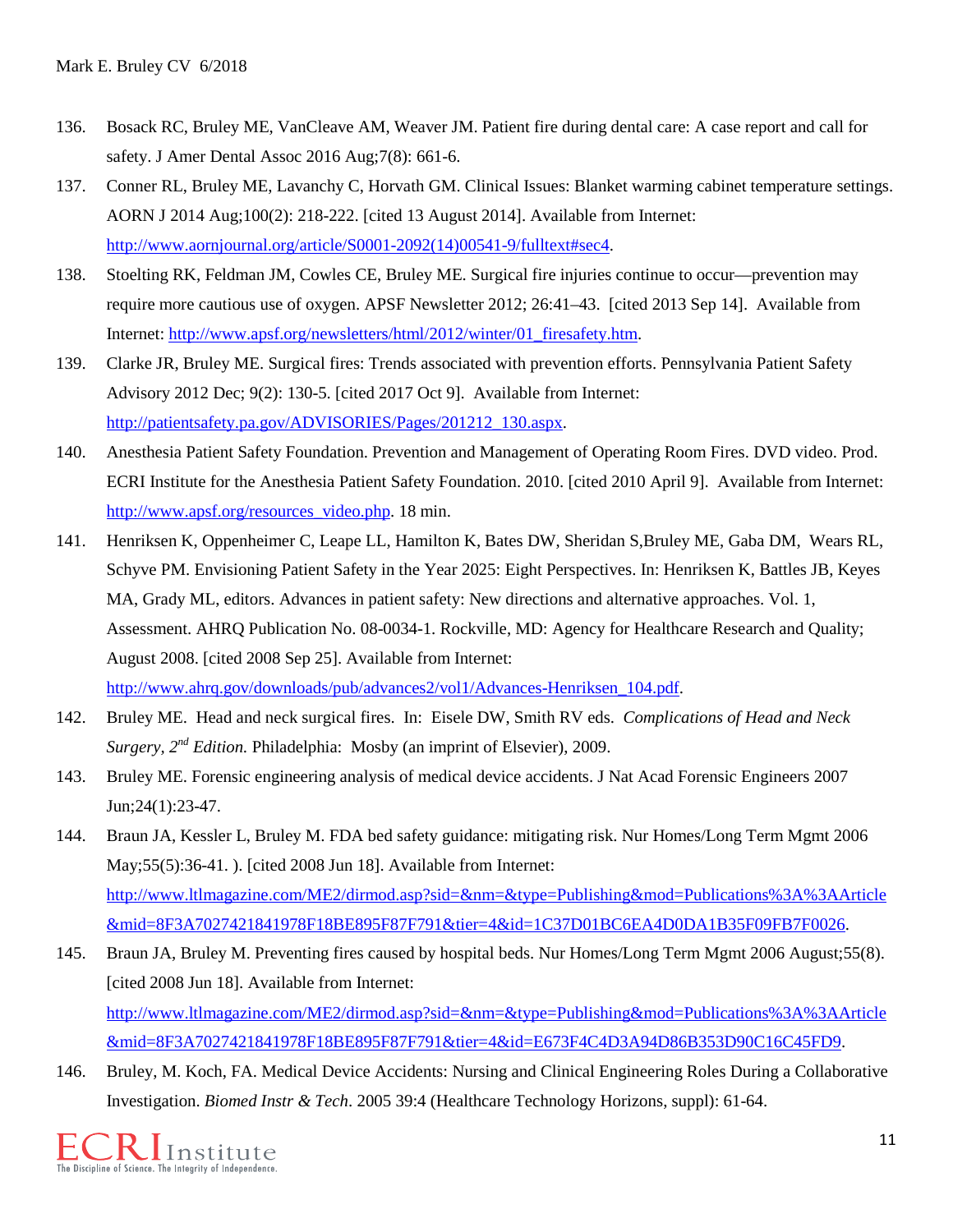- 147. Nemeth CP, Cook RI, Crowley J, Ragan M, Battles J, Smithson K, Bruley M. Above Board: Issues in medical accident investigation and analysis. In: Proceedings of the *Human Factors and Ergonomics Society 49th Annual Meeting*. Orlando, FL: Human Factors and Ergonomics Society, 2005 (Sep).
- 148. Bruley ME, Coates VH. Medical device regulatory and technology assessment agencies. In : Dyro JF, ed. *Clinical engineering handbook*. Burlington: Elsevier Academic Press; 2004.
- 149. Bruley, ME. Reporting Medical Device Hazards To Third Parties: Mandatory Versus Voluntary Programs. In: IEEE. Proceedings of the Twelfth Annual International Conference of the IEEE Engineering in Medicine and Biology Society. Philadelphia: Institute for Electrical and Electronics Engineers, 1990 Nov:1952-1953. ISBN: 0- 87942-559-8.
- 150. Bruley ME. Surgical fires: perioperative communication is essential to prevent this rare but devastating complication. *Qual Saf Health Care* 2004;13(6):467–471. [cited 14 Oct 2014.] Available from Internet: [http://www.ncbi.nlm.nih.gov/pmc/articles/PMC1743921/pdf/v013p00467.pdf.](http://www.ncbi.nlm.nih.gov/pmc/articles/PMC1743921/pdf/v013p00467.pdf)
- 151. Bruley ME, de Richemond AL. Supplemental oxygen versus latent alcohol vapors as surgical fire precursors [letter]. *Anes Analg* 2002;95: 1459.
- 152. de Richemond AL, Bruley ME. Use of supplemental oxygen during surgery is not risk free. *Anesthesiology* 2000; 93(2):583-4.
- 153. Bruley ME, Coates VH. Regulatory and assessment agencies. In : Bronzino JD, ed. *The biomedical engineering handbook (3rd ed.)*. Boca Raton: CRC Press, 2006.
- 154. Bruley ME, Coates VH. Regulatory and assessment agencies. In : Bronzino JD, ed. *The biomedical engineering handbook (2nd ed.)*. Boca Raton: CRC Press, 2000.
- 155. Bruley ME, Coates VH. Regulatory and assessment agencies. In : Bronzino JD, ed. *The biomedical engineering handbook*. Boca Raton: CRC Press, 1995.
- 156. Bruley ME. The Brooklyn hospital fire and the Quality System Regulation {letter}. *Biomed Instr Tech* 1998 May –June; 32(3):234. Comment on *Biomed Instr Tech* 1997 Nov-Dec;31(6): 559ff.
- 157. Bruley ME. Accident and forensic investigation. In: van Gruting CWD, ed. *Medical devices: International perspectives on health and safety*. Amsterdam: Elsevier, 1994.
- 158. de Richemond AL, Bruley ME. Head and neck surgical fires. In: Eisele DW, ed. *Complications in Head and Neck Surgery.* St. Louis: Mosby-Year Book, 1993.
- 159. de Richemond AL, Bruley ME. Insidious iatrogenic oxygen enriched atmospheres as a cause of surgical fires. In: Janoff D, Stoltzfus J, eds. *Flammability and sensitivity of materials in oxygen-enriched atmospheres: Sixth volume*. ASTM STP 1197. Philadelphia, PA: American Society for Testing and Materials, 1993:66-73.
- 160. Bruley ME, Lavanchy C. Oxygen-enriched fires during surgery of the head and neck. In: Stoltzfus J, Benz F, Stradling J, eds. *Flammability and sensitivity of materials in oxygen-enriched atmospheres: Fourth volume*. ASTM STP 1040. Philadelphia, PA: American Society for Testing and Materials, 1989:392-405.

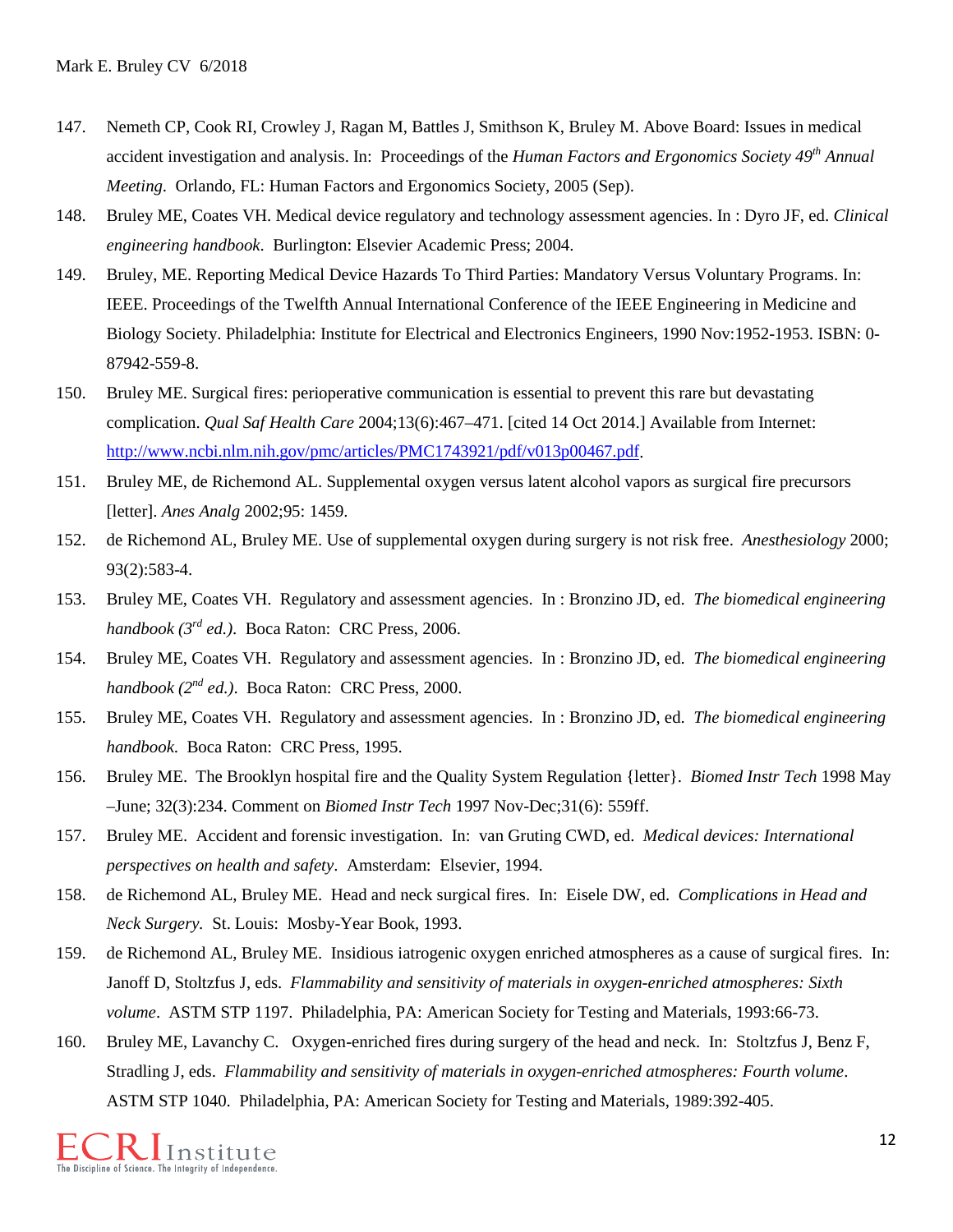- 161. Bruley ME. Ergonomics and error—-Who is responsible. In: Proceedings of the *First Symposium on Human Factors in Medical Devices.* Plymouth Meeting: ECRI, CITECH, Health Industry Manufacturers Association (HIMA), Ben Franklin Technology Center of S.E. Pennsylvania, and FDA, 1989 Dec:6-10.
- 162. Bruley ME. ECRI reports on medical devices. In: Proceedings of the *Preproduction Quality Assurance and Liability Prevention Conference*. Bethesda, MD: American Society for Quality Control, 1989 Mar:121-7.
- 163. Hendrickx HHL, Knickerbocker GG, Bruley ME, et al. Ongevallen in ziekenhuizen (Accidents in hospitals). *Medish Contact* 1981; 43(23):1339-41. [Dutch]
- 164. Bruley ME. A study of safety and performance requirements for cryosurgical devices. FDA/BMDDP: Springfield, VA, National Technical Information Service; 1980 Sep:PB 81 124943.
- 165. Bruley ME. Measurement of critical properties of muslin and nonwoven sterile-wraps. Med Instrum. 1979 Jan-Feb;13(1):67.
- 166. Bruley ME. Guidelines for the selection and use of orthopedic litters. *EMT J* 1978; 2(6):76-80.
- 167. Bruley ME. Guidelines for the selection and use of anti-shock garments. *EMT J* 1978; 2(3):80-4.
- 168. Bruley ME. Guidelines for the selection and use of emergency stretchers. *EMT J* 1977; 1(9):45-9.

### *Lectures, Seminars, and Teaching Engagements (1977-2017)*

Since 1977, Mr. Bruley has lectured or taught on healthcare technology topics at more than 300 domestic and international venues. His international engagements have taken him to Australia, Cameroon, Canada, China, England, France, Hong Kong, Malaysia, The Netherlands, Turkey, Saudi Arabia, and Singapore. He has most frequently presented on medical device hazards; medical device accident recognition, investigation, and prevention; problem reporting programs and related FDA regulations; medical device risk management; the assessment, selection, acquisition, and management of medical equipment; implant tracking; surgical fires; the causes of accidental skin "burns" during surgery; and re-use of disposable medical devices.

| Oct 1977     | Course Instructor. "Hospital Safety, Accreditation, and Managing Medical Equipment." ECRI Fall<br>1977 Seminars. Detroit, MI, and Cleveland, OH.                                                                           |
|--------------|----------------------------------------------------------------------------------------------------------------------------------------------------------------------------------------------------------------------------|
| Nov 1977     | Guest Lecturer. "Medical Device Research, Evaluation, and Hazard Investigation." American<br>Hospital Association (AHA), American Society for Hospital Central Service Personnel (ASHCSP)<br>regional meeting. Boston, MA. |
| Mar 1978     | Guest Lecturer. "Update on Emergency Equipment." Innovations in Rural Health; Hershey Medical<br>Center. Hershey, PA.                                                                                                      |
| Jun-Jul 1978 | Course Instructor. "Equipment Control Program Fundamentals and Electrical Safety in the<br>ICU/CCU." ECRI 1978 Summer Seminars. Johnson City, NY, Milwaukee, WI.                                                           |
| Apr-Jun 1979 | Course Instructor. "Medical Device Recall and Medical Device Accident Investigation." ECRI<br>Spring 1979 Seminars. Chicago, San Francisco, Miami, Harrisburg, PA, and Hampton, NH.                                        |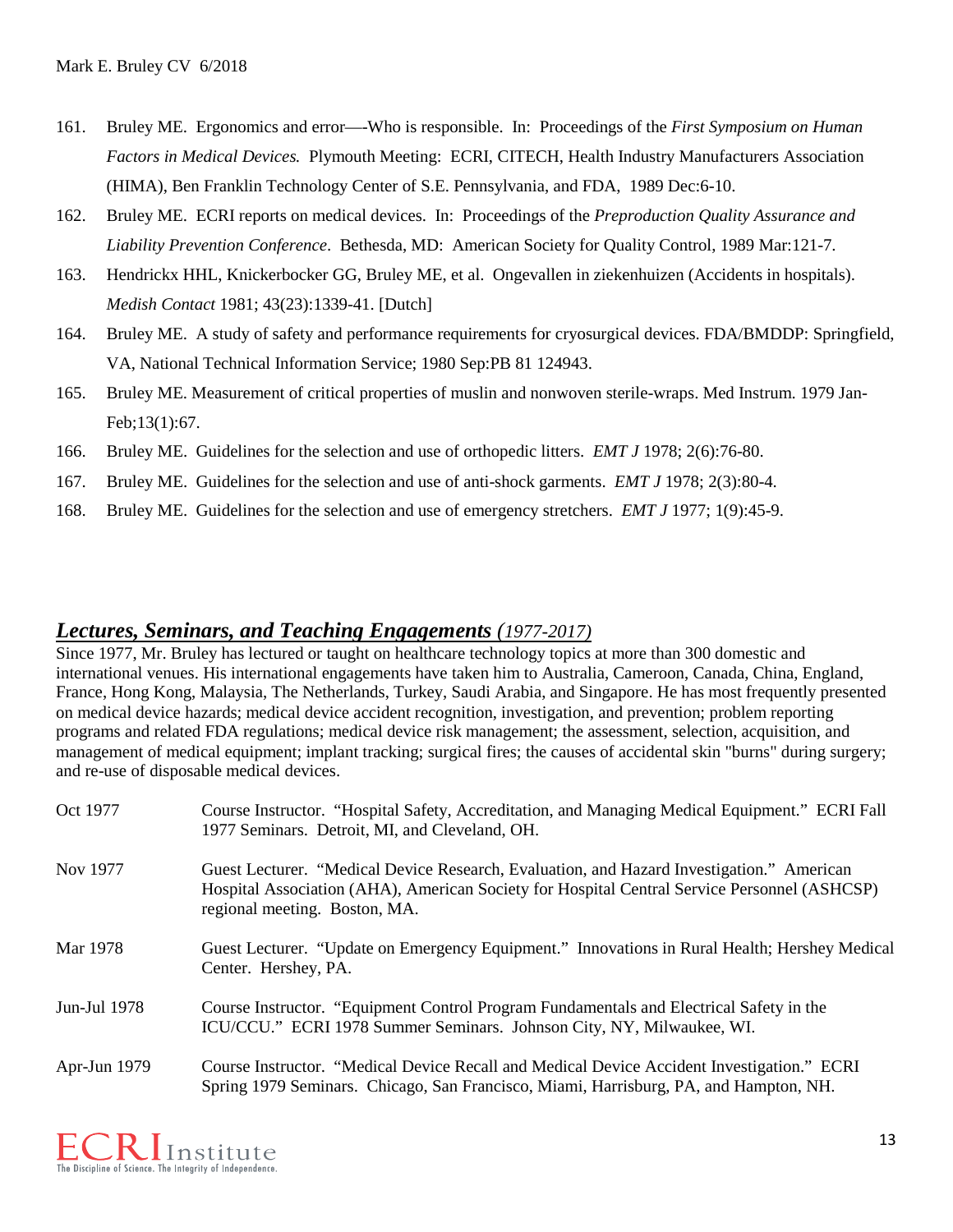| Mar 1981            | Guest Lecturer. "Guidelines for Medical Device Care and Handling." American Hospital<br>Association, American Society for Hospital Central Service Personnel (ASHCSP) educational<br>seminar. McLean, VA.                                                                                                                                                                                                                                                            |
|---------------------|----------------------------------------------------------------------------------------------------------------------------------------------------------------------------------------------------------------------------------------------------------------------------------------------------------------------------------------------------------------------------------------------------------------------------------------------------------------------|
| Nov 1981            | Guest Lecturer. "Guidelines for Medical Device Care and Handling." American Hospital<br>Association, American Society for Hospital Central Service Personnel (ASHCSP) educational<br>seminar. New Orleans, LA.                                                                                                                                                                                                                                                       |
| Sep 1981            | Guest Lecturer. "Failure of Medical Devices—An Overview." National Bureau of Standards<br>Conference on Medical Devices. Gaithersburg, MD.                                                                                                                                                                                                                                                                                                                           |
| Oct 1981            | Guest Lecturer. "Carbon Monoxide Poisoning of Operating Room Personnel." World Health<br>Organization (WHO) First International Congress for Safety, Health, and Well-Being in Hospitals.<br>The Hague, Netherlands. At this conference, Mr. Bruley also served as chairman of the WHO<br>Working Group on Chemical Hazards and Combinations of Noxious Agents in Hospitals.                                                                                         |
| Nov 1982            | Guest Lecturer. "The Role of the Forensic Biomedical Engineer in Medical Device Products<br>Liability." Philadelphia Bar Association, Medico-Legal Committee. Philadelphia, PA.                                                                                                                                                                                                                                                                                      |
| 1983-1995           | Guest Lecturer. "The Biomedical Engineering Profession." Temple University, College of<br>Engineering, Professional Seminar Course (ENGRG 013), presented each semester. Philadelphia,<br>PA.                                                                                                                                                                                                                                                                        |
| Jun 1983            | Guest Lecturer. "The Decubitus Pad Flammability Controversy." Philadelphia Fire Department.<br>Philadelphia, PA.                                                                                                                                                                                                                                                                                                                                                     |
| Jun 1983            | Guest Lecturer. "The Data Collector/Reporter Perspective-Complaint Management Defect Reports,<br>Product Registries." Medical Devices and Diagnostic Instrumentation June 1983 Conference. New<br>York, NY.                                                                                                                                                                                                                                                          |
| Jul 1983            | Course Instructor. "Current Issues in Operating Room technology." Full-day, 8-hour course<br>including a primer on electrosurgery and its hazards, "burn" accidents in the O.R., surgical fires,<br>investigating surgical accidents, preventive maintenance and equipment control of surgical devices,<br>and heating, ventilation, and air-conditioning (HVAC) system problems unique to the O.R. ECRI<br>Summer 1983 Seminar. Myrtle Beach, SC, and New York, NY. |
| Oct 1984            | Guest Lecturer. "Medical Device Failures and Product Liability." Hospital Association of<br>Pennsylvania Fall Seminar. Hershey, Pennsylvania.                                                                                                                                                                                                                                                                                                                        |
| May 1985            | Guest Lecturer. "The Role of the Forensic Biomedical Engineer in Medical Device Product<br>Liability." Philadelphia Trial Lawyers Association. Philadelphia, PA.                                                                                                                                                                                                                                                                                                     |
| <b>Jun-Aug 1985</b> | Visiting Professor at Boğaziçi University Biomedical Engineering Institute in Istanbul, Turkey.<br>Taught graduate students in the topics of medical device management and accident investigation, and<br>in techniques of medical device inspection, calibration, preventive maintenance. Also instructed<br>graduate students and professors on the management and hazards of anesthesia technologies. The<br>secondment was continued in April-May 1986.          |
| Jun 1986            | Guest Lecturer. "Managing Equipment-Related Incidents: Liability Implications." Risk<br>Management Advisors for the Federation of Jewish Philanthropies of New York. New York, NY.                                                                                                                                                                                                                                                                                   |

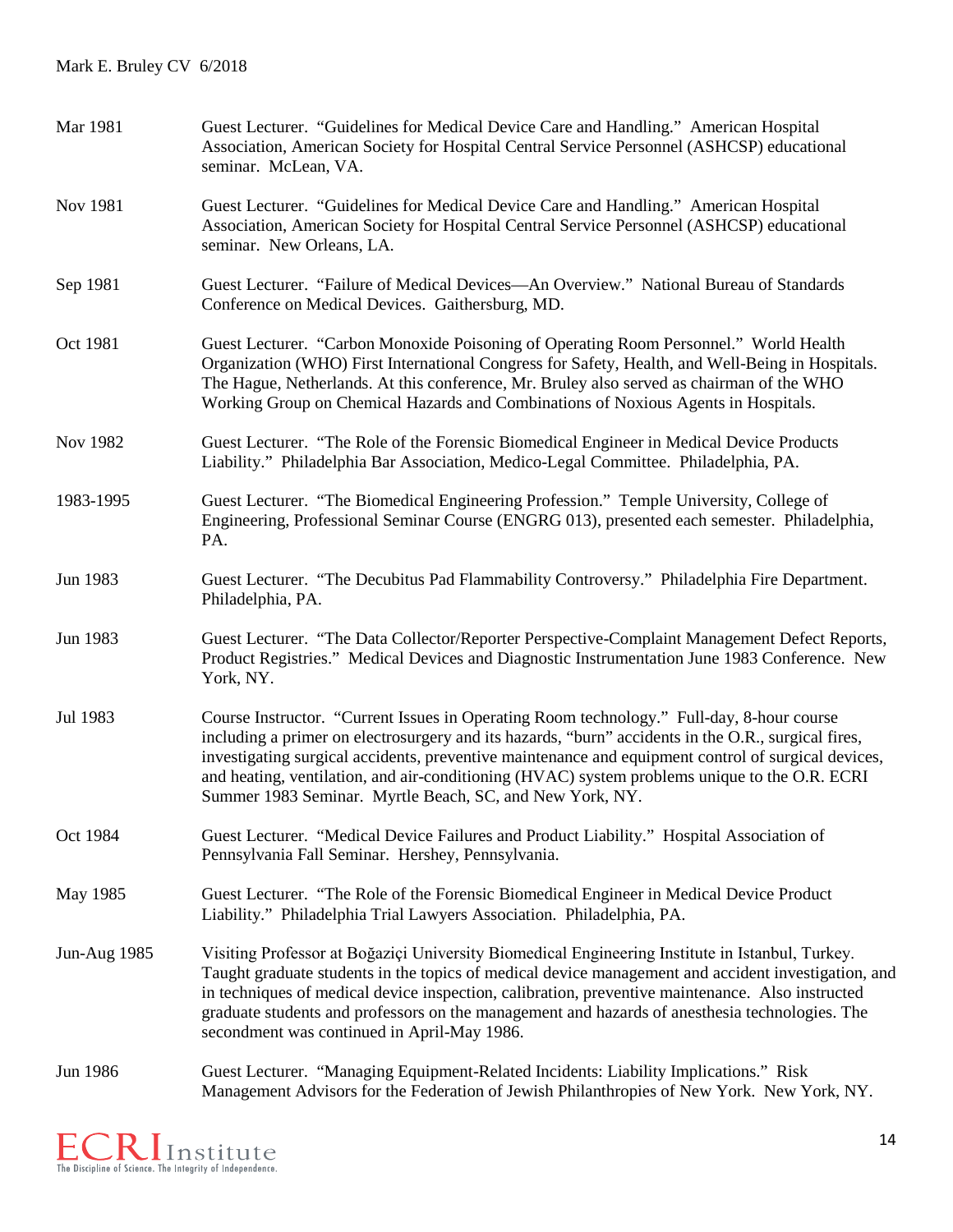| Sep 1986 | Guest Lecturer. "Investigation of Medical Device-Related Accidents." Risk Management<br>Association of Western Pennsylvania. Pittsburgh, PA.                                                        |
|----------|-----------------------------------------------------------------------------------------------------------------------------------------------------------------------------------------------------|
| Feb 1987 | Guest Lecturer. "Managing Equipment-Related Incidents." Michigan Society of Hospital Risk<br>Management. Lansing, MI.                                                                               |
| Apr 1987 | Guest Lecturer. "Managing Equipment-Related Accidents." Medical Equipment Technicians<br>Society. Pittsburgh, PA.                                                                                   |
| May 1987 | Guest Lecturer. "Managing Equipment-Related Accidents." Maryland Society for Hospital Risk<br>Management. Towson, MD.                                                                               |
| Sep 1987 | Guest Lecturer. "Avoiding Equipment-Related Accidents." American Society of Hospital Materials<br>Managers. Narberth, PA.                                                                           |
| Sep 1987 | Guest Lecturer. "Medical Device Accidents—Procedures and Equipment Exposures." PHICO<br>Insurance Company. Mechanicsburg, PA.                                                                       |
| Oct 1987 | Guest Lecturer. "Avoiding Equipment-Related Accidents." Daughters of Charity National<br>Purchasing Service. Boston, MA.                                                                            |
| Oct 1987 | Guest Lecturer. "Investigation of Medical Device-Related Accidents." Pennsylvania Association of<br>Nurse Anesthetists. Philadelphia, PA.                                                           |
| Oct 1987 | Guest Lecturer. "Minimizing Medical Device Liability—The Hospital/Device Interface." Hospital<br>Association of Pennsylvania. Hershey, PA.                                                          |
| Nov 1987 | Guest Lecturer. "Managing Equipment-Related Incidents." Society of Health Care Risk Managers<br>of New Jersey. Princeton, NJ.                                                                       |
| May 1988 | Guest Lecturer. "Managing Equipment-Related Occurrences." Spring 1988 Meeting, North<br>Carolina Chapter of the American Society for Healthcare Risk Management (ASHRM). Wrightsville<br>Beach, NC. |
| Jun 1988 | Guest Lecturer. "Minimizing Medical Device Liability." 25th Annual Conference, American<br>Society for Hospital Engineering of the American Hospital Association. Grand Rapids, MI.                 |
| Oct 1988 | Guest Lecturer. "Minimizing Medical Device Liability." 5th Annual Biomedical Associations of<br>Wisconsin Conference. Oshkosh, WI.                                                                  |
| Oct 1988 | Guest Lecturer. "Minimizing Medical Device Liability." Fall Meeting of the Virginia Chapter of<br>the American Society for Healthcare Risk Management (ASHRM). Charlottesville, VA.                 |
| Oct 1988 | Guest Lecturer. "Minimizing Medical Device Liability." 8th Annual Northeastern Symposium on<br>Healthcare Technology. Nashua, NH.                                                                   |
| Dec 1988 | Guest Lecturer. "Minimizing Medical Device Liability." Franciscan Health System Risk Managers<br>Meeting. Baltimore, MD.                                                                            |

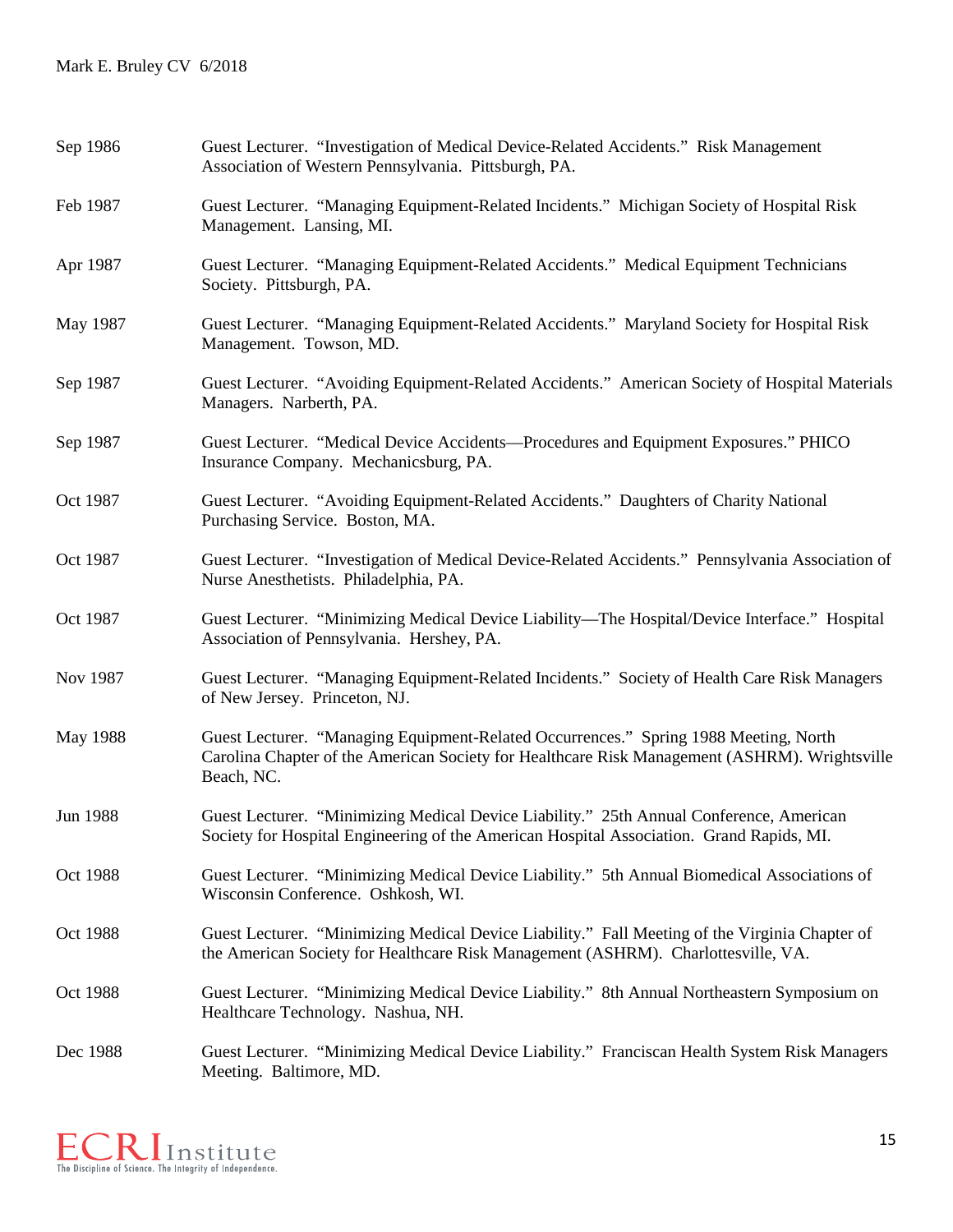| Mar 1989 | Guest Lecturer. "Accident and Forensic Investigations--Minimizing Liability from Medical<br>Device-Related Accidents." Hospital Insurance Forum Annual Meeting. Scottsdale, AZ.                                                                                                                                                                                                                           |
|----------|-----------------------------------------------------------------------------------------------------------------------------------------------------------------------------------------------------------------------------------------------------------------------------------------------------------------------------------------------------------------------------------------------------------|
| Mar 1989 | Guest Lecturer. "ECRI Reports on Medical Devices." Preproduction Quality Assurance and<br>Liability Prevention Conference; American Society for Quality Control. Bethesda, MD.                                                                                                                                                                                                                            |
| Apr 1989 | Guest Lecturer. "Oxygen-Enriched Fires During Surgery of the Head and Neck." Fourth<br>Symposium on Flammability and Sensitivity of Material in Oxygen-Enriched Atmospheres; ASTM.<br>Las Cruses, NM.                                                                                                                                                                                                     |
| Apr 1989 | Guest Lecturer. "Investigation of Medical Device Failures in the Home Care Setting." 11th Annual<br>Iowa Lung Conference; The Iowa Society for Respiratory Care. Cedar Rapids, IA.                                                                                                                                                                                                                        |
| May 1989 | Guest Lecturer. "Minimizing Medical Device Liability." Sisters of Charity Health Care Systems,<br>Inc., Annual Risk Managers Meeting. Cincinnati, OH.                                                                                                                                                                                                                                                     |
| May 1989 | Course Instructor. "High-Risk Technologies: Minimizing the Risks and Liabilities" and "Medical<br>Device Accident Investigation Procedures." Seminar on Risk Management in a High Technology<br>Era; The Hospital Underwriters Mutual (HUM) Insurance Co., Buffalo and Albany, NY.                                                                                                                        |
| Jul 1989 | Guest Lecturer. "Medical Device Accident Investigation", "Hazards with Medical Devices in<br>Critical Care Areas", and "Oxygen Enriched Fires During surgery of the Head and Neck." 2nd<br>IFMBE Pan Pacific Symposium, sponsored by the International Federation for Medical and<br>Biological Engineering and the Australia Federation for Medical and Biological Engineering.<br>Melbourne, Australia. |
| Jul 1989 | Guest Lecturer. "Fires During Surgery of the Head and Neck." Grand rounds, Dept of Anaesthesia<br>& Intensive Care, Royal Adelaide Hospital. Adelaide, Australia.                                                                                                                                                                                                                                         |
| Jul 1989 | Guest Lecturer. "Equipment related patient injuries." Society for Medical and Biological<br>Engineering. Adelaide, Australia.                                                                                                                                                                                                                                                                             |
| Sep 1989 | Guest Lecturer. "Fires During Surgery of the Head and Neck." Toronto Anesthesiologists<br>Association; The Wellesley Hospital. Toronto, Ontario, Canada.                                                                                                                                                                                                                                                  |
| Oct 1989 | Guest Lecturer. "Minimizing Medical Device Liability." 5th Annual Clinical Engineering<br>Symposium and Technical Exhibition. Oak Brook, IL.                                                                                                                                                                                                                                                              |
| Oct 1989 | Guest Lecturer. "Minimizing Medical Device Liability." 6th Annual Biomedical Associations of<br>Wisconsin Conference. Milwaukee, WI.                                                                                                                                                                                                                                                                      |
| Oct 1989 | Guest Lecturer. "Fire and Safety in Anaesthesia." 17th Annual Education Forum sponsored by The<br>Respiratory Therapy Society of Ontario. London, Ontario, Canada.                                                                                                                                                                                                                                        |
| Nov 1989 | Guest Lecturer. "Minimizing Medical Device Liability." Mercy Health Services Annual Risk<br>Managers Meeting. Farmington Hills, MI.                                                                                                                                                                                                                                                                       |
| Dec 1989 | Guest Lecturer. "Ergonomics and Error—Who Is Responsible?" First Symposium on Human<br>Factors in Medical Devices sponsored by ECRI, CITECH, HIMA, and the FDA. Plymouth Meeting,<br>PA.                                                                                                                                                                                                                  |

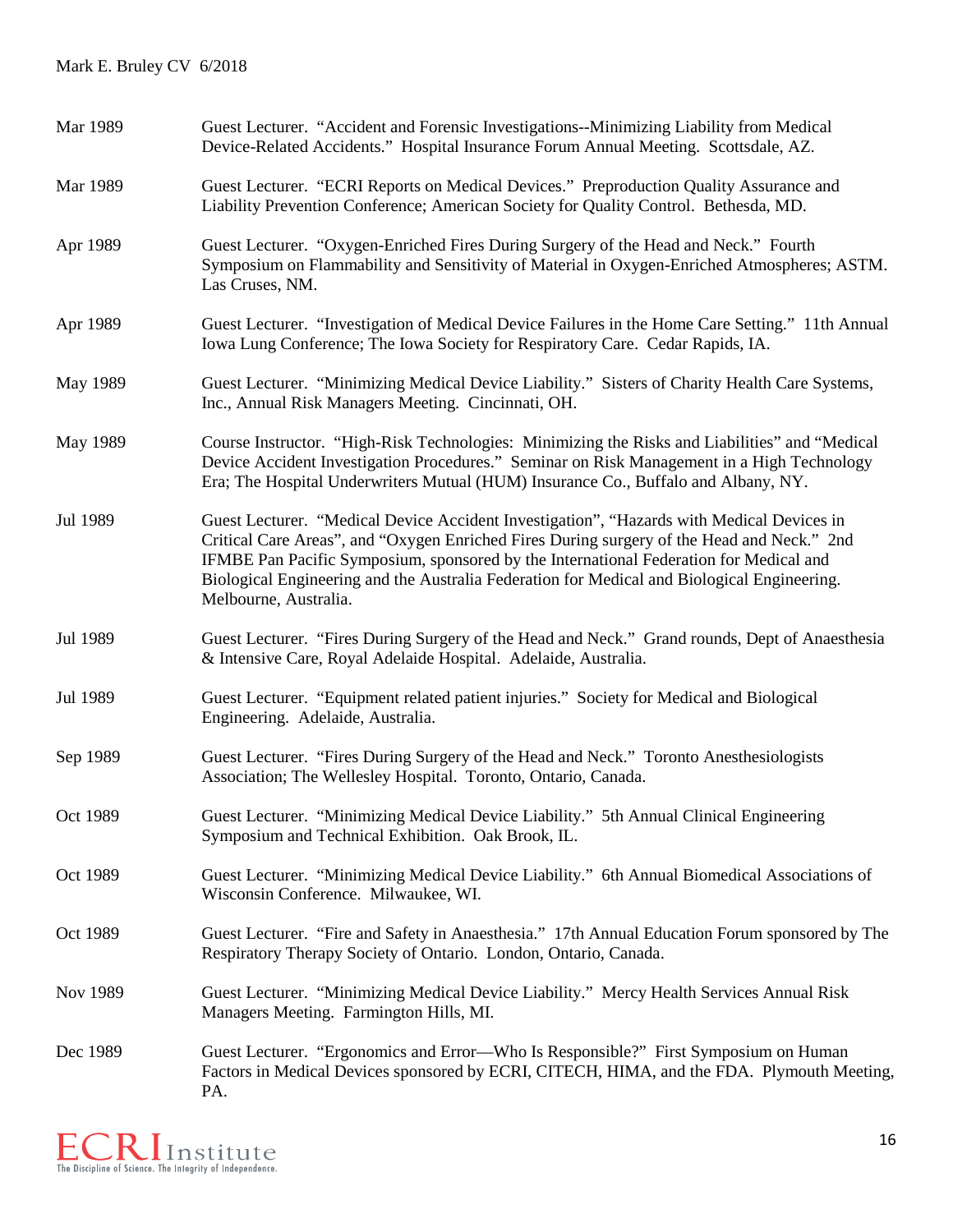| Apr 1990 | Guest Lecturer. "Careers in Biomedical Engineering." Johns Hopkins School of Medicine,<br>Department of Biomedical Engineering. Baltimore, MD.                                                                                                                        |
|----------|-----------------------------------------------------------------------------------------------------------------------------------------------------------------------------------------------------------------------------------------------------------------------|
| May 1990 | Course Instructor. "How to Perform Medical Device Incident Investigations." One-half day course<br>presented at the Association for the Advancement of Medical Instrumentation (AAMI) 25th Annual<br>Meeting and Exposition. Anaheim, CA.                             |
| Jun 1990 | Guest Lecturer. "Health Technology Selection and Procurement for the 1990s." First Biomedical<br>Engineering Regional Center Symposium on Health Care Technology Management, Boğaziçi<br>University. Istanbul, Turkey.                                                |
| Nov 1990 | Guest Lecturer. "Reporting Medical Device Hazards to Third Parties: Mandatory versus Voluntary<br>Programs." 12th Annual International Conference of the IEEE Engineering in Medicine and Biology<br>Society. Philadelphia, PA.                                       |
| Mar 1991 | Guest Lecturer and Keynote Speaker. "Global Trends in Healthcare Technology." HealthTech '91<br>Conference—Health Technology in Developing Countries: Assessment, Procurement, and<br>Maintenance. Yaoundé, Cameroon.                                                 |
| Apr 1991 | Course Instructor. "Medical Device Incident Investigation." One-half day seminar, 8th Annual<br>Medical Technology Symposium, Midwest Biomedical Society. River Grove, IL.                                                                                            |
| May 1991 | Guest Lecturer. "Medical Device Accident Investigation, Liability Prevention, and Problem<br>Reporting." Mechanisms of Perfusion VI, Perfusion Resource Association. Lake Buena Vista, FL.                                                                            |
| May 1991 | Course Instructor. "How to Perform Medical Device Incident Investigations." Full day course<br>presented at the AAMI 26th Annual Meeting and Exposition. Washington, DC.                                                                                              |
| May 1991 | Guest Lecturer. "Medical Device Accident Investigation and Problem Reporting." Annual<br>Educational Meeting; Georgia Society for Healthcare Risk Management, Savannah, GA.                                                                                           |
| Jul 1991 | Guest Lecturer. "Focus on Technology: Apnea Monitors." Home-Use Medical Devices Workshop;<br>Canadian Bureau of Radiation and Medical Devices, Ottawa, Ontario, Canada.                                                                                               |
| Aug 1991 | Guest Lecturer. "Safe Medical Devices Act: What the Law Says and What Hospitals Will Have To<br>Do." Fifth Annual Conference on Health Care Insurance Management Issues; Ohio Society of<br>Healthcare Risk Managers of the Ohio Hospital Association, Cleveland Ohio |
| Oct 1991 | Guest Lecturer. "Accident Investigation in Healthcare: The Safe Medical Devices Act of 1990."<br>New England Clinical Engineering Society. Hartford, CT.                                                                                                              |
| Oct 1991 | Guest Lecturer. "Medical Device Accident Investigation and the Perfusionist." Annual Meeting of<br>the North Atlantic Region of the Society of Extracorporeal Technology. Trumbull, CT.                                                                               |
| Nov 1991 | Guest Lecturer. "Investigating Medical Device Accidents." Association of Hospital Risk<br>Management of New York. New York, NY.                                                                                                                                       |

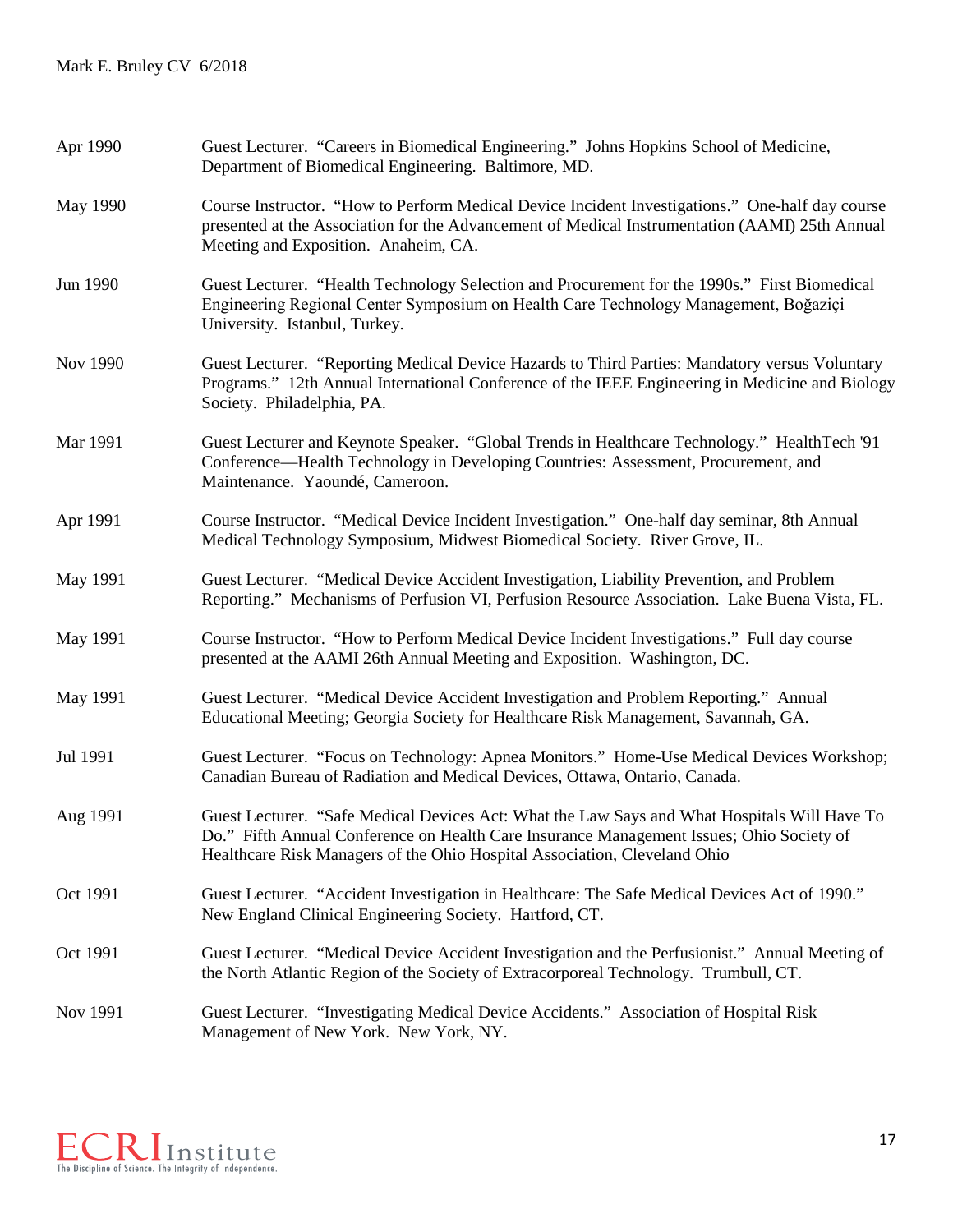| Nov 1991     | Guest Lecturer. "Investigating and Documenting Medical Equipment Incidents and the Safe Medical<br>Devices Act." The Universal Health Services, Inc., Annual Risk Management Training Program.<br>King of Prussia, PA.                                                                                                                                       |
|--------------|--------------------------------------------------------------------------------------------------------------------------------------------------------------------------------------------------------------------------------------------------------------------------------------------------------------------------------------------------------------|
| Nov-Dec 1991 | Guest Lecturer. "Investigating and Managing Medical Device Incidents." The Safe Medical<br>Devices Act of 1990: Implications for Health Care Personnel. AAMI seminar, cosponsored by<br>ECRI, AORN, AACCN, ANA, FDA, AHA, and AHCA. Presented in seven locations nationwide:<br>Boston, Chicago, Dallas, San Francisco, Los Angeles, Newark (NJ), and Miami. |
| Feb 1992     | Guest Lecturer. "Fires in the Operating Room." Surgical grand rounds, The Johns Hopkins<br>Hospital. Baltimore, MD.                                                                                                                                                                                                                                          |
| Mar 1992     | Guest Lecturer. "The Safe Medical Devices Act of 1990." Health Encounters II, Risk Management<br>Symposium. Sponsored by Memorial Medical Center. Savannah, GA.                                                                                                                                                                                              |
| Mar 1992     | Guest Lecturer. "Fire Safety." Educational Session at the 39th Annual Association of Operating<br>Room Nurses Congress. Dallas, TX.                                                                                                                                                                                                                          |
| May 1992     | Guest Lecturer. "Surgical Fires." Surgical grand rounds, Union Memorial Hospital. Baltimore,<br>MD.                                                                                                                                                                                                                                                          |
| Mar 1992     | Guest Lecturer. "The Safe Medical Devices Act of 1990: How Healthcare Facilities Will Be<br>Affected." Hospital Council of Western Pennsylvania. Warrendale, PA.                                                                                                                                                                                             |
| Apr 1992     | Guest Lecturer. "Fabulous Failures." Pennsylvania Society for Respiratory Care. Philadelphia, PA.                                                                                                                                                                                                                                                            |
| Apr 1992     | Guest Lecturer. "Surgical Trocars." Surgical grand rounds, Monmouth Medical Center. Long<br>Branch, NJ.                                                                                                                                                                                                                                                      |
| May 1992     | Course Instructor. "How to Perform Medical Device Incident Investigations." One-half day course<br>presented at the AAMI 27th Annual Meeting and Exposition. Anaheim, California.                                                                                                                                                                            |
| Jun 1992     | Course Instructor. "Fire Safety in the OR: Keys to Being Prepared." Southeastern Association of<br>Operating Room Nurses (AORN) Chapter, CEU half-day course for OR nurses. Medical Center of<br>Delaware, Christiana Hospital. Wilmington, DE.                                                                                                              |
| Oct 1992     | Guest Lecturer. "Medical Devices: New FDA Tracking Requirements and Update on SMDA<br>Problem Reporting" and "Incident Investigation Techniques." Operating Room Nursing-New<br>Perspectives: Update for OR Nurse Managers. Medical College of Georgia, Division of Continuing<br>Education. Augusta, GA.                                                    |
| Oct 1992     | Visiting Professor. "Fires in the Operating Room." Department of Anesthesiology, University of<br>Maryland. Baltimore, MD.                                                                                                                                                                                                                                   |
| Nov 1992     | Guest Lecturer. "The Biomed and The Law." Philadelphia Area Medical Instrumentation<br>Association monthly meeting. Plymouth Meeting, PA.                                                                                                                                                                                                                    |
| Nov 1992     | Course Instructor. "The Patient Is On Fire! Surgical Fires: Causes, Prevention and Extinguishing."<br>ECRI half-day seminar. Plymouth Meeting, PA.                                                                                                                                                                                                           |

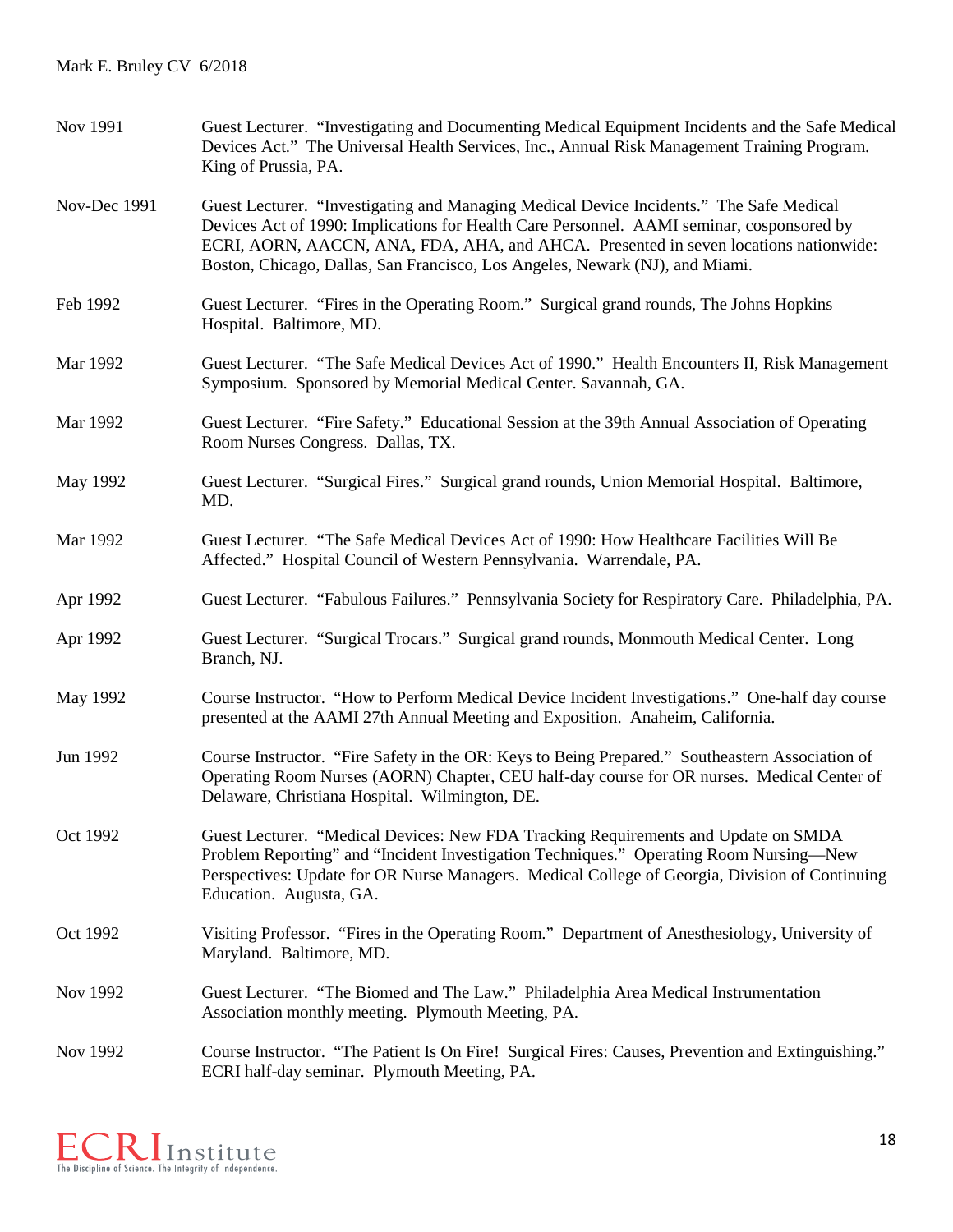| Feb 1993 | Course Instructor. "Fire in the Operating Room." Baltimore Chapter of AORN, CEU one-half day<br>course for OR nurses. Union Memorial Hospital. Baltimore, MD.                                                                                                                                   |
|----------|-------------------------------------------------------------------------------------------------------------------------------------------------------------------------------------------------------------------------------------------------------------------------------------------------|
| Apr 1993 | Guest Lecturer. "Review of Safety Features of Disposable Laparoscopy-Pelviscopy Trocars."<br>Surgical grand rounds, Union Memorial Hospital. Baltimore, MD.                                                                                                                                     |
| Mar 1993 | Guest Lecturer. "Clinical Encounters: What Everybody Should Know About Medical Devices."<br>Health Encounters Risk Management Symposium, Swedish Medical Center. Denver, CO.                                                                                                                    |
| May 1994 | Course Instructor. "Medical Device Incident Investigations." One-half day course presented at 20th<br>annual Canadian Medical and Biological Engineering Conference (CMBEC); sponsored by the<br>Canadian Medical and Biological Engineering Society (CMBES). Vancouver, BC, Canada.            |
| May 1994 | Guest Lecturer. "Investigating Device Related Events." 4th Annual New England Conference on<br>Healthcare Risk Management, Massachusetts Society for Healthcare Risk Management. Mystic, CT.                                                                                                    |
| May 1994 | Guest Lecturer. "Expert Witness or Fact Witness." AAMI 29th Annual Meeting and Exposition.<br>Washington, DC.                                                                                                                                                                                   |
| Jul 1994 | Guest Lecturer. "Setting Realistic Priorities for Prevention of Macro-Shock Injury or Electrocution<br>via Patient Cables and Electrode Leads." Unprotected Patient Cables and Electrode Lead Wires<br>Conference, sponsored by FDA Center for Devices and Radiological Health. Washington, DC. |
| Aug 1994 | Guest Lecturer. "Perspectives on FDA Medical Safety Alerts and Health Advisories." International<br>Medical Device Congress and National Policy Summit, Utah Biomedical Industry Council. Salt<br>Lake City, UT.                                                                                |
| Oct 1994 | Guest Lecturer. "Surgical Fires." Surgical grand rounds, Department of Anesthesiology, Children's<br>National Medical Center. Washington, DC.                                                                                                                                                   |
| Oct 1994 | Guest Lecturer. "Investigating Device Related Incidents." Hospital Association of Pennsylvania<br>Fall Conference. Hershey, PA.                                                                                                                                                                 |
| Jan 1995 | Guest Lecturer. "Surgical Fires: Causes, Prevention, and Extinguishing." Three surgical grand<br>rounds and one lecture open to other area hospital personnel; Rose Medical Center. Denver, CO.                                                                                                 |
| May 1995 | Guest Lecturer. "Insidious Iatrogenic Oxygen-Enriched Atmospheres As A Cause of Surgical<br>Fires." AAMI 30th Annual Meeting and Exposition. Anaheim, California.                                                                                                                               |
| May 1995 | Guest Lecturer. "Expert Witness or Fact Witness." AAMI 30th Annual Meeting and Exposition.<br>Anaheim, California.                                                                                                                                                                              |
| May 1995 | Course Instructor. "How to Perform Medical Device Incident Investigations." One-half day course<br>presented at the AAMI 30th Annual Meeting and Exposition. Anaheim, California.                                                                                                               |
| Jun 1995 | Guest Lecturer. "Fires in the Operating Room." Anesthesia/surgical grand rounds, University of<br>Chicago Hospital. Chicago, IL.                                                                                                                                                                |
| Sep 1995 | Course Instructor. "Medical Device Incident Investigations." One-half day course presented at the<br>21st annual Canadian Medical and Biological Engineering Conference and IEEE 17th Annual                                                                                                    |

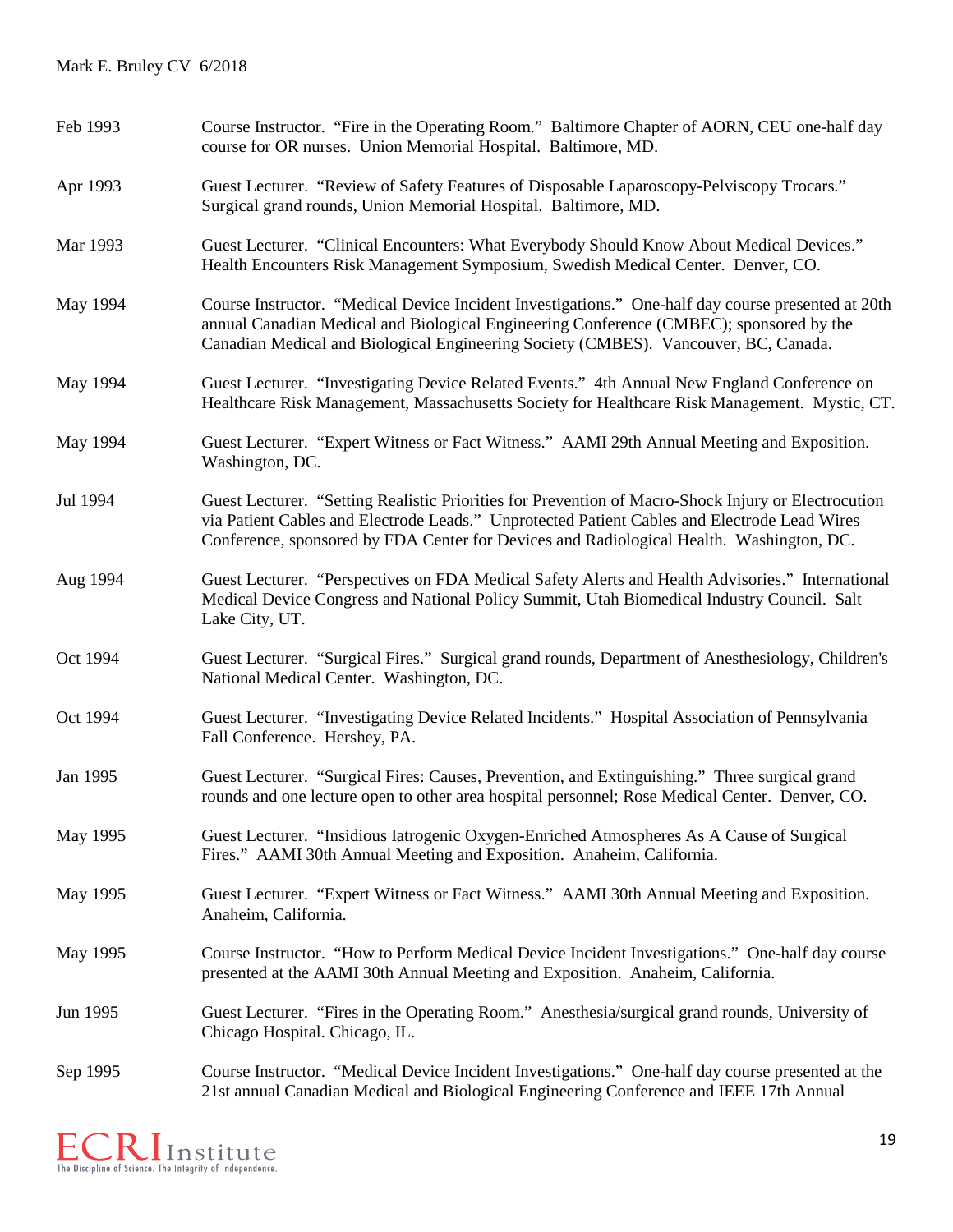|              | International Conference of the IEEE Engineering in Medicine and Biology Society, and the<br>Canadian Medical and Biological Engineering Society; sponsored by the CMBES. Montreal,<br>Quebec, Canada.                                                                         |
|--------------|--------------------------------------------------------------------------------------------------------------------------------------------------------------------------------------------------------------------------------------------------------------------------------|
| Oct 1995     | Guest Lecturer. "Anatomy of a Medical Device Accident and Claim." American Society for<br>Healthcare Risk Management (ASHRM) 17th Annual Meeting; AHA/ASHRM. Miami, FL.                                                                                                        |
| Nov 1995     | Guest Lecturer. "Investigating and Managing Medical Device Incidents." ProMutual Medical<br>Mutual Insurance Company. Boston, MA.                                                                                                                                              |
| Mar 1996     | Guest Lecturer. "Investigating Device-Related Incidents." Philadelphia Area Society for Healthcare<br>Risk Management (PASHRM). Philadelphia, PA.                                                                                                                              |
| Apr 1996     | Guest Lecturer. "Hospital Equipment buying Trends." International Association of Medical<br>Equipment Remarketers (IAMER) 3rd Annual Convention. Las Vegas, NV.                                                                                                                |
| May 1996     | Guest Lecturer. "Safe Medial Devices Act Problem Reporting and Accident Investigation."<br>Mechanisms of Perfusion XI, Perfusion Resource Association. Orlando, FL.                                                                                                            |
| May 1996     | Guest Lecturer. "Medical Device Reporting: ECRI Panel Discussion." FDA Teleconference on<br>Medical Device Reporting broadcast May 7, 1996. ECRI, Plymouth Meeting, PA.                                                                                                        |
| May 1996     | Guest Lecturer. "What do you tell then when you do not yet know: (Medical device accidents and<br>dealing with the media). Greater Philadelphia Health Assembly (GPHA) and American College of<br>Healthcare Executives (ACHE). Philadelphia, PA.                              |
| Jun 1996     | Course Instructor. "Medical Device Incidents: Investigation, Law and Liability." Full-day course<br>presented with course co-director Ronni Solomon, Esq., at the AAMI 31st Annual Meeting and<br>Exposition. Philadelphia, PA.                                                |
| Jun 1996     | Guest Lecturer. "The Biomedical engineering Expert." Ninth Annual Seminar on the Prevention<br>and Defense of Medical Device Claims, sponsored by Blackwell, Sanders, Matheny, Weary, &<br>Lombardi, L.C., Nellcor Puritan Bennett, Inc., MedMarc, and HIMA. Williamsburg, VA. |
| Aug 1996     | Guest Lecturer. "Investigating Device-Related Incidents." Ministry of Health, Malaysia. Kuala<br>Lumpur, Malaysia                                                                                                                                                              |
| Sep 1996     | Guest Lecturer. "Investigating and Managing Medical Device Accidents." Northern New England<br>society for Healthcare Risk Management (NNESHRM) Annual Meeting and Conference. Ogunquit,<br>ME.                                                                                |
| Sep-Oct 1996 | Guest Lecturer. "Investigating Medical Device Accidents." 9th Annual Managing Today's OR<br>Suite, sponsored by OR Manager, Florida Hospital — Orlando, and The Operating Nursing Council<br>of California. September—Orlando, FL; October—San Francisco, CA.                  |
| Oct 1996     | Guest Lecturer. "Investigating Device Related Incidents and SMDA Reporting." Hospital<br>Association of Pennsylvania (HAP). Hershey, PA.                                                                                                                                       |
| Feb 1997     | Guest Lecturer. "Medical Device Accidents: Causes and Investigation." Applied Physics<br>Laboratory of the Johns Hopkins University. Laurel, MD.                                                                                                                               |

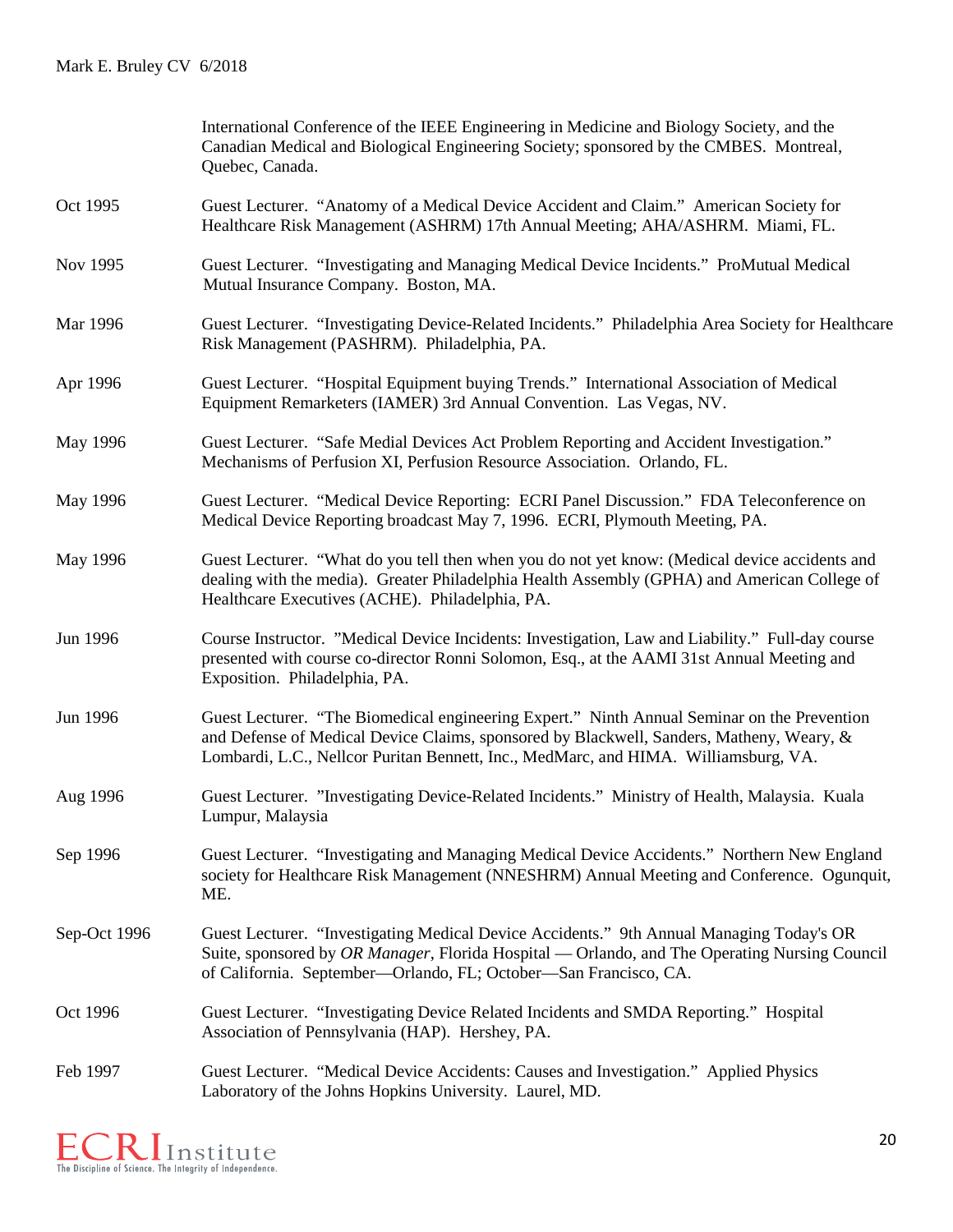| Mar 1997 | Guest Lecturer. "Surgical Fires: Causes, Prevention, and Extinguishment." Surgical grand rounds,<br>St. Mary's Hospital. Langhorne, PA                                                                                                                          |
|----------|-----------------------------------------------------------------------------------------------------------------------------------------------------------------------------------------------------------------------------------------------------------------|
| Apr 1997 | Guest Lecturer. "Investigating and consulting on Medical Device Accidents." American<br>Association of Legal Nurse Consultants (AALNC) 1997 Conference. Pittsburgh, PA.                                                                                         |
| May 1997 | Guest Lecturer. "Electrosurgical Device Accident Investigation." Quebec Biomedical Association<br>Annual Meeting. Quebec, Canada.                                                                                                                               |
| Jun 1997 | Course Instructor. "Medical Device Incidents: Investigation, Law and Liability." Full-day course<br>presented with course co-director Ronni Solomon, Esq., at the AAMI 32nd Annual Meeting and<br>Exposition. Washington, DC.                                   |
| Sep 1997 | Course Instructor. "Investigating Oxygen Enriched Fires in the Healthcare Setting." One-half day<br>course, Annual Denver Fire Conference: Denver Fire Department. Denver, CO.                                                                                  |
| Oct 1997 | Guest Lecturer. "Re-use/Re-sterilization of Single-Use Devices." Catholic Health Initiatives Annual<br>Loss Prevention Meeting. Atlanta, GA                                                                                                                     |
| Oct 1997 | Guest Lecturer. "Investigating Device-Related Incidents." Catholic Health Initiatives Annual Loss<br>Prevention Meeting. Atlanta, GA                                                                                                                            |
| Oct 1997 | Guest Lecturer. "Perioperative Medical Device Accidents: Investigation, Implant Tracking, and<br>SMDA Reporting." AORN 1997 Perioperative Orthopedic Nursing Conference. Philadelphia, PA.                                                                      |
| Feb 1998 | Guest Lecturer. "Grand Rounds: Fire in an Oxygen Enriched Environment." Three surgical grand<br>rounds presentations at William Beaumont Medical Center. Royal Oak, MI.                                                                                         |
| Feb 1998 | Guest Lecturer. "Preventing Fires in Operating Rooms and Nursing Units." Michigan Society for<br>Clinical Engineering. Detroit, MI                                                                                                                              |
| Mar 1998 | Guest Lecturer. "Investigating and consulting on Medical Device Accidents." Philadelphia Chapter<br>of American Association of Legal Nurse Consultants (AALNC). Pittsburgh, PA.                                                                                 |
| Mar 1998 | Guest Lecturer. "Blood/Solution Infusion with Blood/Solution Warmers and Autologous Blood<br>Recovery Systems." Three grand rounds presentations each at Good Samaritan Regional Medical<br>Center, Phoenix, AZ, and Desert Samaritan Medical Center, Mesa, AZ. |
| Apr 1998 | Guest Lecturer. "Overview of Medical Device Accident Investigation." Chubb Group of Insurance<br>Companies Educational Program. Plymouth Meeting, PA.                                                                                                           |
| Apr 1998 | Guest Lecturer. "Medical Device Accident Investigation." MHA Insurance Co., Spring Risk<br>Management Seminar, Compliance Management and Error Reduction: Initiatives for the Next<br>Century. Traverse City, MI.                                               |
| May 1998 | Guest Lecturer. "Medical Device Accidents: Investigative Considerations for ISOs." HealthTech<br>'98. Nashville, TN.                                                                                                                                            |

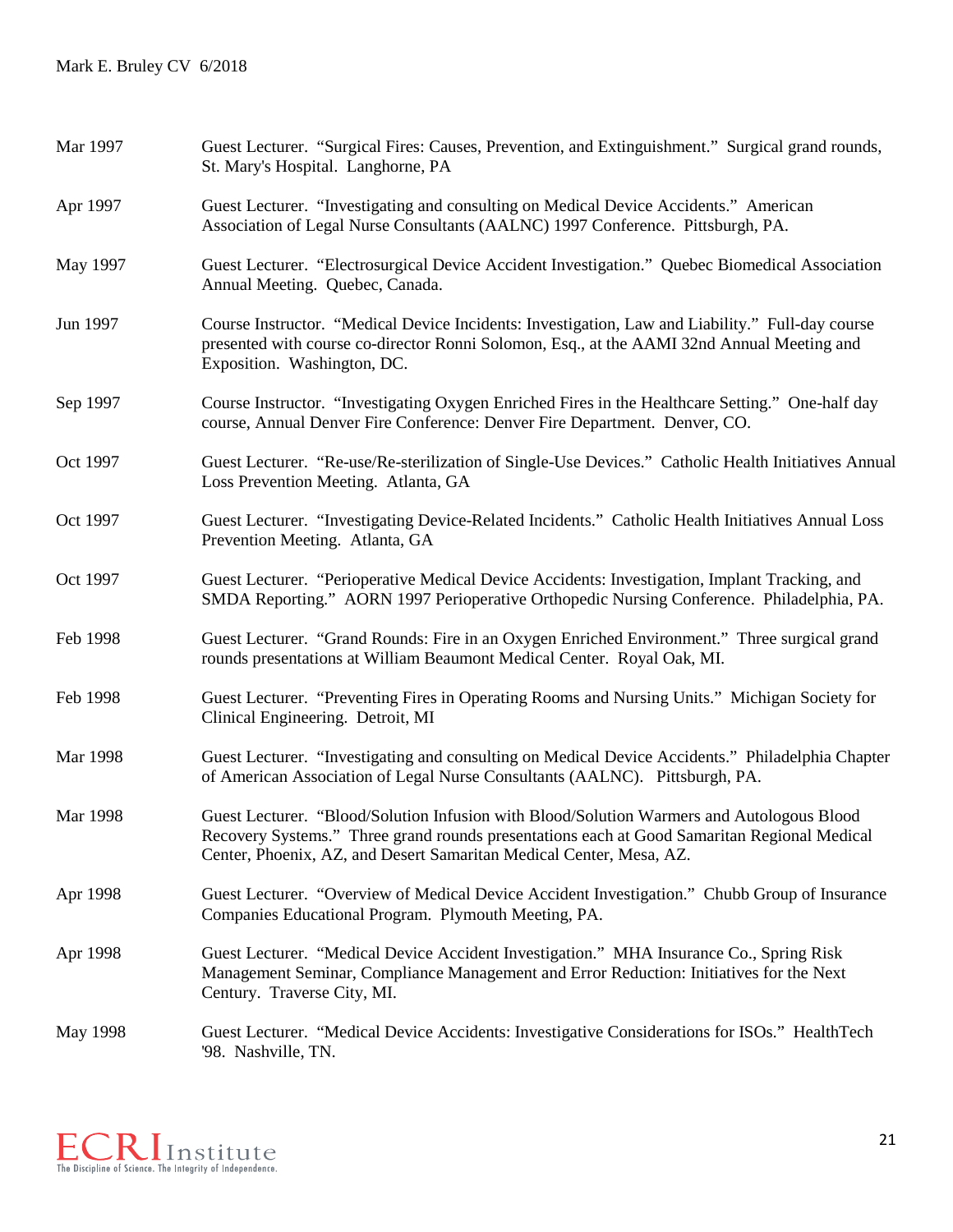| May 1998     | Guest Lecturer. "Everything You Always Wanted to Know About Sourcing Parts But Were Afraid<br>To Ask" [Roundtable Discussion]. HealthTech '98. Nashville, TN.                                                                                                                                                |
|--------------|--------------------------------------------------------------------------------------------------------------------------------------------------------------------------------------------------------------------------------------------------------------------------------------------------------------|
| May 1998     | Guest Lecturer. "Surgical Fires Are Preventable (Mostly)" [Poster Session]. American College of<br>Clinical Engineering Annual Meeting. Philadelphia, PA.                                                                                                                                                    |
| Jun 1998     | Course Instructor. "Medical Device Incidents: Investigation, Law and Liability." A full-day course<br>presented with course co-director Ronni Solomon, Esq., at the AAMI 33rd Annual Meeting and<br>Exposition. Philadelphia, PA.                                                                            |
| Jun 1998     | Guest Lecturer. "ECRI Data on Accidents Related to Medical Device Refurbishing, Servicing,<br>Remarketing, etc." Presented at "Will FDA regulate refurbishers, servicers, and remarketers?":<br>AAMI 33rd Annual Meeting and Exposition. Philadelphia, PA.                                                   |
| Jun 1998     | Guest Lecturer. "Opps!: User error and medical device accidents." Tenth Annual Seminar on the<br>Prevention and Defense of Medical Device Claims, sponsored by Blackwell, Sanders, Matheny,<br>Weary, & Lombardi, L.C., Mallinckrodt, Inc. (Nellcor Puritan Bennett), MedMarc, and HIMA.<br>Lake George, NY. |
| Jun-Jul 1998 | Guest Lecturer. "Medical Device Accident Investigation." Half-day course. The Virginia Insurance<br>Reciprocal Group 1998 Summer Educational Program. June 10 Nashville, TN; June 11, Lexington,<br>KY; July 31, Little Rock AR.                                                                             |
| Sep 1998     | Guest Lecturer. "Case History Review: Pediatric Surgical Fires/Carbon Monoxide Poisoning During<br>Anesthesia." Anesthesia Management Conference, Harvard Medical School, Children's Hospital<br>Department of Anesthesia. Boston, MA.                                                                       |
| Sep 1998     | Guest Lecturer. "Skin Burns During Surgery/Medical Device Accident Investigation Overview."<br>Surgical Management Conference, Harvard Medical School, Children's Hospital Department of<br>Anesthesia. Boston, MA.                                                                                          |
| Sep 1998     | Guest Lecturer. "Surgical Fires: Causes, Prevention, and Extinguishment." Surgical Grand Rounds,<br>Harvard Medical School, Children's Hospital Department of Surgery. Boston, MA.                                                                                                                           |
| Sep 1998     | Guest Lecturer. "Investigating Accidents." Chubb Group of Insurance Companies Educational<br>Program. Plymouth Meeting, PA.                                                                                                                                                                                  |
| Sep 1998     | Guest Lecturer. "Is there evidence of a problem?" AAMI/FDA Conference on Medical Device<br>Servicing, Remarketing, and Refurbishing: Is Regulation Needed? Reston, VA.                                                                                                                                       |
| Oct 1998     | Guest Lecturer. "Medical Device Accident Investigation: The Role of the Materials Manager in<br>Product Safety." Pennsylvania Statewide Healthcare Materiel Management 1998 Conference. State<br>college, PA.                                                                                                |
| Dec 1998     | Honorary Visiting Expert. "Seminar on Medical Device Accident Investigation." Dec 7-10, 1998;<br>four-day course containing 26 instructional modules. Ministry of Health, Singapore.                                                                                                                         |
| Dec 1998     | Guest Lecturer. "Accidental surgical skin "burns": Causes and prevention" and "Surgical fires:<br>causes, prevention, and extinguishment." Operating room nursing rounds. Singapore General<br>Hospital, Singapore.                                                                                          |

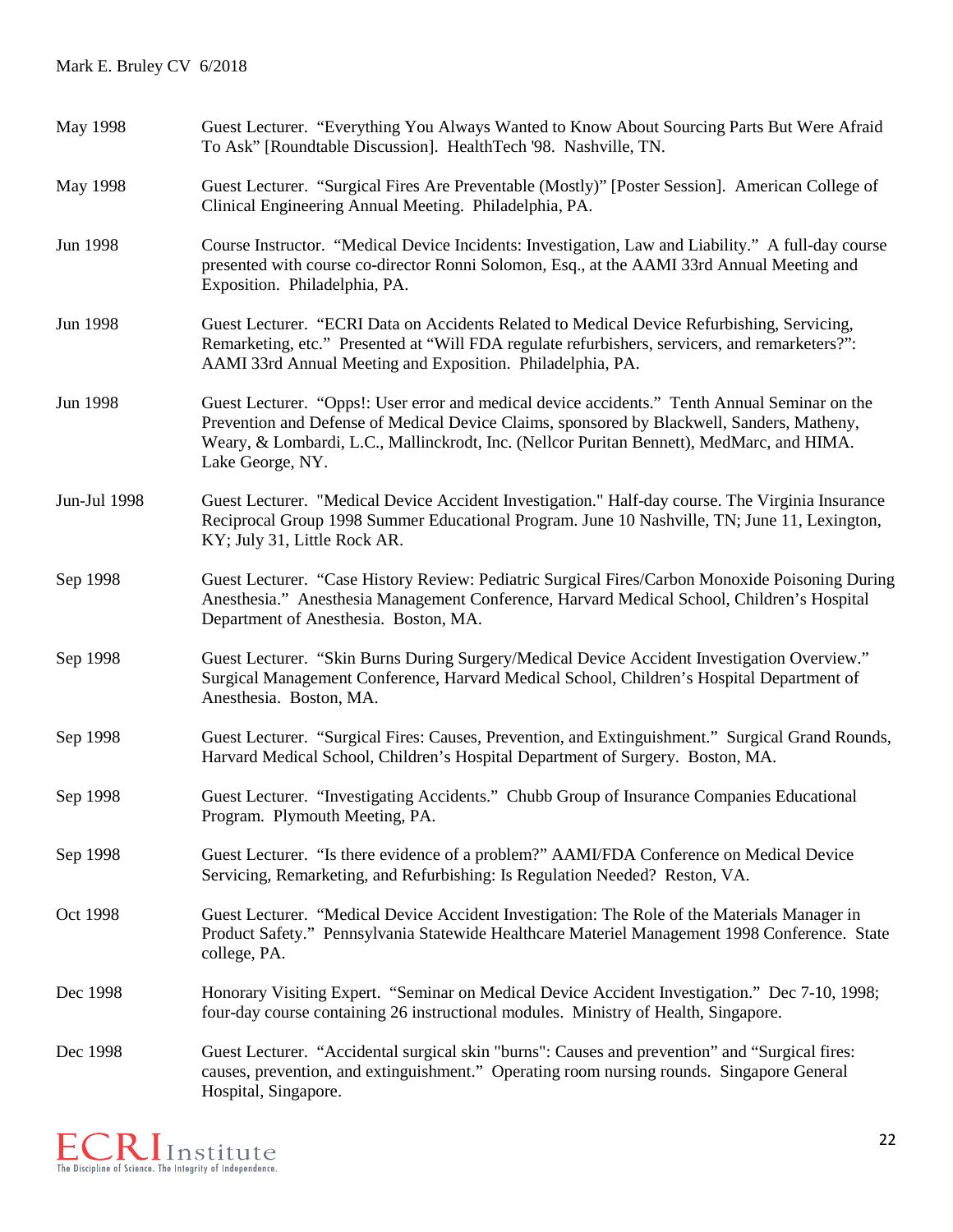| Feb 1999         | Guest Lecturer. "Surgical Fires—Causes and prevention and extinguishing." Grand Rounds,<br>Department of Anesthesiology, University of Arizona College of Medicine at the Arizona Health<br>Sciences Center, Tucson, AZ.                                                        |
|------------------|---------------------------------------------------------------------------------------------------------------------------------------------------------------------------------------------------------------------------------------------------------------------------------|
| Apr 1999         | Guest Lecturer. "Overview of Medical Device Accident Investigation." Chubb Group of Insurance<br>Companies Educational Program. Plymouth Meeting, PA.                                                                                                                           |
| Apr 1999         | Guest Lecturer. "Medical Device Accidents: Investigative Considerations for Independent Service<br>Organizations." HealthTech '99, Baltimore, MD.                                                                                                                               |
| Apr 1999         | Guest Lecturer. "Patient falls at the bedside: Historical perspectives and current challenges."<br>FDA/CDRH Hospitals Beds and the Vulnerable Patient Workshop. Washington, D.C.                                                                                                |
| May 1999         | Guest Lecturer. "Insights Into Current Practice: Reported Incidents and Hospital Decision Making<br>Process." AAMI/FDA Conference—The Reuse of Single-Use Devices: Practice/Patient<br>Safety/Regulation. Crystal City, VA.                                                     |
| <b>July 1999</b> | Guest Lecturer. "Medical Device Accidents: Perspectives on Investigation and Reporting." FDA<br>Global Harmonization Task Force, Study Group 2-Medical Device Vigilance-Post-Market<br>Surveillance. Rockville, MD.                                                             |
| Sep 1999         | Guest Lecturer. "Investigating Accidents." Chubb Group of Insurance Companies Educational<br>Program. Plymouth Meeting, PA.                                                                                                                                                     |
| Nov 1999         | Guest Lecturer. "Human Factors Considerations in Surgical Accidents with Medical Devices." 33rd<br>Annual Combined Surgical Meeting; Chapter of Surgeons, Academy of Medicine, Singapore.                                                                                       |
| Nov 1999         | Guest Lecturer. "Overview of Causes and Investigation of Medical Device Accidents in Surgery and<br>Critical Care." Seminar on Medical Device Accidents: Singapore General Hospital Post-Graduate<br>Medical Institute. Singapore.                                              |
| Nov 1999         | Guest Lecturer. "Medical Device Accident Investigation: A Review." Biomedical Engineering<br>Department. Singapore General Hospital, Singapore.                                                                                                                                 |
| Nov 1999         | Guest Lecturer. "ECRI Perspectives on the Y2K Problem." Biomedical Engineering Department.<br>Singapore General Hospital, Singapore.                                                                                                                                            |
| Nov 1999         | Course Instructor. "Medical Device Accident Investigation." One-day course containing 14<br>instructional modules. Inaugural Operating Room Nursing Seminar. Singapore General Hospital-<br>Institute of Advanced Nursing, Chapter of Surgeons, Academy of Medicine, Singapore. |
| Dec 1999         | Guest Lecturer. "ECRI Comments on FDA's Proposed Strategy on Reuse of Single Use Devices."<br>FDA Public Meeting Reuse of single Use Devices-FDA's Proposed Strategy. Rockville, MD.                                                                                            |
| Apr 2000         | Guest Lecturer. "Investigating Accidents." Chubb Group of Insurance Companies Educational<br>Program. Plymouth Meeting, PA.                                                                                                                                                     |
| <b>Jun 2000</b>  | Guest Lecturer. "Mock Trial: Medical Instruments Accident Investigations." Half-day mock trial<br>presented at AAMI 2000 Annual Conference and Exposition. San Jose, CA                                                                                                         |

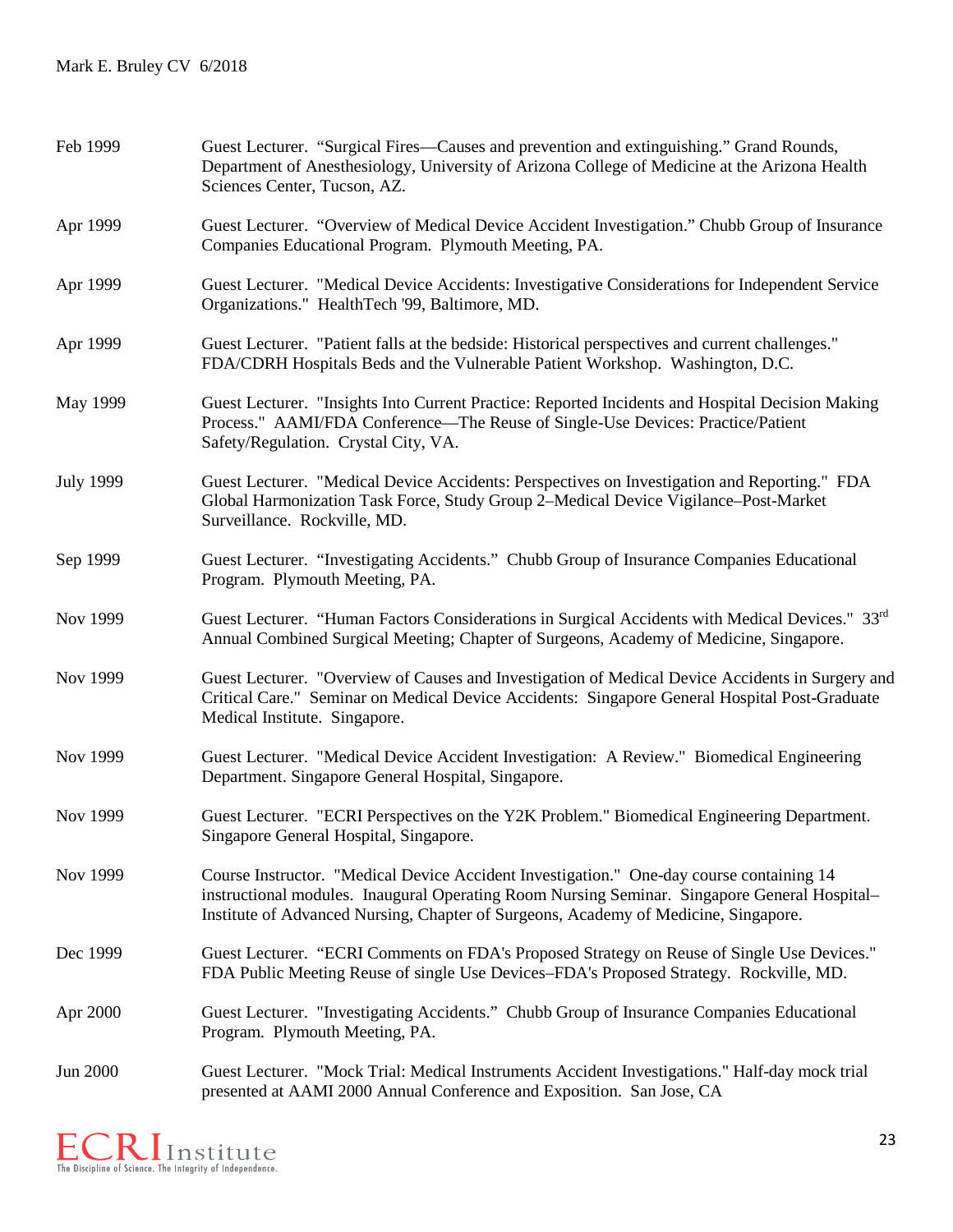| Jun 2000        | Guest Lecturer. "Human Factors Considerations in surgical Accidents with Medical Devices."<br>Presented at the session on Medical Devices and Human Error at AAMI 2000 Annual Conference<br>and Exposition. San Jose, CA.                                                                                                                               |
|-----------------|---------------------------------------------------------------------------------------------------------------------------------------------------------------------------------------------------------------------------------------------------------------------------------------------------------------------------------------------------------|
| Sep 2000        | Invited Testimony. "The research agenda for errors with healthcare technology." Oral and written<br>testimony presented at the First National Summit on Medical Errors and Patient Safety. Sponsored<br>by the federal Quality Interagency Coordination Task Force (QuIC) and the Agency for Healthcare<br>Research and Quality (AHRQ). Washington, DC. |
| Oct 2000        | Guest Lecture. "Reuse of Single Use Medical Devices." Presented at the Regulatory Affairs<br>Professionals Society RAPS 2000 Annual Conference and Exhibition. Washington, D.C.                                                                                                                                                                         |
| Oct 2000        | Course Lecturer and Panelist. "Accident Investigation: Healthcare versus Aviation Models—<br>Medical Errors or Controlled Flight Into Terrain." Presented at Special Session: "Anatomy of a<br>Perfusion Accident-Strategies to Reduce Risk" at the Perfusion Research and Education Foundation<br>Case Reports IX conference. New Orleans, LA.         |
| <b>Nov 2000</b> | Guest Lecturer. "Reuse of Medical Devices." Presented at the American Society for Healthcare<br>Risk Management (ASHRM) 2000 Annual Conference and Exhibition. New Orleans, LA.                                                                                                                                                                         |
| <b>Nov 2000</b> | Guest Lecturer. "Medical Mishap or Crime?" Presented at the American Society for Healthcare<br>Risk Management (ASHRM) 2000 Annual Conference and Exhibition. New Orleans, LA.                                                                                                                                                                          |
| April 2001      | Guest Lecturer. "Investigating Accidents." Chubb Group of Insurance Companies Educational<br>Program. Basking Ridge, NJ.                                                                                                                                                                                                                                |
| <b>May 2001</b> | Guest Lecturer. "Surgical Fires: Causes, Prevention, and Extinguishment." Catholic Health<br>Association: Catholic Risk Management Forum Annual Meeting. St. Pete Beach, FL.                                                                                                                                                                            |
| Jun 2001        | Course Director. "Accident Investigation." Half-day course presented at AAMI 2001 Annual<br>Conference and Exposition. Baltimore, MD.                                                                                                                                                                                                                   |
| Jun 2001        | Guest Lecturer. "Mock Trial: Medical Instruments Accident Investigations." Half-day mock trial<br>presented at AAMI 2001 Annual Conference and Exposition. Baltimore, MD.                                                                                                                                                                               |
| Jun 2001        | Guest Lecturer. "Clinical engineers should sully their hands and be responsible for beds and<br>stretchers." Presented at "The Technical Iconoclast Roundtable" at AAMI 2001 Annual Conference<br>and Exposition. Baltimore, MD.                                                                                                                        |
| Jun 2001        | Course Director. "Accident Investigation." Half-day course presented at AAMI 2001 Annual<br>Conference and Exposition. Baltimore, MD.                                                                                                                                                                                                                   |
| Oct 2001        | Guest Lecturer. "Human factors considerations in surgical accidents with medical devices."<br>Presented to the Clinical Engineering Internship Program of the University of Connecticut at Weill<br>Cornell Center of New York Presbyterian Hospital, New York, NY.                                                                                     |
| Feb 2002        | Guest Lecturer. "Hospital Bed Safety Workgroup Initiatives." Presented to the Pennsylvania Patient<br>Safety Collaborative. Harrisburg, PA.                                                                                                                                                                                                             |

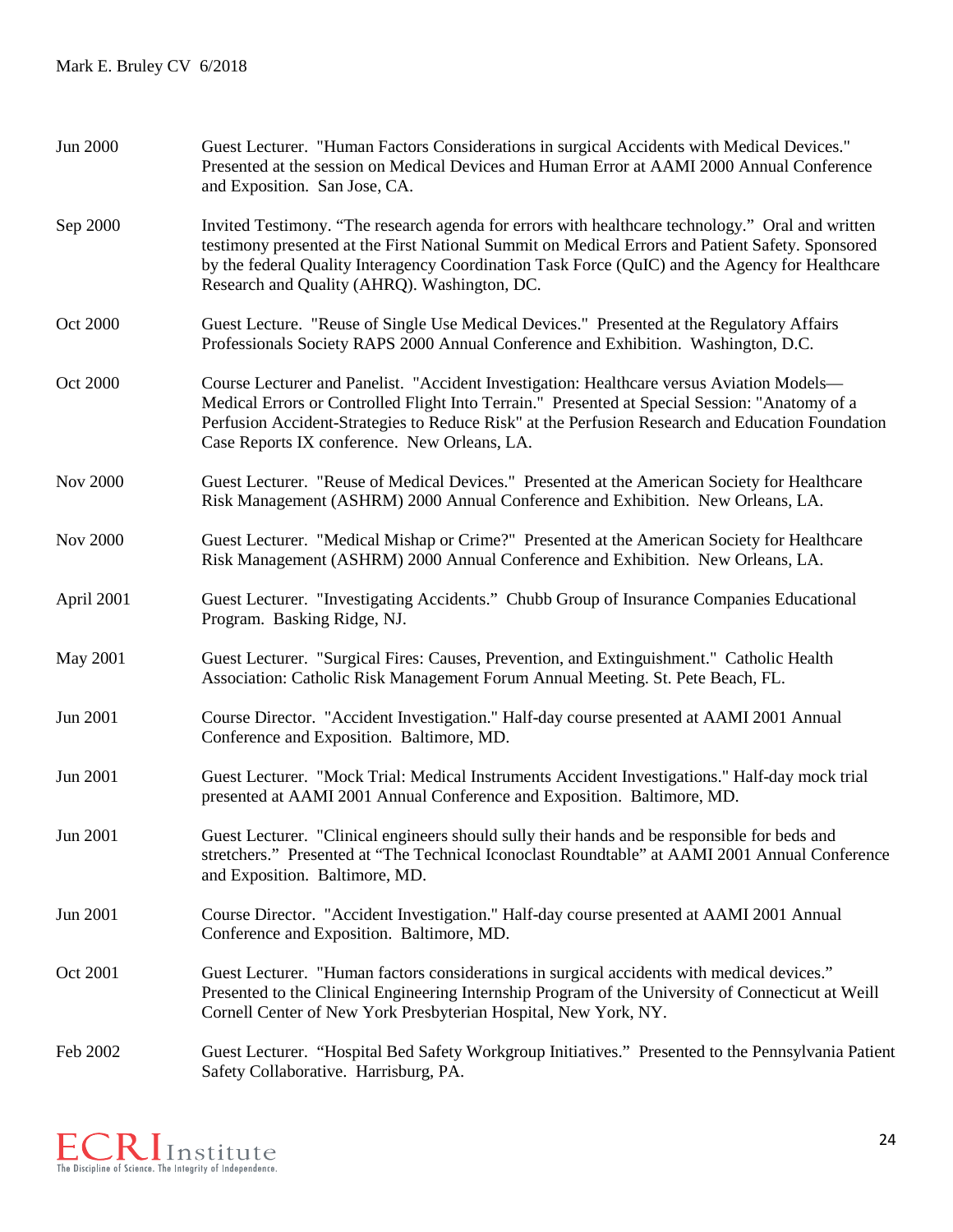| Apr 2002        | Guest Lecturer. "Investigating Accidents." Chubb Group of Insurance Companies Educational<br>Program. Scotch Plains, NJ.                                                                                                                                                                                                                           |
|-----------------|----------------------------------------------------------------------------------------------------------------------------------------------------------------------------------------------------------------------------------------------------------------------------------------------------------------------------------------------------|
| May 2002        | Guest Lecturer. "Medical Device Accidents: Overview and Case Examples." Presented to surgical,<br>anesthesia and operating room nursing staffs at Sibley Hospital, Wash. DC.                                                                                                                                                                       |
| Jun 2002        | Guest Lecturer. "Causes of medical device accidents and preventive approaches." Presented at the<br>Association of Food and Drug Officials Annual Education Conference. Portland, OR.                                                                                                                                                              |
| Oct 2002        | Course Director. "Medical Device Accident Investigation." Half-day course presented to staff of<br>regulatory and field inspection staff of the Medical Device Bureau, Health Products and Food<br>Branch of Health Canada, Ottawa, Canada.                                                                                                        |
| <b>Nov 2002</b> | Guest Lecturer. "Incident Prevention with HFMEA and Investigation with RCA: VA and ECRI<br>Approaches." Presented for the American College of Clinical Engineering audio teleconference on<br>Healthcare Failure mode and Effects Analysis (HFMEA) and Root Cause Analysis (RCA).                                                                  |
| Feb 2003        | Guest Lecturer. "Patient Safety and Information Management: Clinical Engineering Solutions."<br>Presented at the Healthcare Information and Management Systems Society (HIMSS) 2003<br>Conference San Diego, CA                                                                                                                                    |
| Mar 2003        | Closing Speaker. "Engineering Controls: Identifying and Disseminating Safety Research<br>Recommendations for Medical Devices and Healthcare Information Technology." Presented at the<br>closing plenary session of the Agency for Healthcare Research and Quality (AHRQ) 2 <sup>nd</sup> Patient<br>Safety Research Conference. Crystal City, VA. |
| Apr 2003        | Guest Lecturer. "Patient Safety, Medical Devices, and Healthcare Informatics." Presented for the<br>audio teleconference of the Patient Safety & Outcomes Special Interest Group of the Healthcare<br>Information and Management Systems Society.                                                                                                  |
| Apr 2003        | "Investigating and Consulting on Medical Device Incidents." Presented at the American Association<br>of Legal Nurse Consultants (AALNC) 14 <sup>th</sup> National Educational Conference. Philadelphia, PA.                                                                                                                                        |
| May 2003        | Guest Lecturer. "Investigating Accidents." Chubb Group of Insurance Companies Educational<br>Program. Scotch Plains, NJ.                                                                                                                                                                                                                           |
| Jun 2003        | Guest Lecturer. "Training and Motivating Users to Identify and Report Product Problems."<br>Presented at the AAMI 2003 Annual Conference and Exposition. Long Beach, CA.                                                                                                                                                                           |
| Sep 2003        | Guest Lecturer. "Surgical Fires: The New Safety Initiatives." Presented at Managing Today's OR<br>Suite 2003 Annual Meeting. San Diego. CA.                                                                                                                                                                                                        |
| Sep 2003        | Guest Lecturer. "Surgical Fire Safety: Hospitals' Changing Roles" Presented for the ECRI's 2003<br>Health Devices audio teleconference series.                                                                                                                                                                                                     |
| Sep 2003        | Guest Lecturer. "Surgical Fires: Causes Prevention and Extinguishing." Combined grand rounds:<br>Surgery, Anesthesiology, and OR Nursing. Cedars Sinai Medical Center. Los Angeles, CA.                                                                                                                                                            |
| Sep 2003        | Guest Lecturer. "Design of Systems: Integration of medical equipment." Presented at the 2 <sup>nd</sup> US/UK<br>Patient Safety Research Methodology Workshop - Safety by Design, jointly organized by the                                                                                                                                         |

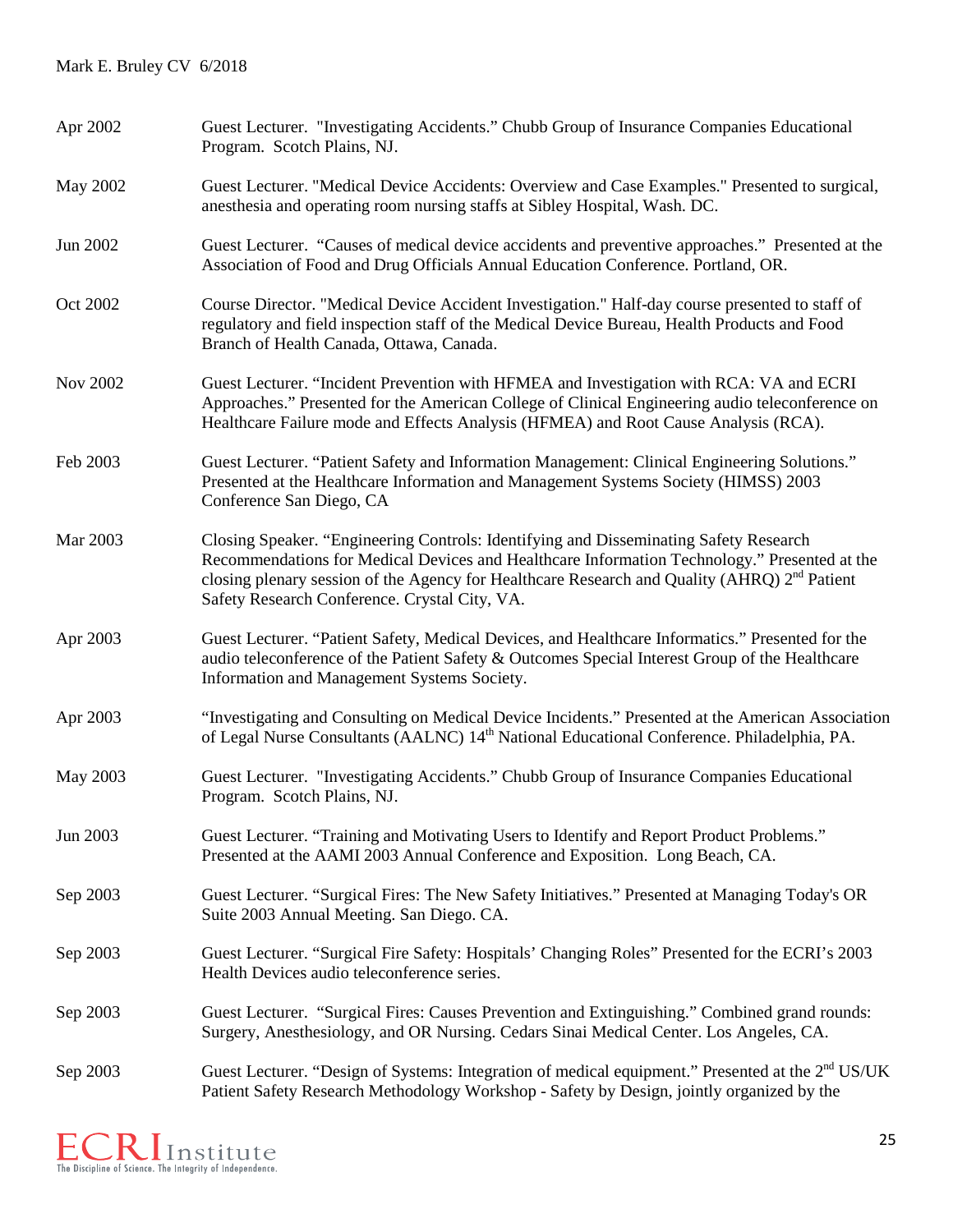|          | Agency for Healthcare Research and Quality (AHRQ) (USA), the Patient Safety Research Program<br>(UK), and the National Patient Safety Agency (UK). Rockville, Maryland.                                                                                                 |
|----------|-------------------------------------------------------------------------------------------------------------------------------------------------------------------------------------------------------------------------------------------------------------------------|
| Sep 2003 | Guest Instructor. "Preventing operating room fires in head and neck surgery." Postgraduate course in<br>head and neck surgery at the American College of Surgeons 89th Annual Clinical Congress.<br>Chicago, IL.                                                        |
| Mar 2004 | Guest Lecturer. "Hot Topic: New Initiatives in Surgical Fire Prevention." Presented at the 51st<br>Association of Peri-Operative Registered Nurses (AORN) Annual Conference. San Diego, CA                                                                              |
| Mar 2004 | Guest Lecturer. "The Biomedical Engineer and Patient Safety: Looking Beyond Device Design."<br>Presented at the March 2007 meeting of the Baltimore, MD, section of the Institute of Electrical and<br>Electronics Engineers. Johns Hopkins, University, Baltimore, MD. |
| Apr 2004 | Guest Lecturer. "Surgical Fires: Causes, Prevention, and Extinguishing." Surgical grand rounds (3)<br>venues), United Health Services Hospitals, Johnson City, NY, and Binghamton, NY.                                                                                  |
| Jun 2004 | Guest Lecturer. "Implementing prevention strategies for safety with healthcare technology."<br>Presented at the American College of Clinical Engineering Symposium on Engineering Safety into<br>the Healthcare Process. Boston, MA.                                    |
| Jun 2004 | Co-Chair, Patient Safety Track for the Association for the Advancement of Medical Instrumentation<br>(AAMI) 2004 Annual Conference and Exposition. Boston, MA.                                                                                                          |
| Sep 2004 | Guest Lecturer. "Hazard management of low-incidence medical errors." Presented at the Agency for<br>Healthcare Research and Quality (AHRQ) 3 <sup>rd</sup> Patient Safety Research Conference. Crystal City, VA.                                                        |
| Oct 2004 | Guest Lecturer. Etiology of Intra-Operative and Post-Operative Skin "Burns". Combined grand<br>rounds: Surgery, Anesthesiology, and OR Nursing. Jackson Memorial Hospital. Miami, FL.                                                                                   |
| Oct 2004 | Guest Lecturer. "Surgical Fires: Update on the New Safety Initiatives." Presented at Managing<br>Today's OR Suite 2004 Annual Meeting. San Diego. CA.                                                                                                                   |
| Nov 2004 | Guest Lecturer. "Surgical Fires: Awareness of a Continuing Risk." Presented at AORN of the Twin<br>Tiers, Chapter 3319, Annual Meeting, Johnson City, NY.                                                                                                               |
| May 2005 | Co-Chair, Patient Safety Track for the Association for the Advancement of Medical Instrumentation<br>(AAMI) 2005 Annual Conference and Exposition. Tampa, FL.                                                                                                           |
| May 2005 | Guest Lecturer. "New FDA Guidelines for Prevention of Bed Entrapment." Association for the<br>Advancement of Medical Instrumentation (AAMI) Annual Conference and Exposition. Tampa, FL.                                                                                |
| May 2005 | Guest Lecturer. "Surgical Fires: New JCAHO Patient Safety Goals." Association for the<br>Advancement of Medical Instrumentation (AAMI) Annual Conference and Exposition. Tampa, FL.                                                                                     |
| May 2005 | Guest Lecturer. "Clinical Engineers' Opportunities to Contribute to Patient Safety." Association for<br>the Advancement of Medical Instrumentation (AAMI) Annual Conference and Exposition. Tampa,<br>FL.                                                               |
| Sep 2005 | Expert Panel Member. "Technology, Performance and Surveillance." Heart Rhythm Society and                                                                                                                                                                               |

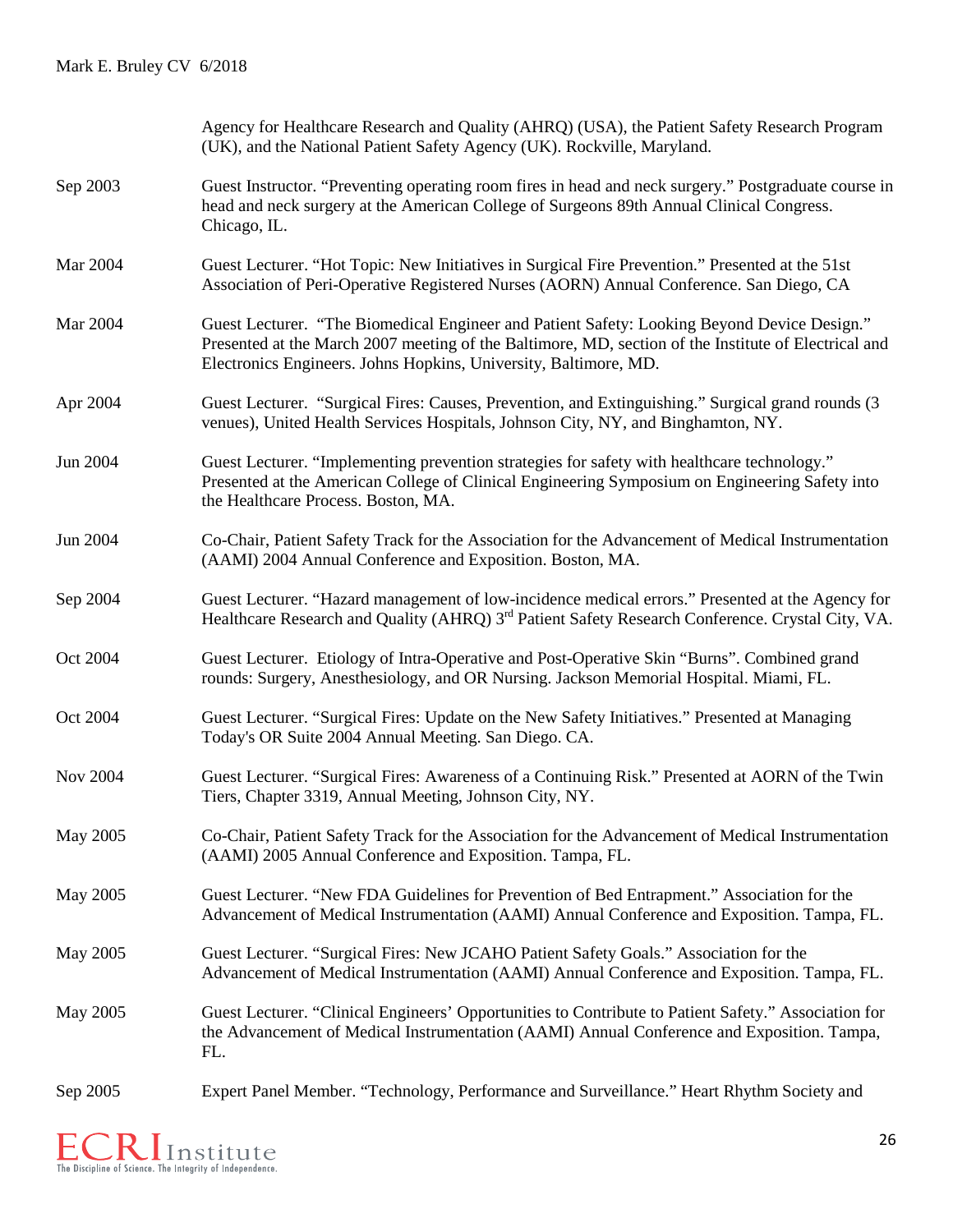|          | FDA Policy Conference on Pacemaker and ICD Performance. Washington, DC.                                                                                                                                                                                                                                                                                                                                                                                                 |
|----------|-------------------------------------------------------------------------------------------------------------------------------------------------------------------------------------------------------------------------------------------------------------------------------------------------------------------------------------------------------------------------------------------------------------------------------------------------------------------------|
| Sep 2005 | Panelist. "Colloquium—Above Board: Issues in medical accident investigation and analysis."<br>Human Factors and Ergonomics Society 49 <sup>th</sup> Annual Meeting. Orlando, FL.                                                                                                                                                                                                                                                                                        |
| Oct 2005 | Guest Lecturer. "Reporting of Medical Device Performance Problems: A Summary of ECRI's 34<br>Years' Experience." Presented at the 16 <sup>th</sup> Meeting of the Biomedical Engineering Materials and<br>Applications (BEMA) Roundtable on "Long-Term Biomaterials Performance." Organized by the<br>National Materials Advisory Board, National Academy of Engineering, Institute of Medicine,<br>National Research Council of the National Academies. Washington, DC |
| Dec 2005 | Guest Lecturer. "Surgical Fires: Awareness of a Continuing Risk." Combined grand rounds:<br>Surgery, Anesthesiology, and OR Nursing. Medical Center of Aurora. Aurora, CO.                                                                                                                                                                                                                                                                                              |
| Jun 2006 | Program Co-Chair, Association for the Advancement of Medical Instrumentation (AAMI) 2006<br>Annual Conference and Exposition. Washington, DC.                                                                                                                                                                                                                                                                                                                           |
| Jun 2006 | General Session Moderator. "JCAHO Answers Your Questions, with George Mills, Senior Engineer,<br>Standards Interpretation Group, JCAHO." Association for the Advancement of Medical<br>Instrumentation (AAMI) 2006 Annual Conference and Exposition. Washington, DC.                                                                                                                                                                                                    |
| Oct 2006 | Guest Presenter, "Only You Can Prevent OR Fires." Panel presentation and discussion. American<br>Society of Anesthesiologists, 2006 Annual Meeting, Chicago, IL.                                                                                                                                                                                                                                                                                                        |
| Oct 2006 | Guest Lecturer. "Surgical Fires: Awareness of a Continuing Risk." ASHRM 2005 Annual<br>Conference and Exhibition ASHRM 2005 Annual Conference and Exhibition San Diego                                                                                                                                                                                                                                                                                                  |
| Jan 2007 | Guest Lecturer. "Forensic Engineering Analysis of Medical Device Accidents: Investigative<br>Processes and Information Resources." National Academy of Forensic Engineers annual meeting,<br>Ponte Vedra Beach, FL.                                                                                                                                                                                                                                                     |
| Feb 2007 | Guest Lecturer (via LiveMeeting video presentation). "Hospital Beds and the Vulnerable Patient:<br>FDA and HBSW Guidelines for Prevention of Bed." Given at "Lumetra Presents: Almost Everything<br>You Always Wanted to Know About Physical Restraints from a Medico-Legal Perspective,"<br>Pasadena, CA.                                                                                                                                                              |
| Feb 2007 | Course Instructor. "Training Seminar on Medical Device Accident Investigation." February 11-14,<br>2007; four-day course containing 27 instructional modules. Saudi Food and Drug Authority,<br>Medical Devices Sector, Riyadh, Kingdom of Saudi Arabia.                                                                                                                                                                                                                |
| May 2007 | Guest Lecturer and Panel Member. "Medical Device Accidents: Recognition, Investigation, and<br>Recall Alerting." Presented at the annual National Patient Safety Foundation Patient Safety<br>Congress, Washington, DC.                                                                                                                                                                                                                                                 |
| Jun 2007 | Program Co-Chair, Association for the Advancement of Medical Instrumentation (AAMI) 2007<br>Annual Conference and Exposition. Boston, MA.                                                                                                                                                                                                                                                                                                                               |
| Jun 2007 | General Session Moderator. "The Joint Commission Answers Your Questions, with George Mills,<br>Senior Engineer, Standards Interpretation Group, The Joint Commission." At the Association for the                                                                                                                                                                                                                                                                       |

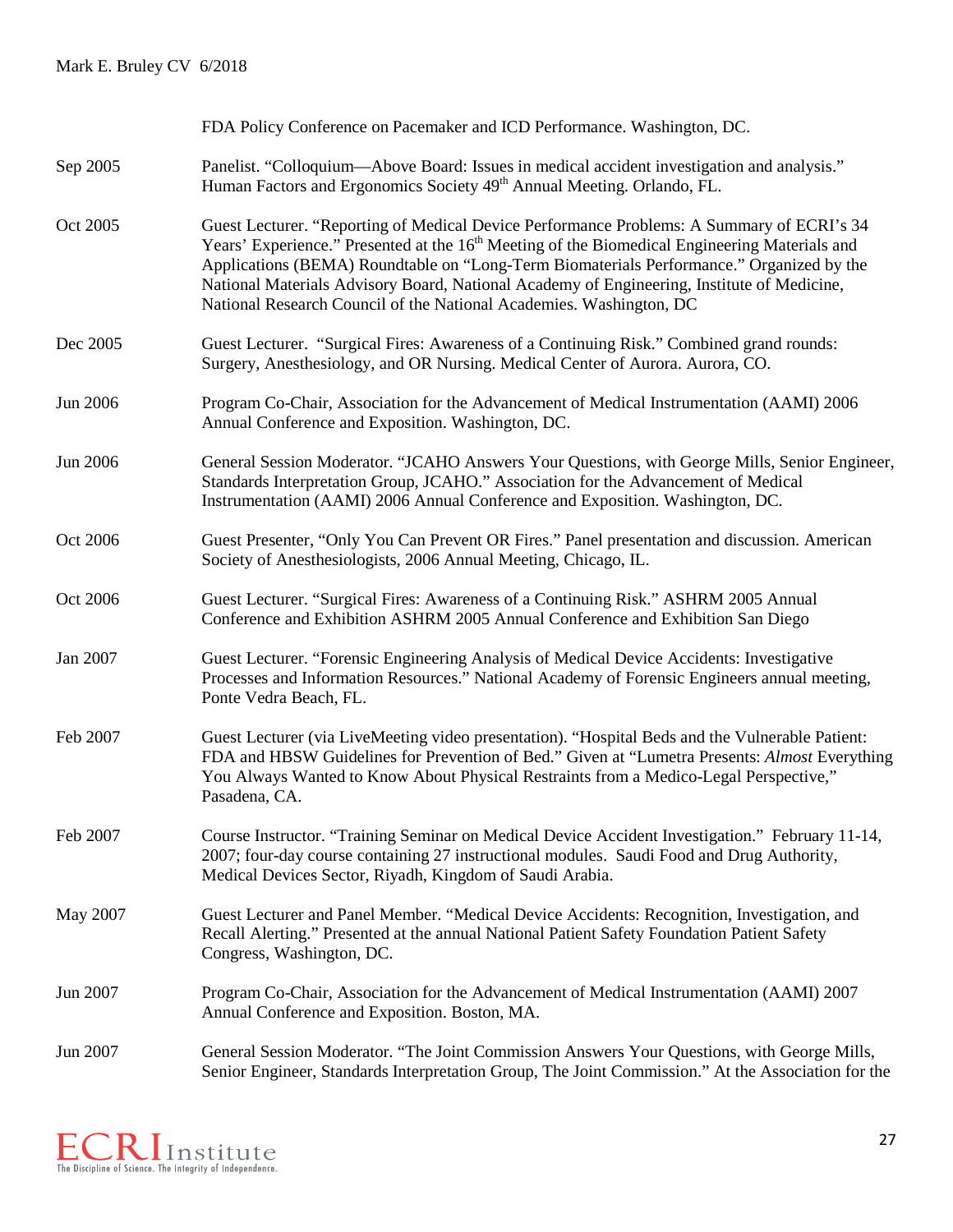|                 | Advancement of Medical Instrumentation (AAMI) 2007 Annual Conference and Exposition. Boston,<br>MA.                                                                                                                                                                                                                                                  |
|-----------------|------------------------------------------------------------------------------------------------------------------------------------------------------------------------------------------------------------------------------------------------------------------------------------------------------------------------------------------------------|
| Jun 2007        | Guest Lecturer and Panel Member. "Preventing and Managing Surgical Fires." Presented at the<br>American Academy of Otolaryngology - Head and Neck Surgery Foundation's 2007 Quality in<br>Otolaryngology Conference, Crystal City, VA.                                                                                                               |
| <b>Jan 2008</b> | Guest Lecturer. "Forensic Engineering Use of Medical Information." National Academy of Forensic<br>Engineers annual meeting, San Juan, PR.                                                                                                                                                                                                           |
| <b>Jun 2008</b> | Guest Lecturer. Human Factors in Incident Investigation. Presented at the American College of<br>Clinical Engineering (ACCE) Clinical Engineering Symposium: Capturing the Heart and Mind of<br>the Clinician - The Art and Science of Human Factors for Medical Systems. AAMI 2008 Annual<br>Conference and Exposition. May 31, 2008. San Jose, CA. |
| Sep 2008        | Guest Lecturer. Grand rounds. "Surgical Fires: New Prevention and Safety Initiatives." New York<br>Presbyterian Hospital/Columbia University College of Physicians and Surgeons. New York, NY.                                                                                                                                                       |
| May 2009        | Guest Lecturer. Grand Rounds. "Surgical Fires: New Prevention and Safety Initiatives." New York<br>Presbyterian Hospital/Weill Cornell Medical Center. New York, NY. New York, NY.                                                                                                                                                                   |
| Jun 2009        | Guest Lecturer. "Practical Uniform Terminology for Device Problems: Do Clinical<br>Engineers/BMETs Need It?" AAMI 2009 Annual Conference & Expo. Baltimore, MD                                                                                                                                                                                       |
| Dec 2009        | Guest Lecturer. "New Clinical Guidance on Surgical Fire Prevention and Management." Webinar.<br>OR Manager. December 10, 2009                                                                                                                                                                                                                        |
| Feb 2010        | Guest Lecture. "New Clinical Guidance on Surgical Fire Prevention and Management." Webinar.<br>Michigan Hospital Association PSO. February 4, 2010.                                                                                                                                                                                                  |
| Feb 2010        | Guest Lecture. Grand Rounds. "New Clinical Guidance on Surgical Fire Prevention and<br>Management." Webinar. The Children's Hospital of Philadelphia. February 18, 2010.                                                                                                                                                                             |
| Mar 2010        | Course Instructor. "Medical Device Adverse Event Investigation and Management." March 9-12,<br>2010; four-day course containing 27 instructional modules. Hong Kong Productivity Council,<br>Kowloon, Hong Kong.                                                                                                                                     |
| Mar 2010        | Course Instructor. "Medical Device Adverse Event Investigation and Management." March 15-16,<br>2010; two-day course containing 20 instructional modules. Malaysian Society for Quality in Health.<br>Kuala Lumpur, Malaysia.                                                                                                                        |
| Apr 2010        | Guest Lecturer. "Medical Device Accident Investigation." ASM International, Liberty Bell Chapter.<br>Willow Grove, PA. April 15, 2010.                                                                                                                                                                                                               |
| Sep 2010        | Guest Lecturer. "New Clinical Guidance on Surgical Fire Prevention and Management." 23 <sup>rd</sup> Annual<br>Managing Today's OR Suite, sponsored by OR Manager and AORN Leadership Specialty<br>Assembly. Orlando, FL. September 30, 2010.                                                                                                        |

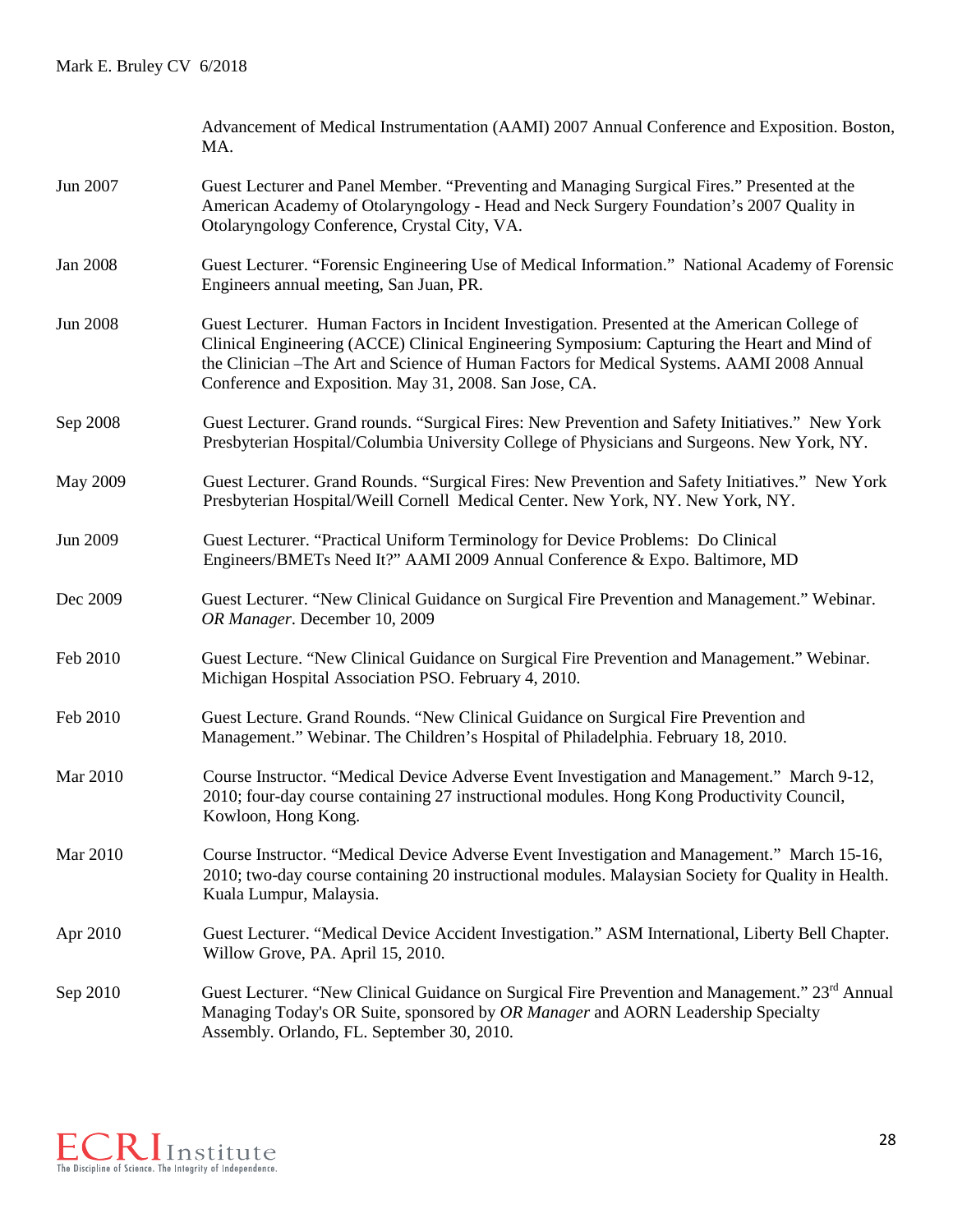| Sep 2010     | Guest Lecturer. "New Clinical Guidance on Surgical Fire Prevention and Management."<br>Philadelphia Area Society for Healthcare Risk Management (PASHRM). Philadelphia, PA.<br>September 23, 2010.                                                  |
|--------------|-----------------------------------------------------------------------------------------------------------------------------------------------------------------------------------------------------------------------------------------------------|
| Sep 2010     | Guest Lecturer. Grand Rounds. "New Clinical Guidance on Surgical Fire Prevention and<br>Management." Via Christi Hospital. Wichita, KS. September 21, 2010.                                                                                         |
| Oct 2010     | Guest Lecturer. Grand Rounds. "New Clinical Guidance on Surgical Fire Prevention and<br>Management." Oregon Health and Sciences University Hospital. Portland, OR. October 18, 2010.                                                                |
| Oct 2010     | Guest Lecturer. Grand Rounds. "New Clinical Guidance on Surgical Fire Prevention and<br>Management." Main Line Health System. Philadelphia, PA. October 19, 2010.                                                                                   |
| Nov 2010     | Guest Lecturer. "Medical Device Adverse Event Investigation." The 15th Asian Harmonization<br>Working Party (AHWP) Meeting. Work Group Training Session: AHWP Technical Committee<br>Meeting and Workshops. November 28, 2010 Riyadh, Saudi Arabia. |
| Feb 2011     | Guest Lecturer. "Medical Device Accident Investigation." ASM International, Brandywine Valley<br>chapter. Chadds Ford, PA. February 8, 2011.                                                                                                        |
| May 2011     | Guest Lecturer. "Clinical Guidance on Surgical Fire Prevention and Management." OR Manager<br>Surgical Fire Prevention Webinar. May 5, 2011.                                                                                                        |
| May 2011     | Course Director and Instructor. "Advanced Medical Device Adverse Event Investigation and<br>Management" (5-Day Course). ECRI Institute, Plymouth Meeting PA. 9-13 May, 2011.                                                                        |
| May 2011     | Guest Lecturer. Grand Rounds. "Fire Prevention and Management in the Surgical Setting." Main<br>Line Health System. Bryn Mawr, PA. May 10, 2011.                                                                                                    |
| Sep 2011     | Guest Lecturer. "Gas Embolism: A Serious Reportable Event and Investigating Gas Embolism."<br>ECRI Institute PSO Webinar, September 7, 2011.                                                                                                        |
| Oct-Nov 2011 | Course Director and Instructor. "Medical Device Adverse Event Investigation and Management" (4-<br>week Course). ECRI Institute, Plymouth Meeting PA. 24 Oct-18 Nov, 2011.                                                                          |
| Dec 2011     | Guest Lecturer. Second Annual Fire Safety Conference: "Partnering to Prevent Tragedy." Mount<br>Sinai Hospital and the New York City Fire Department. Dec 9, 2011.                                                                                  |
| Mar 2012     | Guest Lecturer. Grand Rounds. "New Clinical Guidance on Surgical Fire Prevention and<br>Management." Central Washington Hospital, Wanatchee, WA. March 13, 2012.                                                                                    |
| Apr 2012     | Guest Lecturer. Grand Rounds. "Fire Prevention and Management in the Surgical Setting." Main<br>Line Health System. Bryn Mawr, PA. April 17, 2012.                                                                                                  |
| May 2012     | Guest Lecturer. Grand Rounds. "New Clinical Guidance on Surgical Fire Prevention and<br>Management." Capital Health System, Hopewell NJ. May 14, 2012.                                                                                              |
| May 2012     | Guest Lecturer. "It Takes Teamwork and Best Practices: Preventing a Patient Safety Disaster:<br>Surgical Fires." 14th Annual National Patient Safety Foundation Patient Safety Congress, National<br>Harbor MD, May 25, 2012.                       |

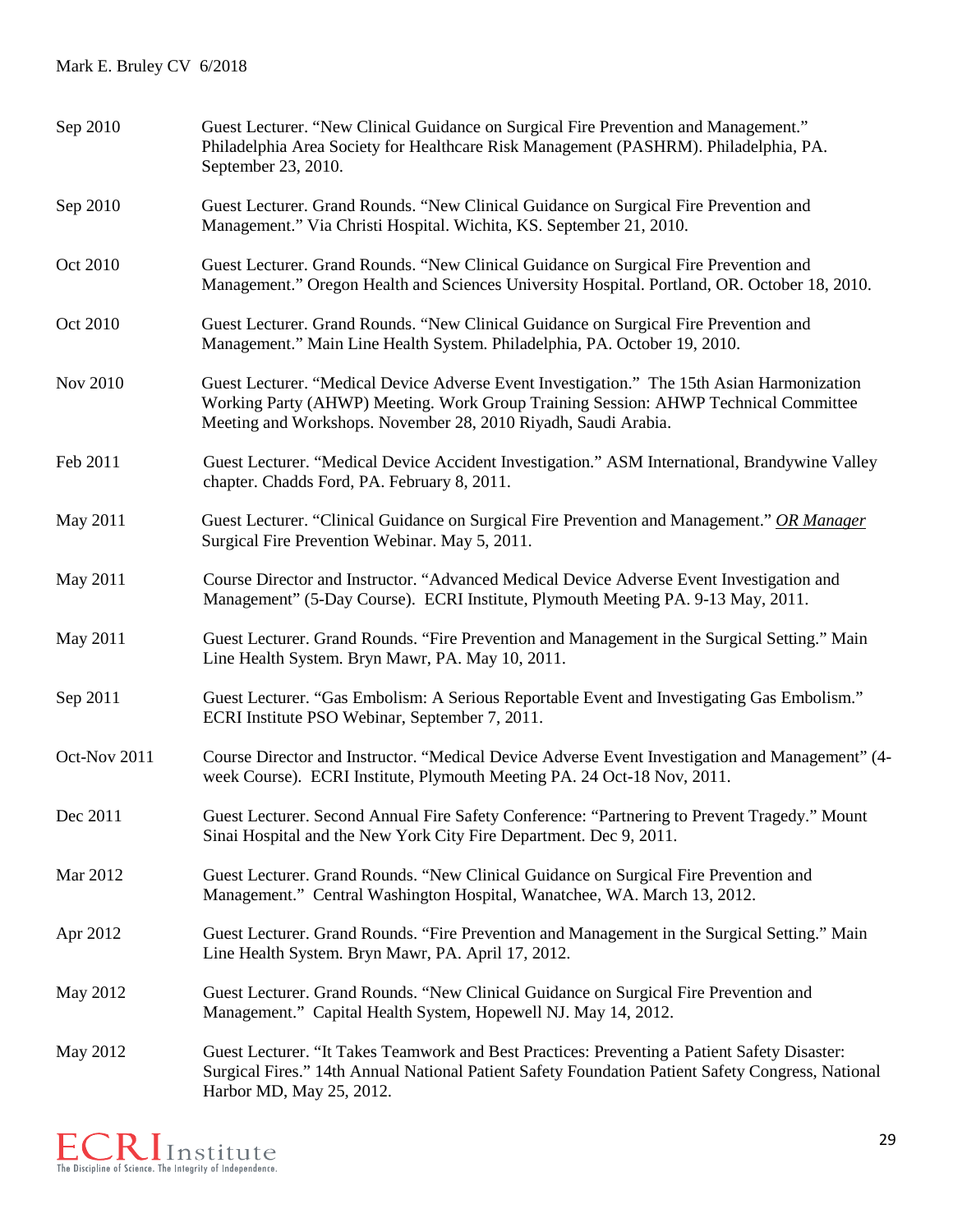| Sep 2012 | Guest Lecturer. "Medical Device Accident Investigation." Illinois Hospital Association/Illinois Risk<br>Management Services. East Peoria, IL. Sep 27, 2012.                                                                         |
|----------|-------------------------------------------------------------------------------------------------------------------------------------------------------------------------------------------------------------------------------------|
| Oct 2012 | Guest Lecturer. "New Clinical Guidance on Surgical Fire Prevention and Management." Webinar<br>for the Association of Peri-Operative Registered Nurses (AORN). October 12, 2012.                                                    |
| Oct 2012 | Guest Lecturer. "New Clinical Guidance on Surgical Fire Prevention and Management." Outpatient<br>Surgery, OR Excellence 2012 Conference. Ft. Lauderdale, FL. Oct 17, 2012.                                                         |
| Nov 2012 | Guest Lecturer. Grand Rounds. "New Clinical Guidance on Surgical Fire Prevention and<br>Management." Crozer-Keystone Health System. Upland, PA. November 13, 2012.                                                                  |
| Nov 2012 | Guest Lecturer. "Surgical Fire Prevention and Management." Healthcare Facility Managers<br>Association of Delaware Valley. Trevose, PA. November 13, 2012.                                                                          |
| Feb 2013 | Guest Lecturer. "Clinical Guidance on Surgical Fire Prevention and Management." OR Manager<br>Surgical Fire Prevention Webinar. Feb 14, 2013.                                                                                       |
| Feb 2013 | Guest Lecturer. "Medical Device Accident Investigation - Getting It Right Can Save Lives." ECRI<br>Institute, Health Devices program webinar. Wednesday, February 20, 2013.                                                         |
| Mar 2013 | Guest Lecturer. Grand Rounds. "Clinical Guidance on Surgical Fire Prevention and Management."<br>Paoli Hospital and Surgical Center. Paoli, PA, March 2, 2013.                                                                      |
| Mar 2013 | Guest Lecturer. "New Clinical Guidance on Surgical Fire Prevention and Management." Presented<br>at the 60 <sup>th</sup> Association of Peri-Operative Registered Nurses (AORN) Annual Conference. San Diego,<br>CA, March 4, 2013. |
| Mar 2013 | Guest Lecturer. Grand Rounds. "Clinical Guidance on Surgical Fire Prevention and Management."<br>Temple University Hospital, March 13, 2013.                                                                                        |
| Apr 2013 | Guest Lecturer. "New Clinical Guidance on Surgical Fire Prevention and Management." Presented<br>at the Ambulatory Surgical Center Association (ASCA) annual meeting. Boston, MA, April 19,<br>2013.                                |
| May 2013 | Guest Lecturer. "New Clinical Guidance on Surgical Fire Prevention and Management." Presented<br>at the $60th$ Association of Peri-Operative Registered Nurses (AORN) <i>eCongress</i> webinar. May 10,<br>2013.                    |
| Jun 2013 | Guest Lecturer. Grand Rounds. "Clinical Guidance on Surgical Fire Prevention and Management."<br>Summit Medical Group, Berkeley Heights, NJ. June 5, 2013.                                                                          |
| Jun 2013 | Guest Lecturer. "Medical Device Accident Investigation - Getting It Right Can Save Lives." ECRI<br>Institute PSO webinar. June 10, 2013.                                                                                            |
| Sep 2013 | Guest Lecturer. Grand Rounds. "Clinical Guidance on Surgical Fire Prevention and Management."<br>Butler Memorial Hospital, Butler, PA. September 17, 2013.                                                                          |

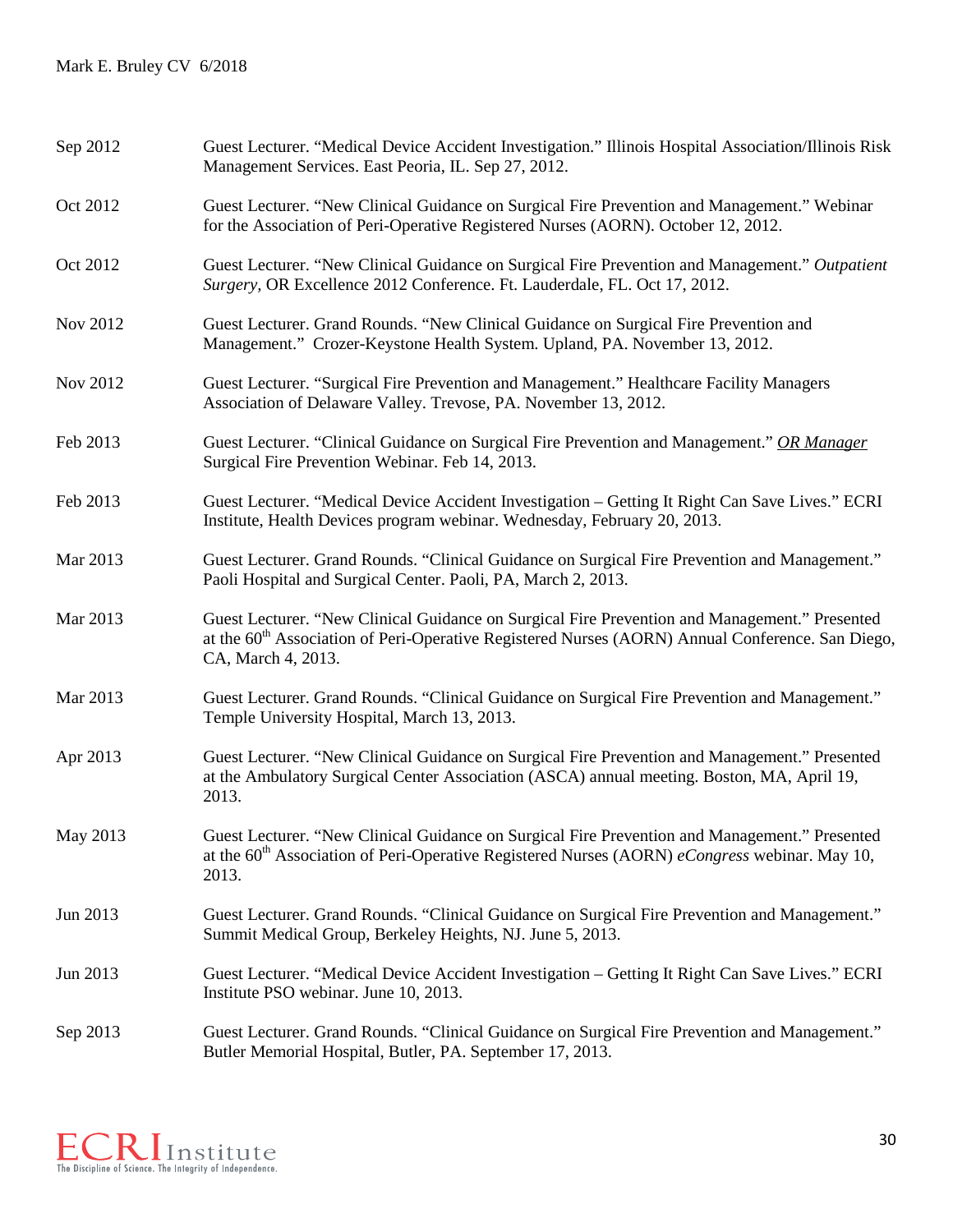| Oct 2013 | Guest Lecturer. Grand Rounds. "Clinical Guidance on Surgical Fire Prevention and Management."<br>The Children's Hospital of Philadelphia. Philadelphia, PA. October 3, 2013.                                                                                         |
|----------|----------------------------------------------------------------------------------------------------------------------------------------------------------------------------------------------------------------------------------------------------------------------|
| Oct 2013 | Guest Lecturer. "Clinical Guidance on Surgical Fire Prevention and Management." Presented at the<br>ASHRM 2013 Annual Conference and Exhibition, American Society for Healthcare Risk<br>Management, Austin, Texas. October 27-30, 2013.                             |
| Oct 2013 | Guest Lecturer. Grand Rounds. "Fire Prevention and Management in the Surgical Setting." Main<br>Line Health System. Bryn Mawr, PA. October 15, 2013                                                                                                                  |
| Nov 2013 | Guest Lecturer. "Medical Device Accident Investigation – Getting It Right Can Save Lives." ECRI<br>Institute Healthcare Risk Control webinar. November 11, 2013.                                                                                                     |
| Feb 2014 | Guest Lecturer. ""Too Hot or Too Cold? ECRI Institute Answers Hospitals' Persistent Questions<br>about Safe Blanket Warmer Temperatures." ECRI Institute, Health Devices program webinar.<br>February 19, 2014.                                                      |
| Mar 2014 | Guest Lecturer. "Medical Technology Adverse Events: Management and Investigation for the Dental<br>Operatory." Presented at the Chester/Delaware County Dental Society Quarterly Meeting.<br>Concordville, PA, March 26, 2-14.                                       |
| Apr 2014 | Course Director and Instructor. "Medical Device Adverse Event Investigation and Management."<br>Two-Week Course presented to Saudi FDA staff. ECRI Institute. 14-25 April, 2014.                                                                                     |
| Oct 2014 | Guest Lecturer. "Surgical Fire Prevention and Management." Association of Peri-Operative<br>Registered Nurses (AORN) webinar. San Antonio, TX. October 23, 2014.                                                                                                     |
| Nov 2014 | Guest Lecturer. "Surgical Fires in the OR: Guidance Prevention and Management." Presented at<br>Buxmont AORN Chapter 3912 "2014 Safety Symposium." ECRI Institute, Plymouth Meeting, PA.<br>Nov 13, 2014.                                                            |
| Nov 2014 | Guest Lecturer. "Surgical and Procedural Fire Risk Assessment and Prevention." Presented at Allina<br>Health, Minneapolis, MN. Nov 19, 2014. "Guidance on Surgical Fire Prevention."                                                                                 |
| Apr 2015 | Course Director and Instructor. "Medical Device Adverse Event Investigation and Management"<br>Emergency Medical Equipment Branch of the Chinese Medical Equipment Association And the<br>Chinese College of Clinical Engineering. Chengdu, China. 17-18 April, 2015 |
| May 2015 | Guest Lecturer. "Guidance on Surgical Fire Prevention." Association of Surgical Technologists<br>(AST) Annual National Conference. San Antonio, TX. May 16, 2015.                                                                                                    |
| Jun 2015 | Guest Lecturer; Co Presenter. "CSI – Clinical Scene Investigation Developing an In-house Forensic<br>Investigation Team. Association for the Advancement of Medical Instrumentation (AAMI) 2015<br>Annual Conference and Exposition. Denver, CO. June 8, 2015.       |
| Sep 2015 | Guest Lecturer. "Surgical Fire Prevention and Management." Healthcare Facilities Management<br>Society of New Jersey (Monthly Meeting), Union, NJ, September 17, 2015                                                                                                |
| Sep 2015 | Guest Lecturer. "Surgical Fire Prevention and Management." Association of Peri-Operative<br>Registered Nurses (AORN) webinar. September 30, 2015.                                                                                                                    |

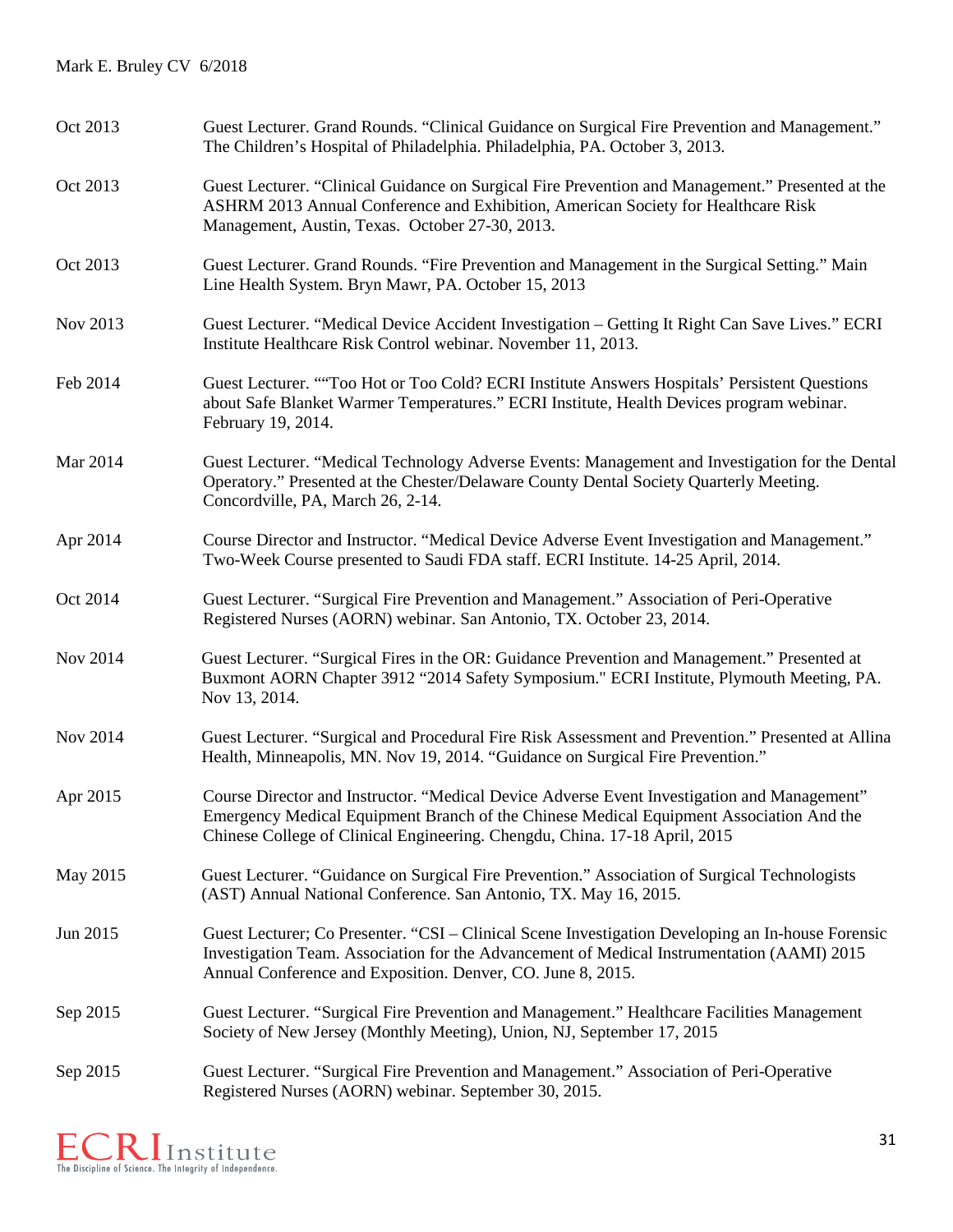| Oct 2015 | Guest Lecturer. "Only You Can Prevent Surgical Fires: Surgical Fire Prevention and Management."<br>Outpatient Surgery, OR Excellence 2015 Conference. San Antonio, TX. October 15, 2015.                                                                                                                                                                                                                                                                                                                                                                                              |
|----------|---------------------------------------------------------------------------------------------------------------------------------------------------------------------------------------------------------------------------------------------------------------------------------------------------------------------------------------------------------------------------------------------------------------------------------------------------------------------------------------------------------------------------------------------------------------------------------------|
| Oct 2015 | Guest Lecturer. "Guidance on Surgical Fire Prevention." Ambulatory Surgery Center Association<br>(ASCA). Webinar Series 2015. October 27, 2015.                                                                                                                                                                                                                                                                                                                                                                                                                                       |
| Oct 2016 | Guest Presenter and Panel Member. IS THERE EVIDENCE OF A PROBLEM? Database Search<br>Results 2006-2015 (10 years) of FDA MAUDE Database, ECRI's Health Devices Alerts (HDA),<br>Accident Investigation Databases, and PubMed. Presented at at the FDA Public Workshop on the<br>Proposed Rule Document: Refurbishing, Reconditioning, Rebuilding, Remarketing,<br>Remanufacturing, and Servicing of Medical Devices Performed by Third-Party Entities and Original<br>Equipment Manufacturers; Request for Comments. FDA White Oak Campus, Silver Spring, MD.<br>October 27-28, 2016. |
| Dec 2016 | Guest Lecturer. Anesthesia Grand rounds. "Surgical Fire Prevention and Management." New York<br>Presbyterian Hospital/Columbia University College of Physicians and Surgeons. New York, NY.<br>Dec 8, 2016.                                                                                                                                                                                                                                                                                                                                                                           |
| Mar 2017 | Guest Lecturer. Anesthesia Grand rounds. "Surgical Fire Prevention and Management." New York<br>Presbyterian Hospital/Weill Cornell Medical Center. New York, NY. March 6, 2017.                                                                                                                                                                                                                                                                                                                                                                                                      |
| Apr 2017 | Guest Lecturer. Surgical Grand rounds. "Surgical Fire Prevention and Management." New York<br>Presbyterian Hospital/Weill Cornell Medical Center. New York, NY. April 17, 2017.                                                                                                                                                                                                                                                                                                                                                                                                       |
| May 2017 | Guest Lecturer. Grand rounds. "Medical Device Accident Investigation and Adverse Event Report<br>Review." International Association of Medical Equipment Remarketers and Servicers (IAMERS)<br>24th Annual Meeting. New Orleans, LA. May 4, 2017.                                                                                                                                                                                                                                                                                                                                     |
| Jun 2017 | Guest Lecturer; Co Presenter. "Proving safety & effectiveness of your Health Technology<br>Management (HTM) program to accreditation organizations and regulatory agencies.". Association<br>for the Advancement of Medical Instrumentation (AAMI) 2017 Annual Conference and Exposition.<br>Austin, TX. June 11, 2017.                                                                                                                                                                                                                                                               |
| Jun 2017 | Guest Lecturer; Surgery and Anesthesiology Grand Rounds. "Surgical Fire Prevention and<br>Management." New York Presbyterian Hospital Queens. Flushing NY. June 28, 2017.                                                                                                                                                                                                                                                                                                                                                                                                             |
| Aug 2017 | Course Director and Session Instructor. "Medical Device Adverse Event Investigation and<br>Management." Presented multiple lectures during the four-week course presented to Saudi FDA<br>staff. ECRI Institute. August 21 – September 18, 2017.                                                                                                                                                                                                                                                                                                                                      |
| Oct 2017 | Guest Lecturer. The Clinical Engineer and Patient Safety: Looking Beyond Device Design. New<br>England Society of Clinical Engineering, Fall 2017 Symposium. October 24, 2017 Mystic, CT.                                                                                                                                                                                                                                                                                                                                                                                             |
| Oct 2017 | Guest Lecturer. The Magic of Clinical Engineering. New England Society of Clinical Engineering,<br>Fall 2017 Symposium. October 25, 2017 Mystic, CT.                                                                                                                                                                                                                                                                                                                                                                                                                                  |
| Nov 2017 | Guest Lecturer. Forensic Bioengineering. Temple University College of Engineering course<br>Introduction to Bioengineering BIOE 3719/5719. Philadelphia, PA. November 13, 2017.                                                                                                                                                                                                                                                                                                                                                                                                       |